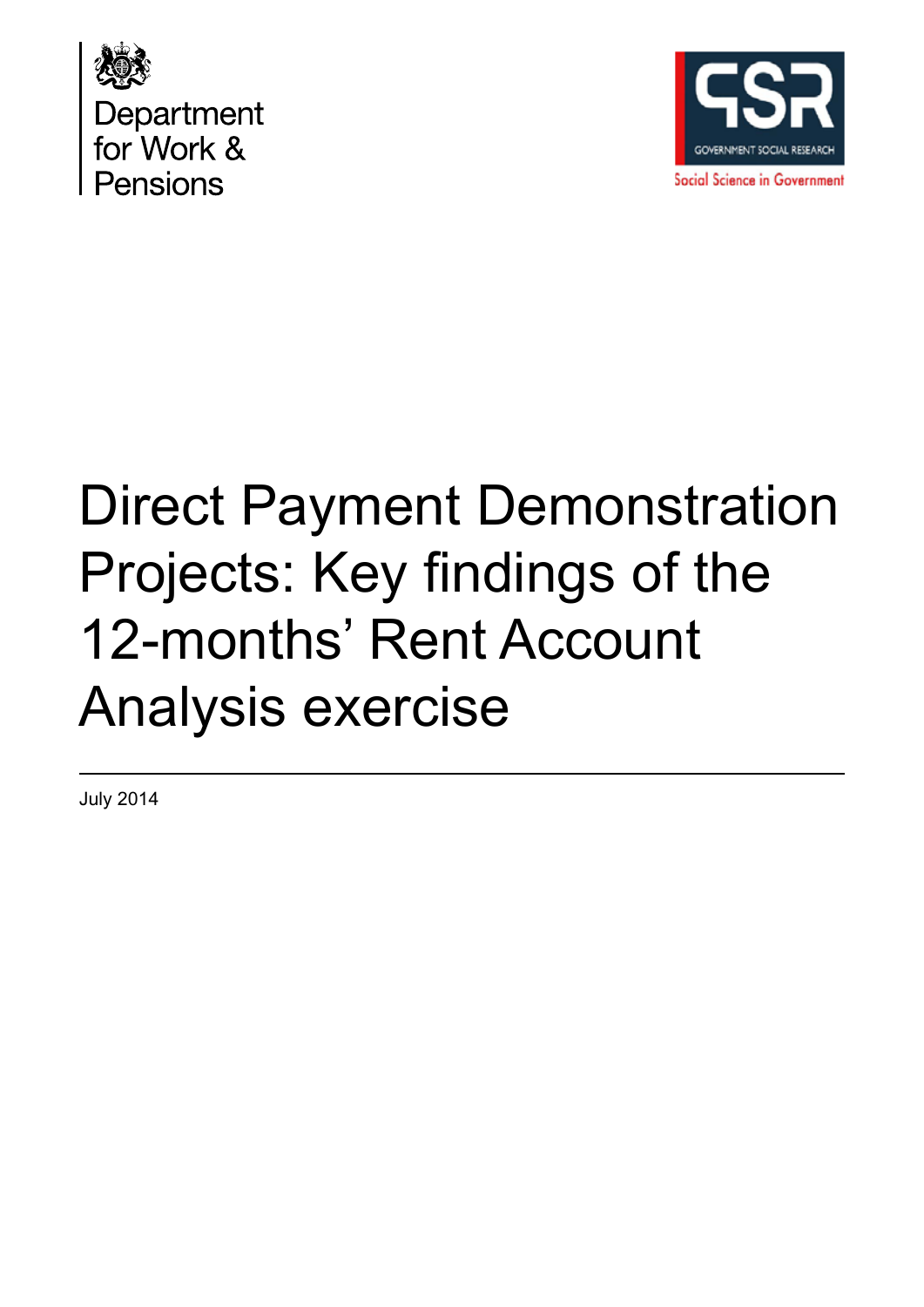Research Report No 879

A report of research carried out by the Centre for Regional Economic and Social Research on behalf of the Department for Work and Pensions

© Crown copyright 2014.

You may re-use this information (not including logos) free of charge in any format or medium, under the terms of the Open Government Licence. To view this licence, visit http://www.nationalarchives.gov.uk/doc/open-government-licence/ or write to the Information Policy Team, The National Archives, Kew, London TW9 4DU,

or email: psi@nationalarchives.gsi.gov.uk.

This document/publication is also available on our website at: https://www.gov.uk/government/organisations/department-for-work-pensions/about/ research#research-publications

If you would like to know more about DWP research, please email: Socialresearch@dwp.gsi.gov.uk

First published 2014.

ISBN 978 1 910219 37 9

Views expressed in this report are not necessarily those of the Department for Work and Pensions or any other Government Department.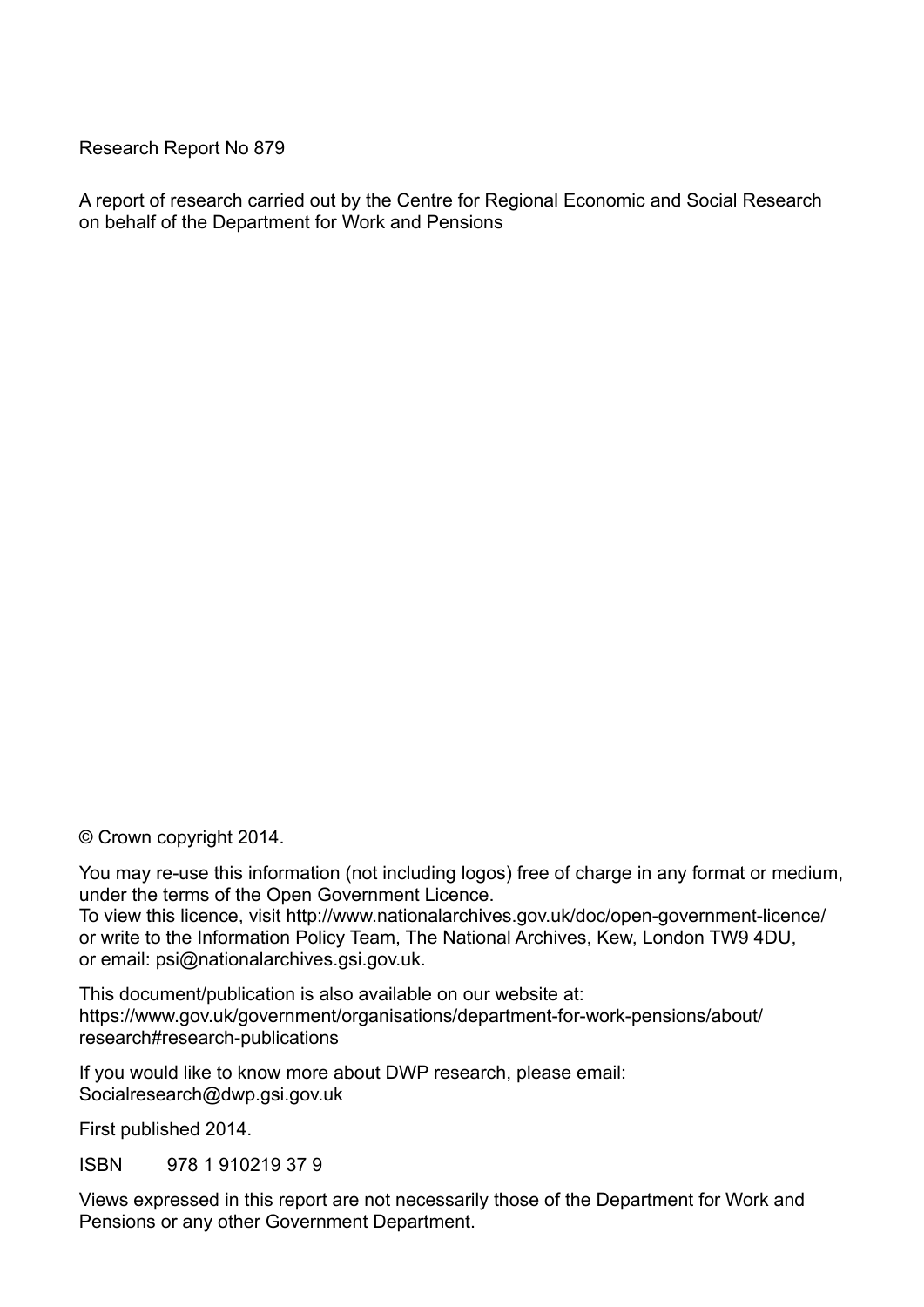# <span id="page-2-0"></span>**Summary**

This report is one of a series of outputs from the independent evaluation of a programme of projects demonstrating the direct payment of Housing Benefit to social renting tenants across England, Scotland and Wales. It highlights the key findings of an analysis of participating landlords' rent accounts for the first 12 months of the programme. In doing so, it highlights the impact of direct payment on the amount of rent arrears and the number of tenants entering into arrears.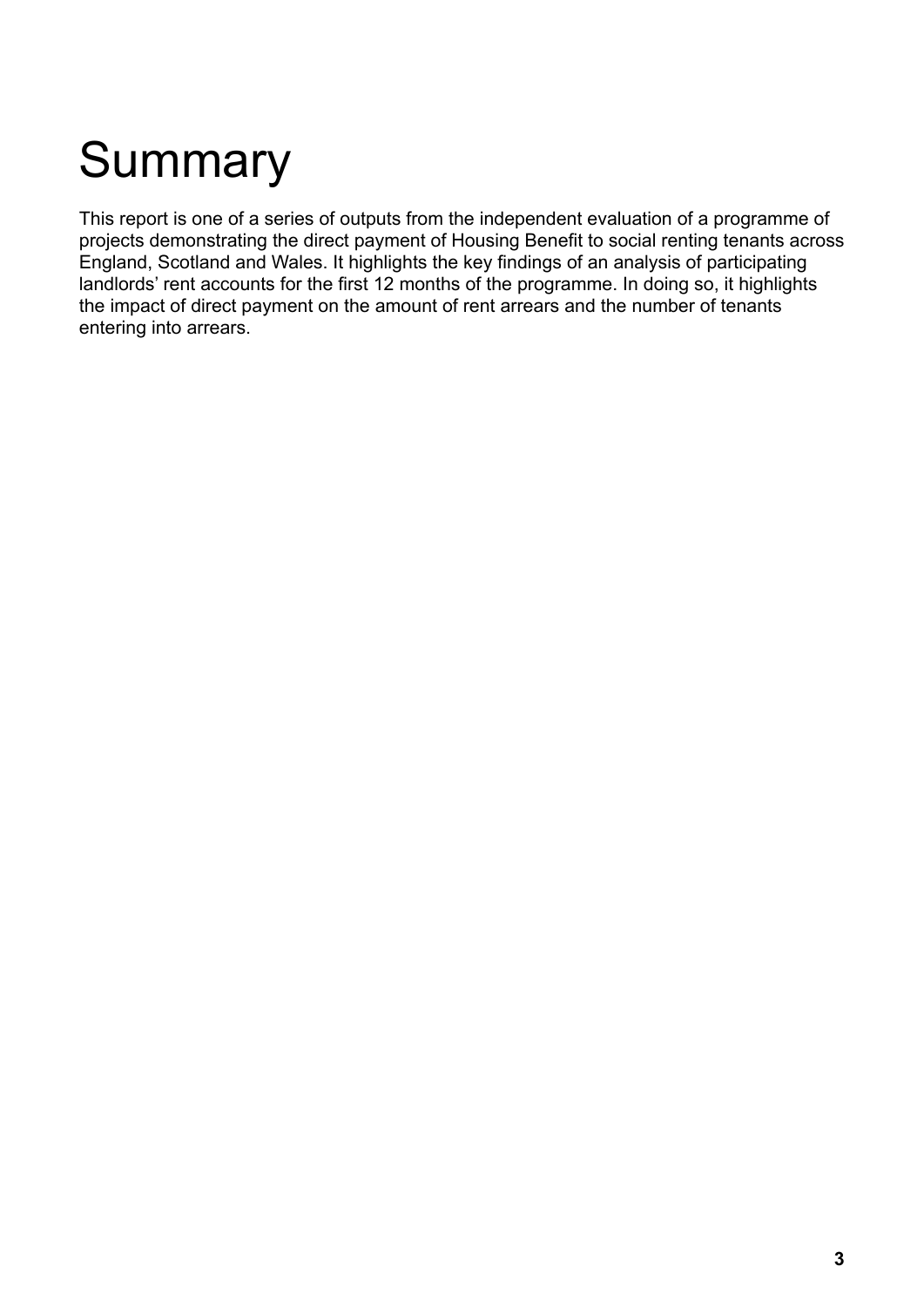# **Contents**

| $\mathbf{1}$   |      |                                                                                 |    |
|----------------|------|---------------------------------------------------------------------------------|----|
|                | 1.1  |                                                                                 |    |
|                | 1.2  |                                                                                 |    |
|                | 1.3  |                                                                                 |    |
|                | 1.4  |                                                                                 |    |
| $\overline{2}$ |      |                                                                                 |    |
|                | 2.1  |                                                                                 |    |
|                | 2.2  |                                                                                 |    |
|                | 2.3  |                                                                                 |    |
|                | 2.4  |                                                                                 |    |
|                | 2.5  | How was the DPDP sample put together? And what does it look like?  21           |    |
|                | 2.6  |                                                                                 |    |
|                | 2.7  |                                                                                 |    |
|                | 2.8  | How similar are the characteristics of tenants in the comparator and DPDP       | 23 |
|                | 2.9  | What do the samples look like when they are disaggregated to the area level? 25 |    |
|                | 2.10 |                                                                                 |    |
|                | 2.11 |                                                                                 |    |
|                | 2.12 |                                                                                 |    |
|                | 2.13 |                                                                                 |    |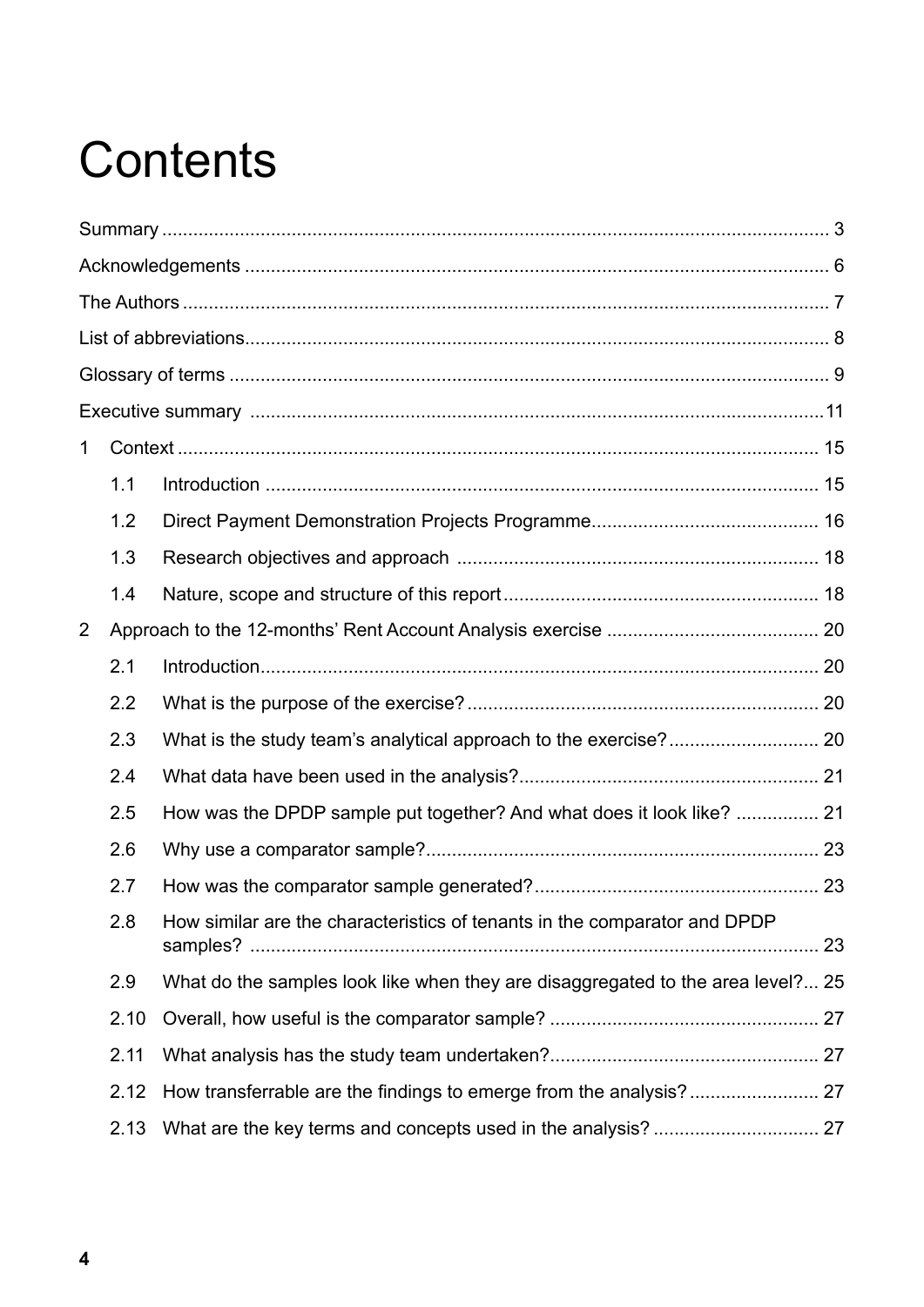## **List of tables**

| Table 1.1 |                                                                         |  |
|-----------|-------------------------------------------------------------------------|--|
| Table 2.1 |                                                                         |  |
| Table 2.2 | Comparison of direct payment and comparator samples on key              |  |
| Table 2.3 | Comparison of direct payment samples on key characteristics by area  25 |  |

## **List of figures**

| Figure 3.1  |                                                                                                                                                   |  |
|-------------|---------------------------------------------------------------------------------------------------------------------------------------------------|--|
| Figure 3.2  | Distribution of underpayment value by category of underpayment 35                                                                                 |  |
| Figure 3.3  | Overview of 'persistent' underpayment: the proportion of tenants                                                                                  |  |
| Figure 3.4  |                                                                                                                                                   |  |
| Figure 3.5  | Proportion of direct payment tenants underpaying by payment period:                                                                               |  |
| Figure 3.6  |                                                                                                                                                   |  |
| Figure 3.7  | Payment rates for tenants starting on direct payment in first quarter:                                                                            |  |
| Figure 3.8  | Overall underpayment by underpayment level in rent periods 1 to 3 45                                                                              |  |
| Figure 3.9  | Level of arrears for tenants who accrued arrears during the first three<br>periods in which they were in receipt of direct payments, but were not |  |
|             |                                                                                                                                                   |  |
| Figure 3.10 |                                                                                                                                                   |  |
| Figure 3.11 |                                                                                                                                                   |  |
| Figure 5.1  |                                                                                                                                                   |  |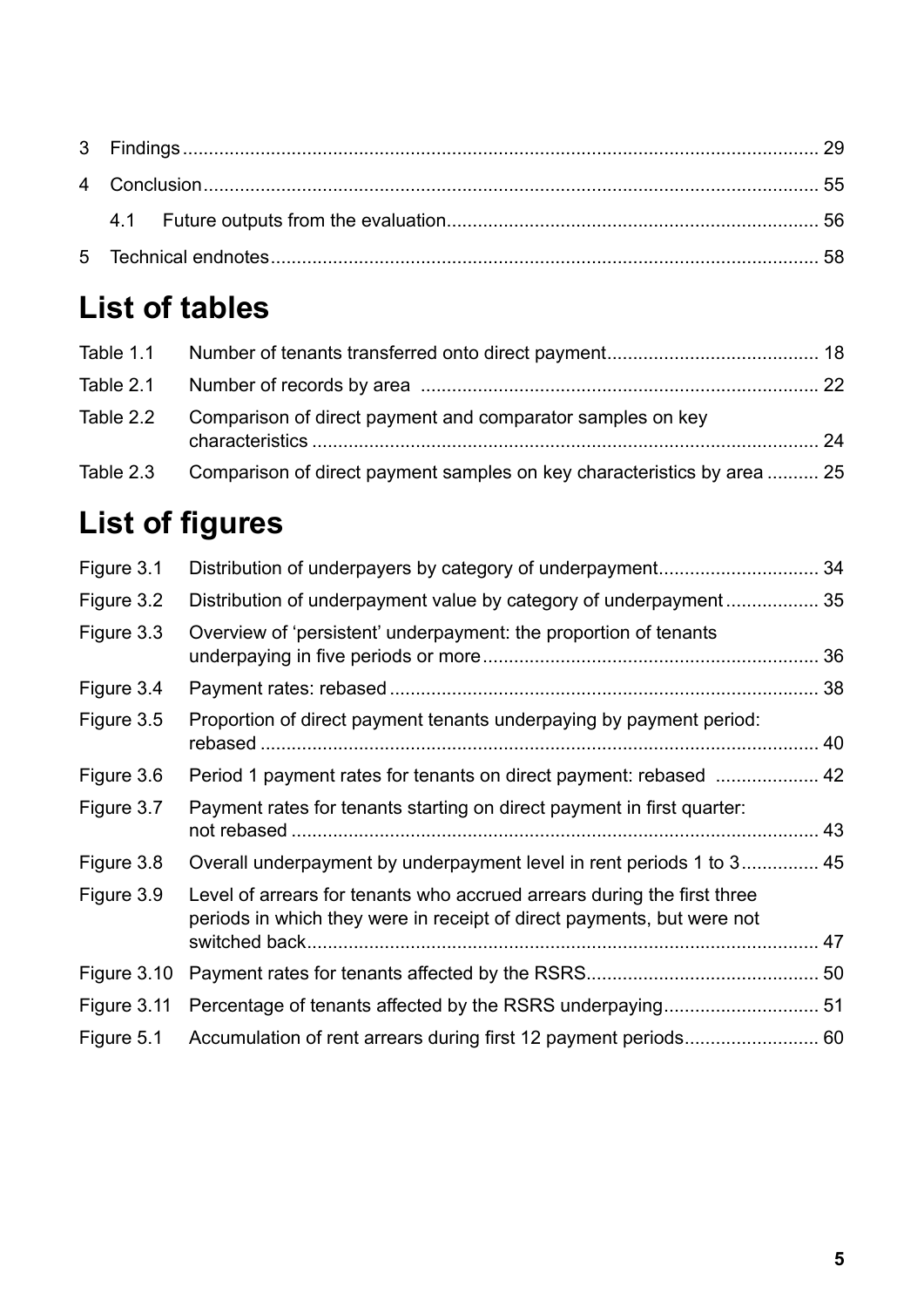# <span id="page-5-0"></span>Acknowledgements

This report is based on rent account data supplied by Direct Payment Demonstration Project landlords, so we would like to thank them for giving up their time so willingly to contribute to the research and for commenting on earlier drafts of the report. We very much appreciate the ongoing valuable support and constructive advice from our research managers at the Department for Work and Pensions (DWP), Claire Frew and Ailsa Redhouse. We would also like to thank their predecessors: Andy Brittan, Vicky Petrie and Preeti Tyagi. This report has greatly benefited from the helpful comments and suggestions they, along with colleagues at DWP and Communities and Local Government, have made. Finally, we would like to thank Sarah Ward, Jess Bamonte, Emma Smith and Louise South for their help in putting together this report. Any inaccuracies or omissions that remain in the report are, of course, solely our own responsibility.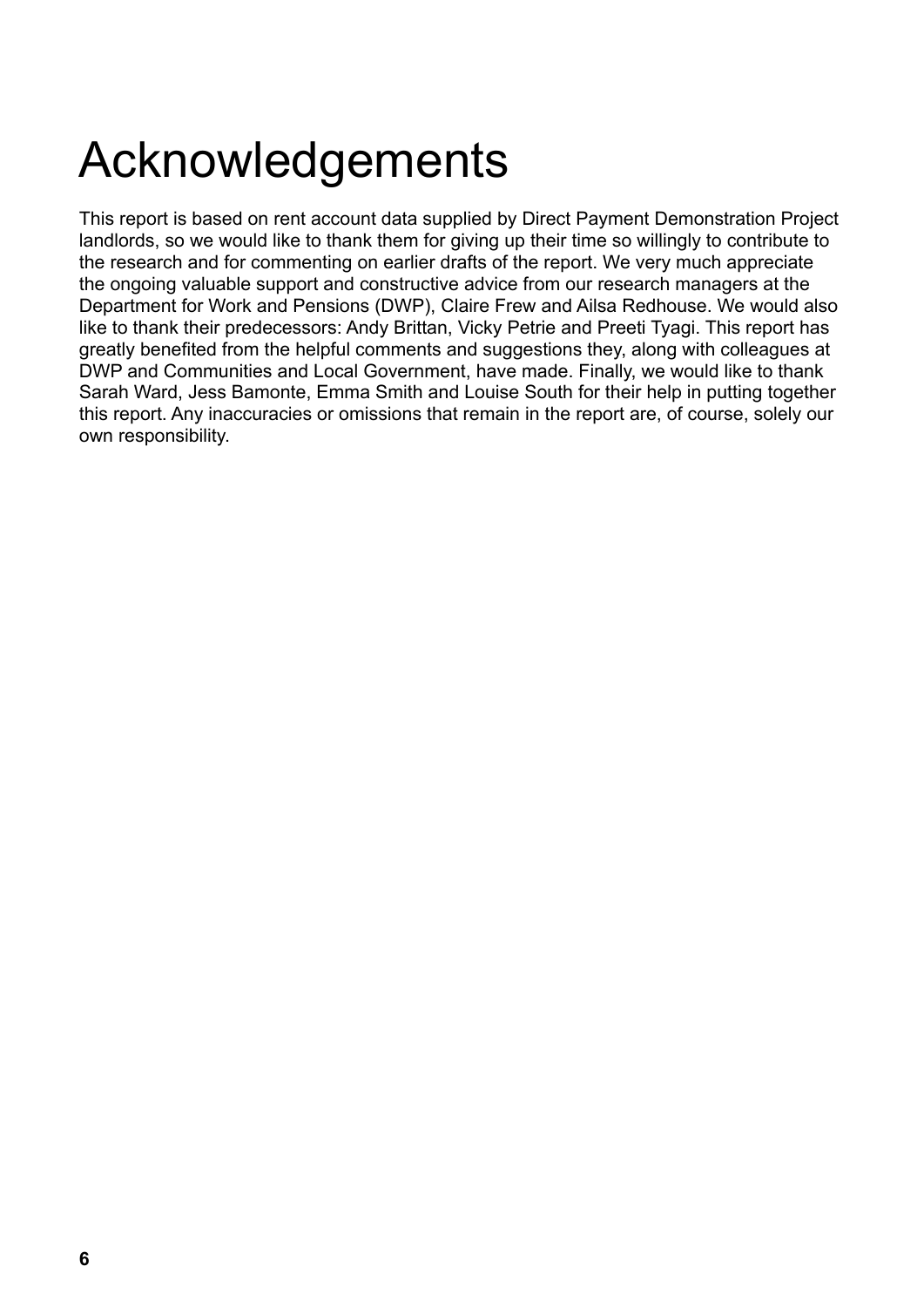# <span id="page-6-0"></span>The Authors

**Dr Kesia Reeve** is a Principal Research Fellow at the Centre for Regional Economic and Social Research at Sheffield Hallam University. She is managing the evaluation and, like Paul Hickman, is involved in all aspects of the research.

**Ian Wilson** is a Senior Research Fellow at the Centre for Regional Economic and Social Research at Sheffield Hallam University. He leads the study team's work on Rent Account Analysis.

**Paul Hickman** is Professor of Housing and Regeneration at the Centre for Regional Economic and Social Research at Sheffield Hallam University. He is the Project Director for this evaluation of the Direct Payment Demonstration Projects.

**Chris Dayson** is a Research Fellow at the Centre for Regional Economic and Social Research at Sheffield Hallam University. He works closely with Ian on the Rent Account Analysis.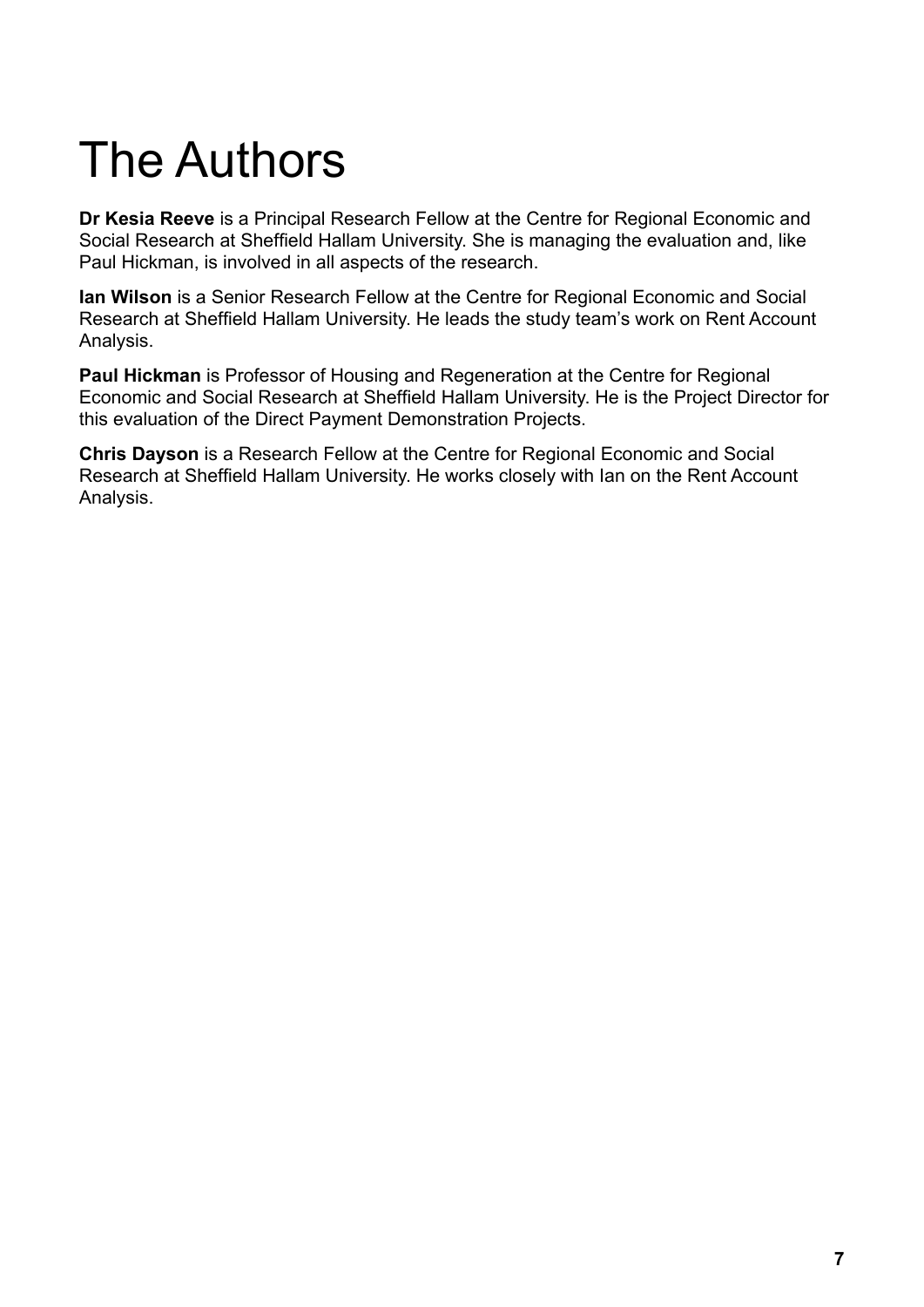# <span id="page-7-0"></span>List of abbreviations

| <b>CRESR</b>   | Centre for Regional Economic and Social Research |
|----------------|--------------------------------------------------|
| DD             | <b>Direct Debit</b>                              |
| <b>DP</b>      | Direct payment                                   |
| <b>DPDP</b>    | <b>Direct Payment Demonstration Project</b>      |
| <b>DWP</b>     | Department for Work and Pensions                 |
| H <sub>B</sub> | <b>Housing Benefit</b>                           |
| IM             | Ipsos MORI                                       |
| <b>RAA</b>     | <b>Rent Account Analysis</b>                     |
| <b>RSRS</b>    | Removal of the Spare Room Subsidy                |
| <b>UC</b>      | <b>Universal Credit</b>                          |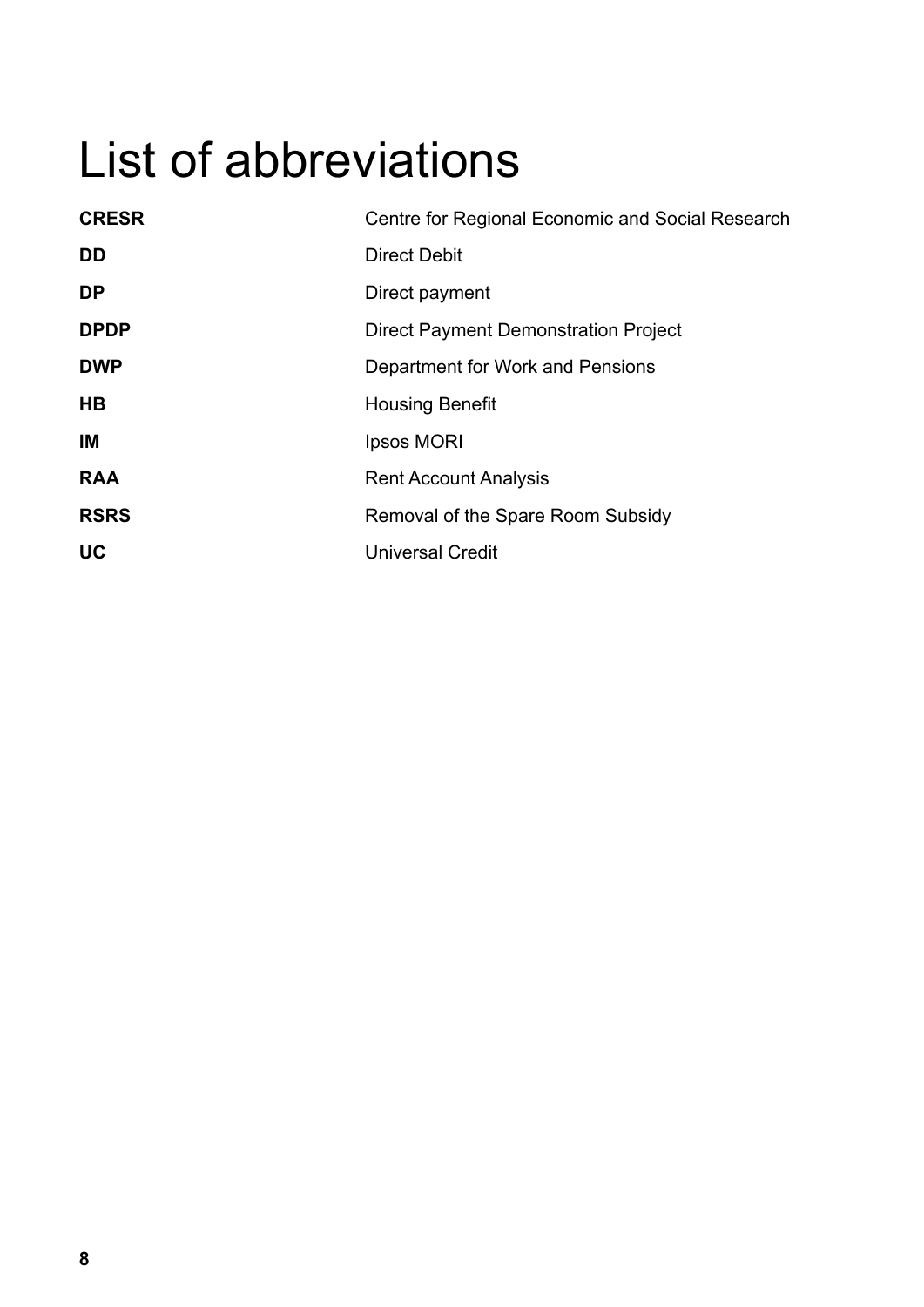# <span id="page-8-0"></span>Glossary of terms

| <b>Baseline Survey</b>                                | This was a household survey that was undertaken at<br>the beginning of the evaluation in order to generate a<br>'baseline' position for tenants in the Project Areas. It<br>involved 1,965 tenants being interviewed by researchers<br>from Ipsos MORI between May and July 2012.                                                                                                                   |
|-------------------------------------------------------|-----------------------------------------------------------------------------------------------------------------------------------------------------------------------------------------------------------------------------------------------------------------------------------------------------------------------------------------------------------------------------------------------------|
| <b>Credit</b>                                         | This a payment onto the rent account (see below for a<br>definition of 'payment').                                                                                                                                                                                                                                                                                                                  |
| <b>Debit</b>                                          | This is a charge onto rent accounts which includes rent<br>and service charges.                                                                                                                                                                                                                                                                                                                     |
| <b>Direct Payment</b><br><b>Demonstration Project</b> | The DPDPs, of which there are six, are demonstrating<br>the payment of Housing Benefit directly to social rented<br>sector tenants. The six projects are: Edinburgh, Oxford,<br>Shropshire, Southwark, Torfaen, and Wakefield.                                                                                                                                                                      |
| <b>Direct payment</b>                                 | The payment of Housing Benefit direct to tenants.                                                                                                                                                                                                                                                                                                                                                   |
| <b>Eligible rent</b>                                  | Rent and service charges eligible for Housing Benefit.                                                                                                                                                                                                                                                                                                                                              |
| In-scope                                              | Tenants in the Project Areas eligible for DPDP i.e. those<br>of working age and not in temporary accommodation or<br>short-term supported accommodation.                                                                                                                                                                                                                                            |
| <b>Landlord payment</b>                               | The payment of Housing Benefit directly to landlords.                                                                                                                                                                                                                                                                                                                                               |
| <b>Payments</b>                                       | This represents all credits – rent payments and third party<br>payments, such as water bills – to rent accounts.                                                                                                                                                                                                                                                                                    |
| <b>Project Area</b>                                   | Direct Payment Demonstration Project Area.                                                                                                                                                                                                                                                                                                                                                          |
| <b>Rebasing</b>                                       | This technique, which involves reconfiguring rent account<br>data so that tenants' direct payment 'journey' starts at<br>the same point, allows the study team to factor into its<br>analysis the (important) fact that tenants have been<br>moved onto DPDP at different times through a phased<br>process, which would otherwise make disentangling the<br>impact of DP over time more difficult. |
| <b>Rent arrears</b>                                   | Rent arrears are accrued when rent payments over a<br>given period are less than the rent owed.                                                                                                                                                                                                                                                                                                     |
| <b>Rent owed</b>                                      | This represents all charges - rent and service charges -<br>going onto rent accounts.                                                                                                                                                                                                                                                                                                               |
| <b>Rent payment periods</b>                           | Rent payment periods are a construct devised by the<br>study team to facilitate its analysis. They comprise four-<br>week periods, or a month in the case of Edinburgh, over<br>which landlords would expect tenant rent accounts to<br>balance.                                                                                                                                                    |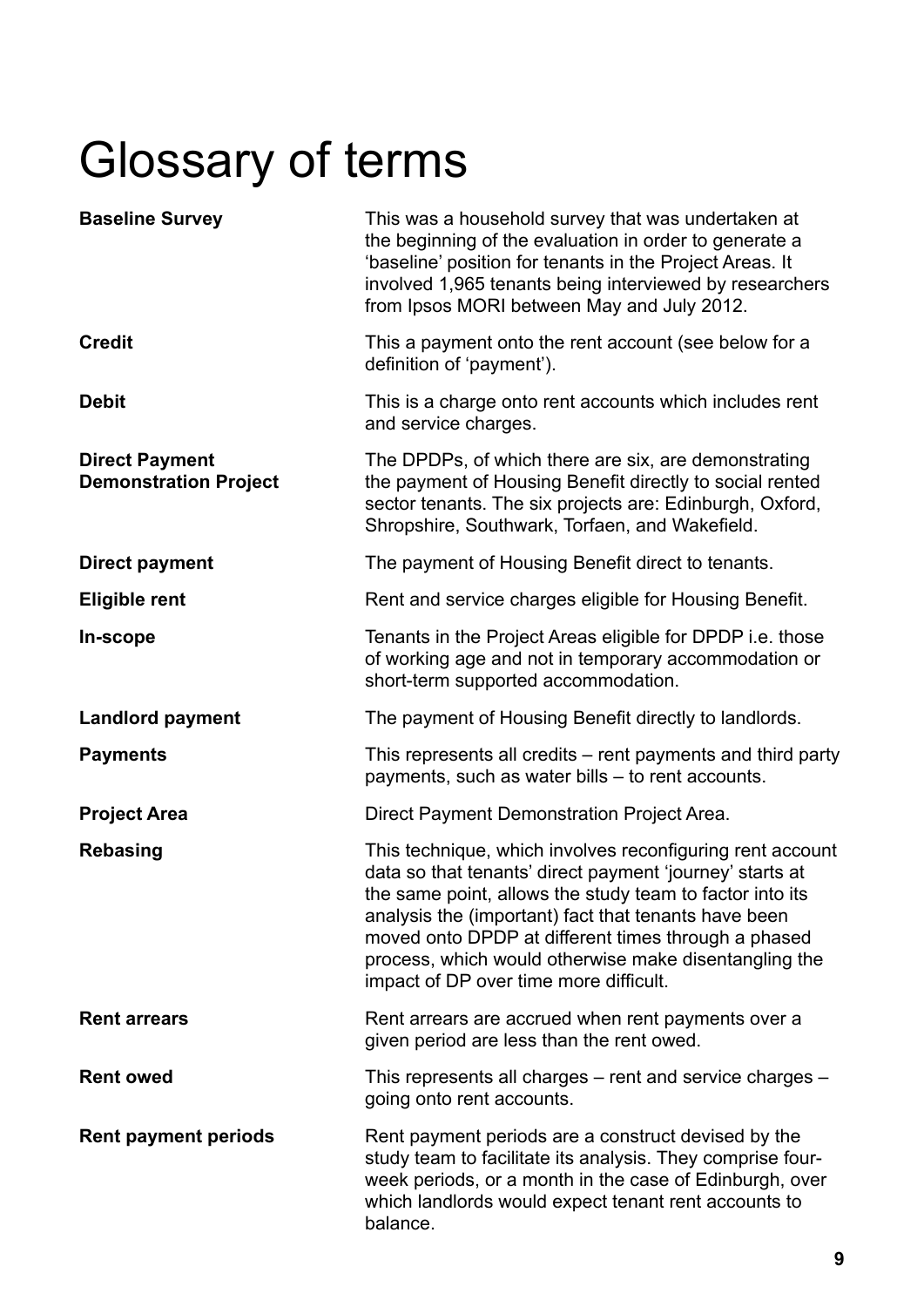| Rate of payment per<br>payment period | This is the rate of period rent payments to rent owed with<br>the value rent indicating the percentage of debits<br>accounted for by credits in the period. |
|---------------------------------------|-------------------------------------------------------------------------------------------------------------------------------------------------------------|
| Safeguarding                          | The process by which tenants who were assessed as<br>being unsuitable for direct payment were removed from<br>the DPDP programme.                           |
| <b>Switchback</b>                     | The return of a tenant who has fallen into arrears on direct<br>payment back to landlord payment.                                                           |
| <b>Switch forward</b>                 | The return to direct payment of a tenant who has been<br>switched back.                                                                                     |
| Third party payments                  | Payments onto a tenant's rent account made by a third<br>party, not the tenant.                                                                             |
| <b>Trigger point</b>                  | A point at which a tenant may return to landlord payment<br>in demonstration projects. The trigger period varies across<br>the six demonstration projects.  |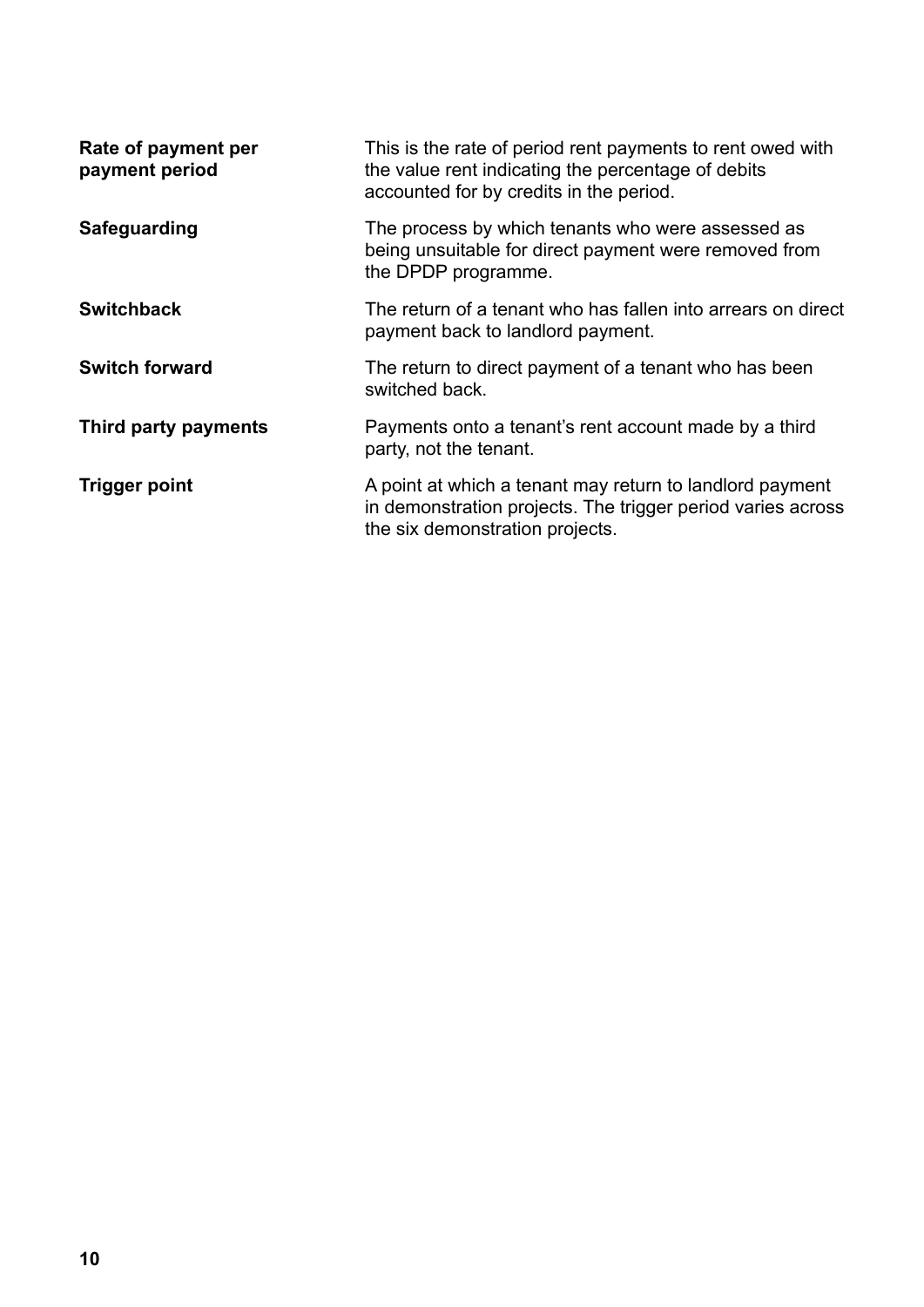## <span id="page-10-0"></span>Executive summary

## **Context**

This report, which was written in January 2014, is one of a series of outputs from the independent evaluation of a programme of projects demonstrating the direct payment of Housing Benefit (HB) to social renting tenants across Great Britain. The evaluation is being undertaken by a research consortium from the Centre for Regional Economic and Social Research (CRESR) at Sheffield Hallam University, the Institute of Social Policy at the University of Oxford, and Ipsos MORI (IM). The evaluation, which began in January 2012 and will conclude in September 2014, is funded by the Department for Work and Pensions (DWP).

In January 2012, DWP established a programme of Direct Payment Demonstration Projects (DPDPs) to pioneer and test the direct payment of HB to social rented tenants in five areas (Oxford, Southwark, Shropshire, Torfaen, and Wakefield), with a sixth area (Edinburgh) being added in May 2012. Under the present system, HB for tenants living in the social rented sector is usually paid directly to the landlord. However, in October 2013, the process of rolling out direct payment to all HB recipients began as part of the new Universal Credit (UC).<sup>1</sup> UC is a new integrated benefit for people of working age, comprising a single monthly payment and replacing a range of income-related in-work and out-of-work benefits, including HB.

DWP commissioned the research consortium to conduct an evaluation of the DPDPs with an emphasis on continued learning and feedback into UC design. The DPDPs tested some key elements of the social sector housing support under UC:

- they explored and tested a range of safeguard mechanisms for tenants and landlords;
- they supported tenants through the process in different ways; and
- they engaged with partner agencies and financial institutions, to greater and lesser degrees.

A key objective of the research is to highlight the impact of direct payment on landlords' cash flows and their financial sustainability. This is principally achieved by an analysis of landlords' rent account data at two points in time: 12 and 18 months into the DPDP programme. This report is concerned with highlighting the key findings to emerge from the first of these exercises. Before highlighting its key findings, it is important to note the following about the report:

- it should not be seen in isolation as it is one of many outputs being produced by the study team and should be read alongside them;
- it does not explore in any depth the impact of those welfare reforms introduced in April 2013, such as the Removal of the Spare Room Subsidy (RSRS), on DPDP rent accounts as it is too early to do so: the last payment period for the analysis presented in this report is May 2013. However, the 18-months' Rent Account Analysis (RAA) report will address this issue;

<sup>&</sup>lt;sup>1</sup> This process began in the UC Pathfinders: [https://www.gov.uk/government/news/]( https://www.gov.uk/government/news/universal-credit-progress) [universal-credit-progress]( https://www.gov.uk/government/news/universal-credit-progress)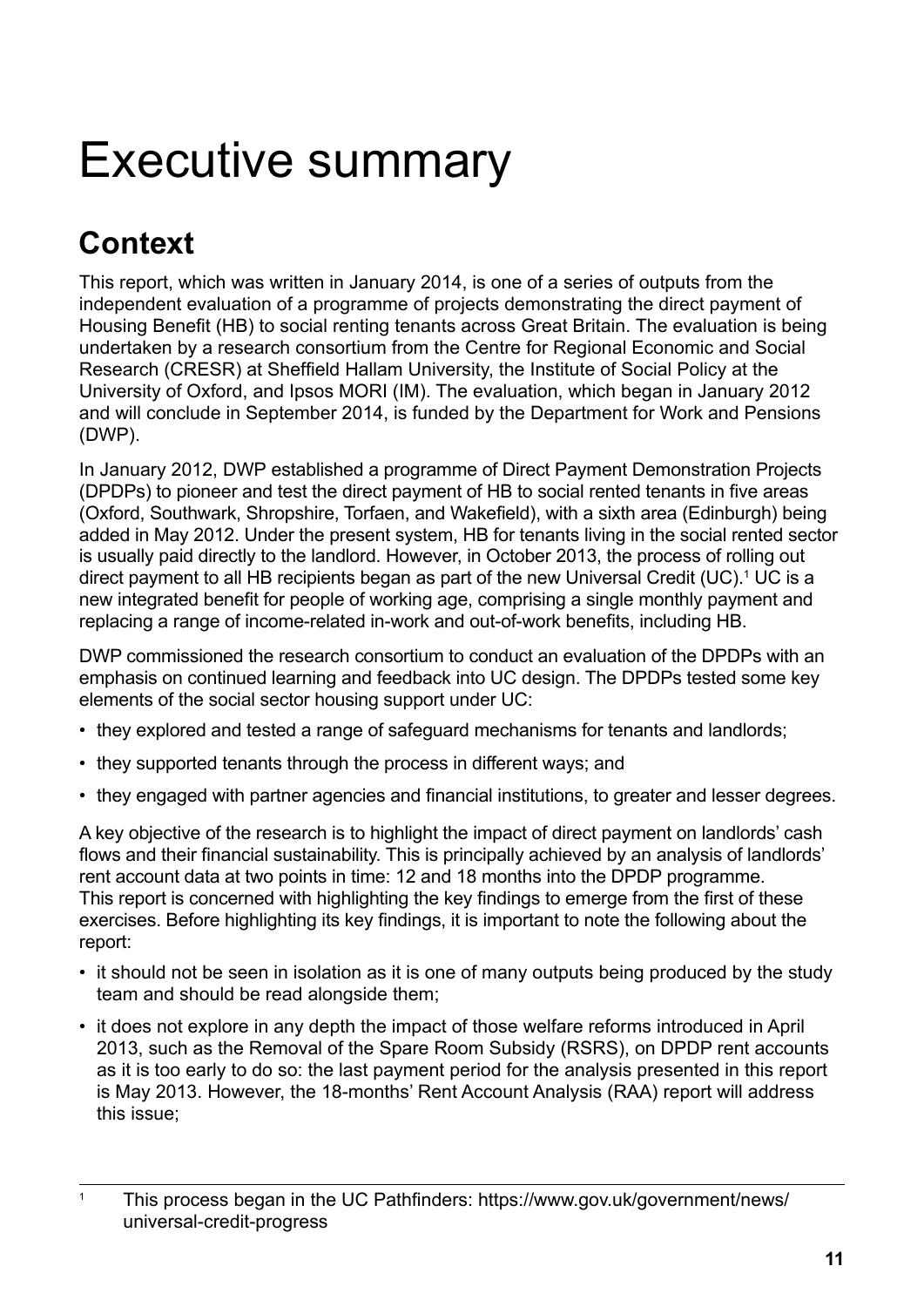• because fieldwork is ongoing and the study team is still in the process of profiling the Project Areas, it is not possible in this report to contextualise and interpret the results presented within it, to any great degree. However, again, this will be done in the 18-months' RAA report.

Notwithstanding these important caveats, the report is timely because:

- it represents one of the most comprehensive and in-depth analysis of the rent accounts of social housing landlords in this country;
- with the roll-out of UC beginning to gain momentum, its findings should be of interest to a range of stakeholders including Government, regulators of social housing in this country, social housing landlords, lenders, support agencies, and tenants.

## **Key findings**

The key findings of the report are:

- Receiving direct payment of HB was found to reduce the average amount of rent which tenants paid each payment period by 6.6 percentage points<sup>2</sup>. However, the impact of direct payment lessened significantly over time. There was a marked reduction in rent payments rates in payment period 1, when tenants received their first direct payment of HB, but in payment period 8 average rent payment rates achieved parity with a comparator sample of tenants<sup>3</sup>, although differences did emerge later. The impact of direct payment on arrears fell from a high of 15.8 percentage points less rent paid (i.e. than would have been paid had direct payment not been introduced) in the first three payment periods on direct payment to an average of 1.2 percentage points less rent paid in payment periods 10 to 12.
- Being on direct payment was found to increase the likelihood of tenants falling into arrears, particularly in the first few months, after which the likelihood of accruing arrears lessened markedly. In total, 61 per cent of direct payment tenants (i.e. those who were put onto direct payment at some point during the DPDP) accrued arrears, compared with 35 per cent of a comparator sample. Overall, being on direct payment was found to increase the likelihood of a tenant accruing arrears in a given payment period by 11 per cent (compared to if they had not been on direct payment). However, the situation improved markedly over time.

- <sup>2</sup> The impact of direct payment on rent payment rates was assessed using statistical modelling techniques and a comparator sample. The 'rent payment rate' is not the same as the 'arrears rate' although a reduction in rent payment rates will often result in increased arrears. For example, if a tenant has been overpaying their rent for several months and are in credit on their rent account and then underpay for a period of time until their rent account balances, their 'rent payment rate' would have reduced, but they would not have accrued arrears.
- <sup>3</sup> None of whom were in receipt of direct payment.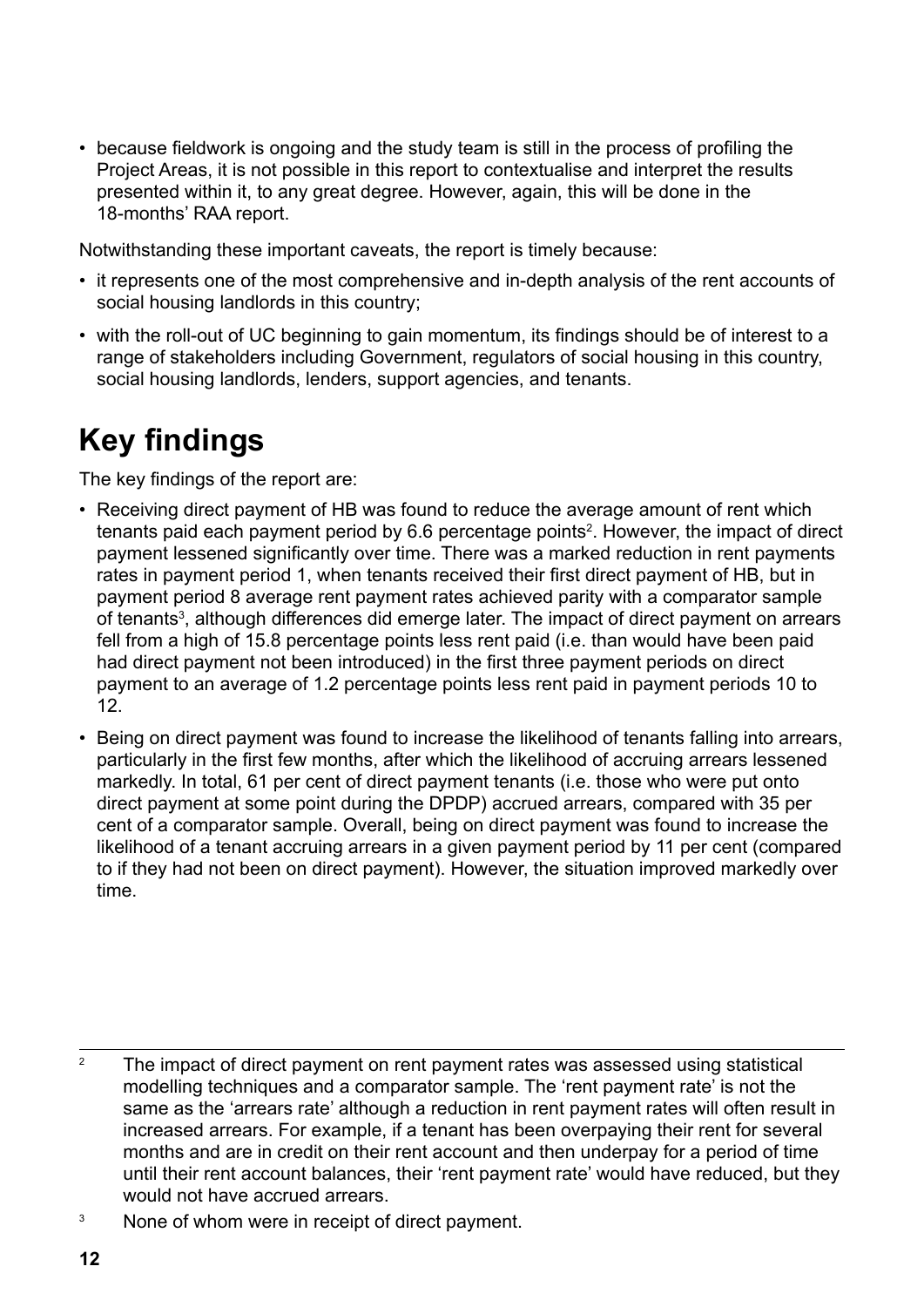- Tenants put onto direct payment later in the programme once learning had accrued, systems developed and support put in place – paid more of their rent in payment period 1 than those who went onto direct payment in the early stage of the project. Tenants who were put on direct payment in the first couple of months of the DPDP paid, on average, 62 per cent of their rent in their first payment period, whereas those who went onto direct payment approximately five months into the DPDP paid an average of 87 per cent of their rent in the first payment period. However, payment rates did decline again amongst those transferred onto direct payment in the latter part of the first 12 months. Analysis of data relating to the full 18 months of the DPDP should shed light on longer-term trends and help explain this pattern.
- A series of factors relating to the circumstances and characteristics of tenants were found to affect the impact of direct payment on rent arrears. Tenants who paid their rent by Direct Debit (DD) were less likely to underpay as were 'older' tenants i.e. those over the age of 55. Conversely, tenants with relatively high rents (i.e. more than £115 per week), nonworking tenants and those under the age of 25, were more likely to accrue arrears, as were 'single person' households.
- Amongst those tenants who failed to pay some or all of their rent, underpayment by a 'large' amount was more prevalent under a direct payment system. Those who underpaid by more than half their rent doubled in the first 12 months of the DPDP and non-payment trebled.
- Underpayment was much more common than non-payment in the sense that more tenants underpaid than did not pay at all. However, non-payment had a greater impact on the total value of arrears than underpayment.
- 'Persistent' underpayment was relatively common, but tended to involve small amounts. Almost a quarter of direct payment recipients underpaid their rent at least five times, but most underpaid by a relatively small amount: only seven per cent of all underpayers made an underpayment of 15 per cent or more at least five times. Processes were in place in some Project Areas to remove high value persistent underpayers from direct payment via the 'switchback' system<sup>4</sup> which may partly explain these results.
- The majority of the 'best payers' (i.e. tenants who paid all their rent while on direct payment) paid their rent late at some point. Late payment has an impact on landlords' cash flow. However, DPDP tenant payment patterns did not differ markedly from the comparator sample suggesting that late payment is an issue that transcends and precedes the introduction of direct payment. In total, 80 per cent of tenants who paid all their rent while on direct payment made at least one late payment, compared with 71 per cent of the comparator sample.
- There was no clear 'arrears spike' at any particular time of the calendar year, including the Christmas period. The data available did not encompass a full 'summer' and so the picture at this stage is partial and will be revisited in the 18 months' RAA report.

<sup>&</sup>lt;sup>4</sup> Tenants were switched back to landlord payment if they accrued arrears over a certain amount or underpaid by a certain proportion of their rent over time. The switchback process is described in more detail in Chapter 1.2.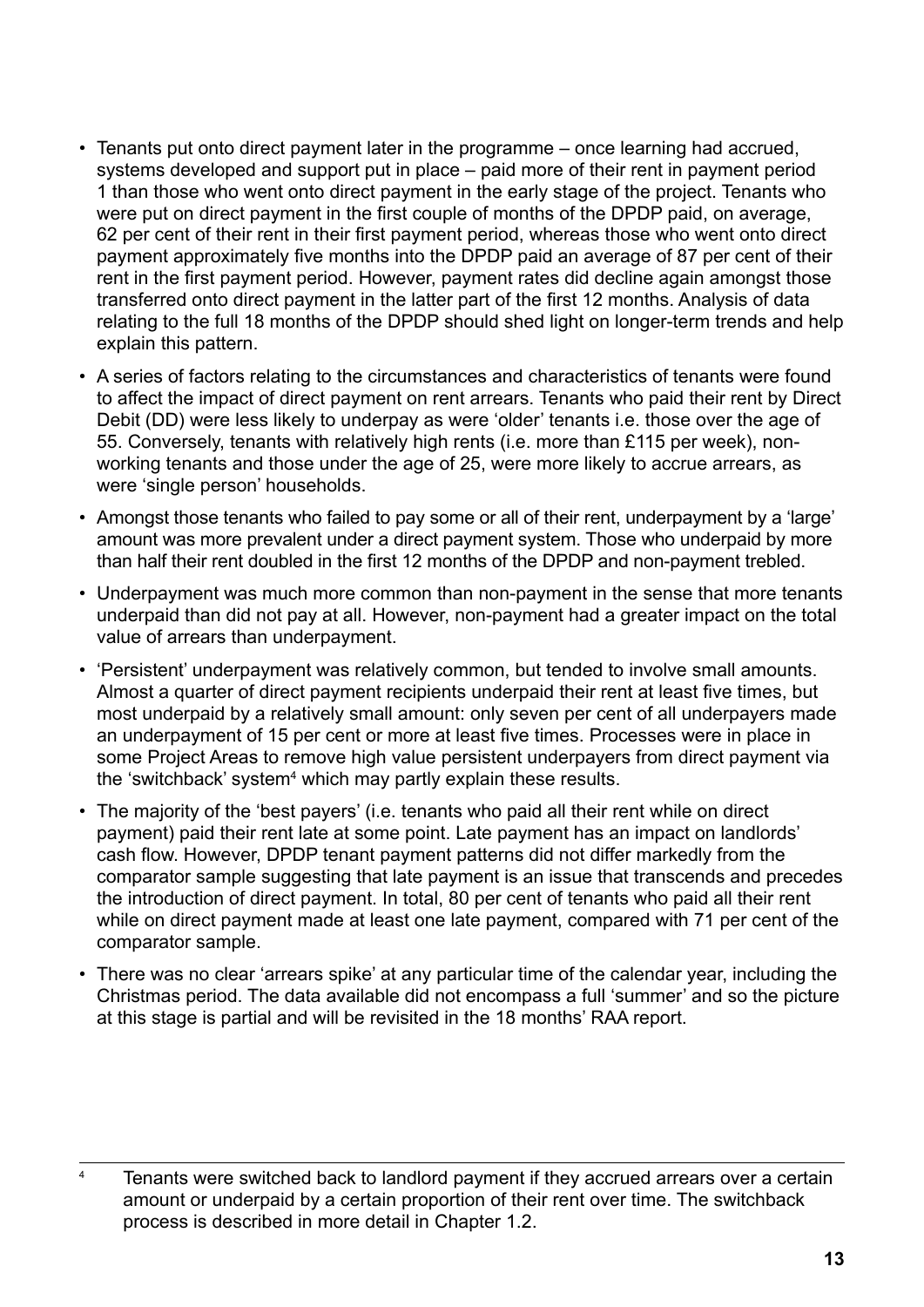- The payment behaviour of tenants who initially failed to pay some or all of their rent quickly improved. Payment rates amongst this group soon mirrored average payment rates across the full sample of direct payment recipients (i.e. including those who paid all their rent). However, much of the early arrears they accrued was not repaid. The shift to direct payment, therefore, represented a negative step-change in the overall rent account balances for those who accrued arrears in the first three payment periods. Seventy-nine per cent of tenants who accrued arrears during the first three direct payment periods were still in arrears in the final period and, amongst tenants who remained on direct payment (i.e. did not revert back to having their rent paid direct to the landlord, as some tenants who accrued arrears did under agreed protocols), the value of arrears had not reduced.
- It was too early to assess the impact on direct payment of those welfare reforms introduced in April 2013 because the last month for which rent account data were available at the time of writing was May 2013. Early analysis suggests that the RSRS initially had a negative impact on payment levels, but that tenants on direct payment fared better than the comparator sample. This raises the question of whether being on direct payment may better equip tenants to manage the RSRS, but these results must be treated with caution.
- Landlords involved in the DPDP reported costs associated with delivering direct payment, over and above any additional arrears accrued. They were unable to provide comprehensive and robust data and so it is not possible to quantify those costs, or the full impact of direct payment on landlord finances. However, the evidence landlords have supplied as part of the wider evaluation suggests that areas where increased costs were incurred include: staff time, which was seen as being the biggest cost; the cost of upgrading and improving rent collection and recovery IT systems; the cost of communicating with tenants; and transaction costs.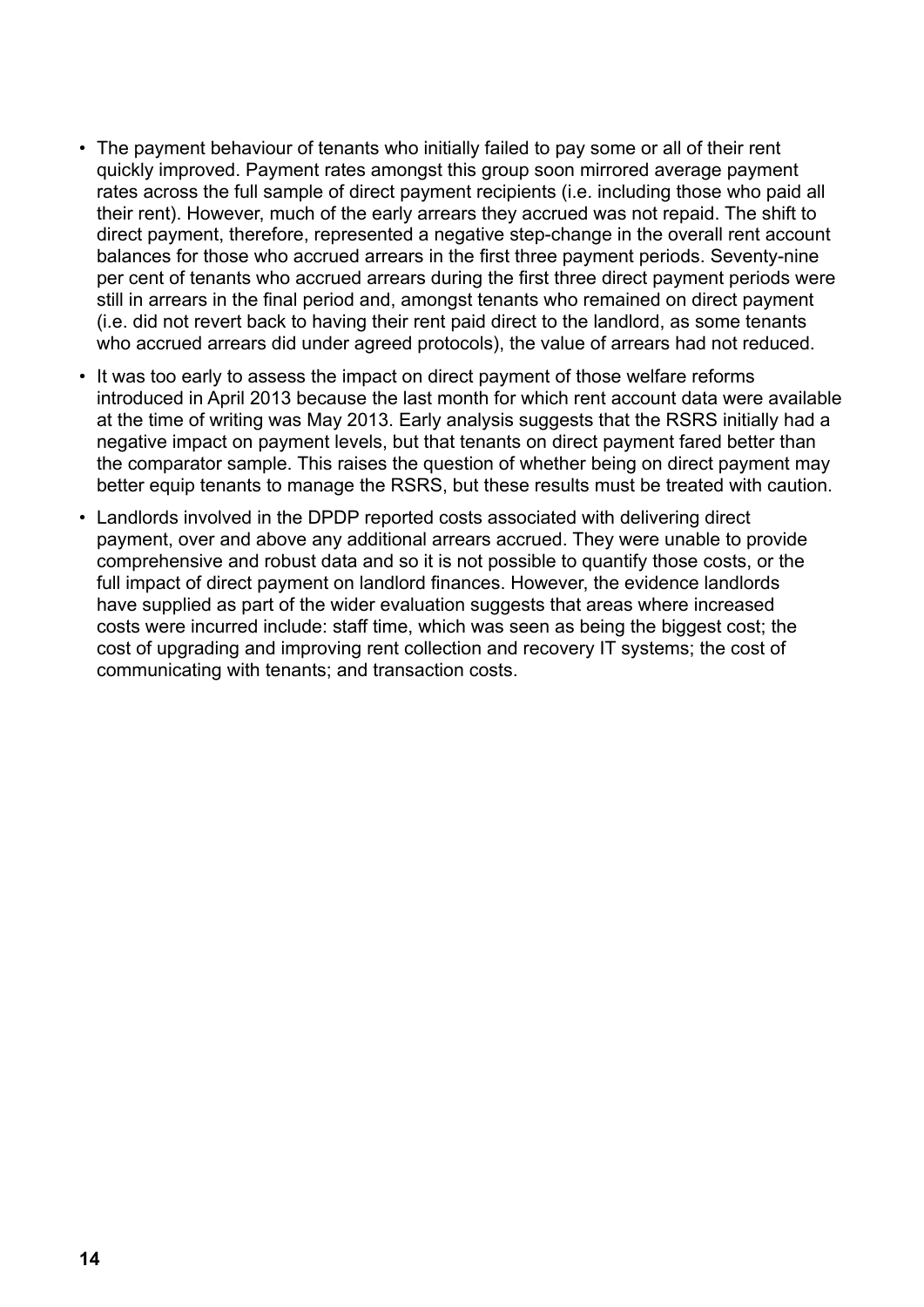# <span id="page-14-0"></span>1 Context

## **1.1 Introduction**

This report, which was written in January 2014, is one of a series of outputs from the independent evaluation of a programme of projects demonstrating the direct payment of Housing Benefit (HB) to social renting tenants across Britain. The evaluation is being undertaken by a research consortium from the Centre for Regional Economic and Social Research (CRESR) at Sheffield Hallam University, the Institute of Social Policy at the University of Oxford, and Ipsos MORI (IM).

The evaluation, which began in January 2012 and will conclude in July 2014, is funded by the Department for Work and Pensions (DWP).

In January 2012, DWP established a programme of Direct Payment Demonstration Projects (DPDPs) to pioneer and test the direct payment of HB to social rented tenants in five areas (Oxford, Southwark, Shropshire, Torfaen, and Wakefield), with a sixth area (Edinburgh) being added in May 2012. Under the present system, HB for tenants living in the social rented sector is usually paid directly to the landlord. However, in October 2013, the process of rolling out direct payment to all HB recipients began as part of the new Universal Credit (UC). UC is a new integrated benefit for people of working age, comprising a single monthly payment and replacing a range of income-related in-work and out-of-work benefits, including HB.

DWP commissioned the research consortium to conduct an evaluation of the DPDPs with an emphasis on continued learning and feedback into UC design. The DPDPs tested some key elements of the social sector housing support under UC:

- they explored and tested a range of safeguard mechanisms for tenants and landlords;
- they supported tenants through the process in different ways; and
- they engaged with partner agencies and financial institutions, to greater and lesser degrees.

A key objective of the research is to highlight the impact of direct payment on landlords' cash flows and their financial sustainability. This is principally achieved by an analysis of landlords' rent account data at two points in time: 12 and 18 months into the DPDP programme. This report is concerned with highlighting the key findings to emerge from the first of these exercises.

In order to keep this report as accessible as possible, technical information relating to the approach and analysis is presented in technical endnotes which appear at the end of the document. These technical endnotes appear as roman numerals, while chapter specific footnotes appear as numbers.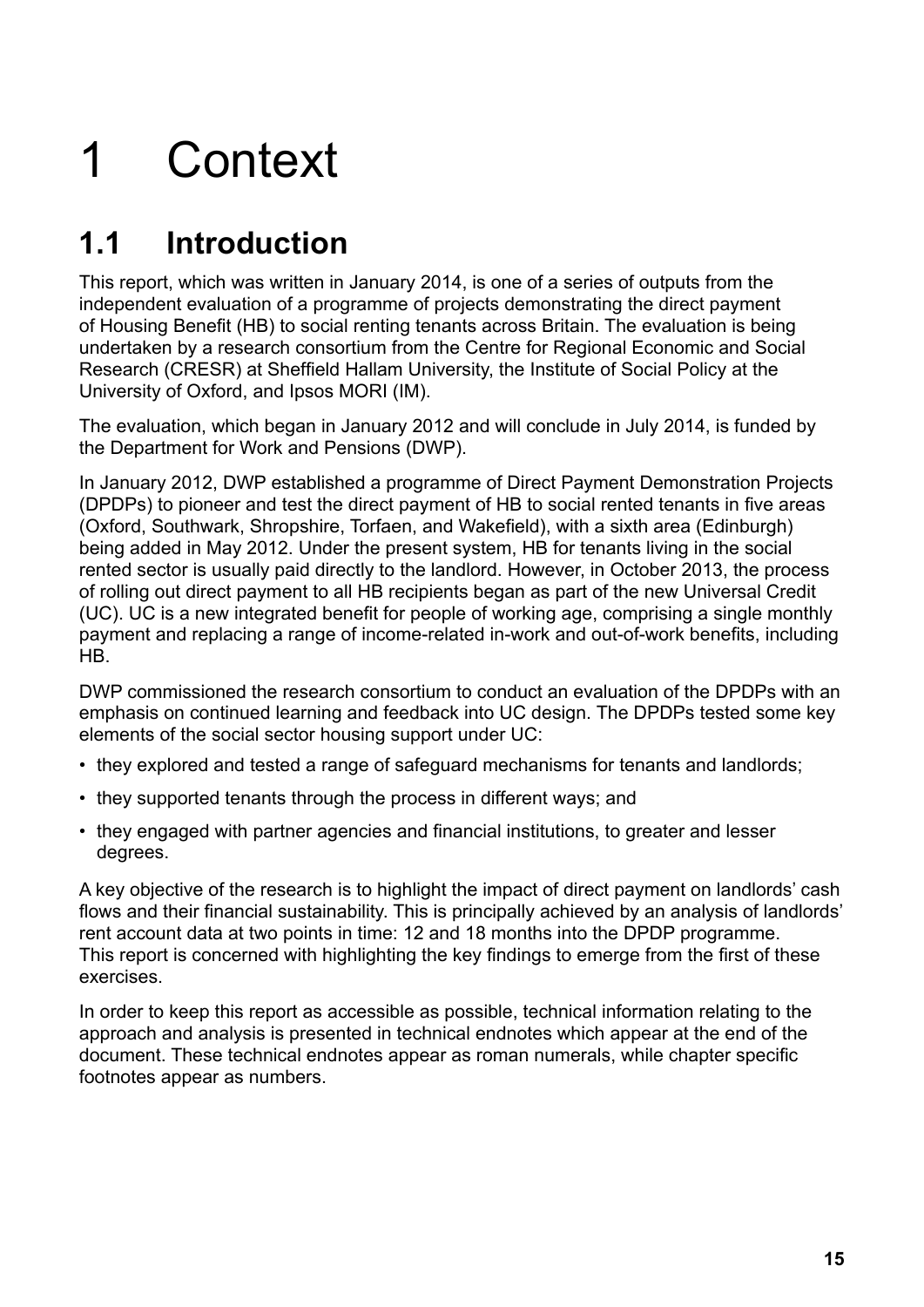## <span id="page-15-0"></span>**1.2 Direct Payment Demonstration Projects Programme**

On 14 September 2011 Lord Freud, the Minister for Welfare Reform, announced that six DPDPs would be created to 'test some key elements of social sector housing support under UC while protecting social landlords' financial position'. This would involve two significant changes for (the up to 2,000) working-age<sup>5</sup> claimants in the participating projects:

- receiving HB payments once every four weeks<sup>6</sup> (broadly in-line with monthly payments under UC) as opposed to weekly or fortnightly;
- and paying HB to tenants or rent to landlords themselves.

Social housing landlords were invited to take part in the programme, which was originally planned to run for a year, and DWP received over 70 expressions of interest from local authorities and registered housing providers. From these, DWP received 23 applications. A range of criteria was used to select projects including geography: the sample selected ideally had to include partnerships from London, the North of England, the South of England, Scotland and Wales. It also had to ideally include at least one Large Scale Voluntary Transfer (LSVT) housing association. Five successful partnerships in England and Wales were announced on 19 January 2012 and a sixth – in Scotland – joined the programme in May 2012. The six DPDPs were:

- Oxford Oxford City Council and Oxford Citizens Housing Association (OCHA), trading as part of the GreenSquare Housing Group, Southern England;
- Shropshire Shropshire Council, Bromford Group, Sanctuary Housing and The Wrekin Housing Trust, West Midlands;
- Southwark London Borough of Southwark and Family Mosaic, London;
- Torfaen Torfaen Borough Council, Bron Afon Community Housing and Charter Housing, South East Wales;
- Wakefield Wakefield Council and Wakefield and District Housing, Northern England;
- Edinburgh City of Edinburgh Council and Dunedin Canmore Housing Association, Scotland.

The overall aim of the DPDP was to highlight key lessons and learning points in terms of the direct payment of HB to feed into UC design ahead of its introduction from October 2013. More specifically, the projects were concerned with: exploring the effects of direct payment on landlords and tenants; examining the effectiveness of the different types of support provided to tenants to help them prepare for and manage direct payment; and testing direct payment safeguard mechanisms for landlords.

 $5$  In addition to non-working-age tenants, it should also be noted that tenants in temporary and supported accommodation on a short-term basis are also exempt from the programme.

<sup>&</sup>lt;sup>6</sup> In the Edinburgh project, HB is being paid to tenants monthly.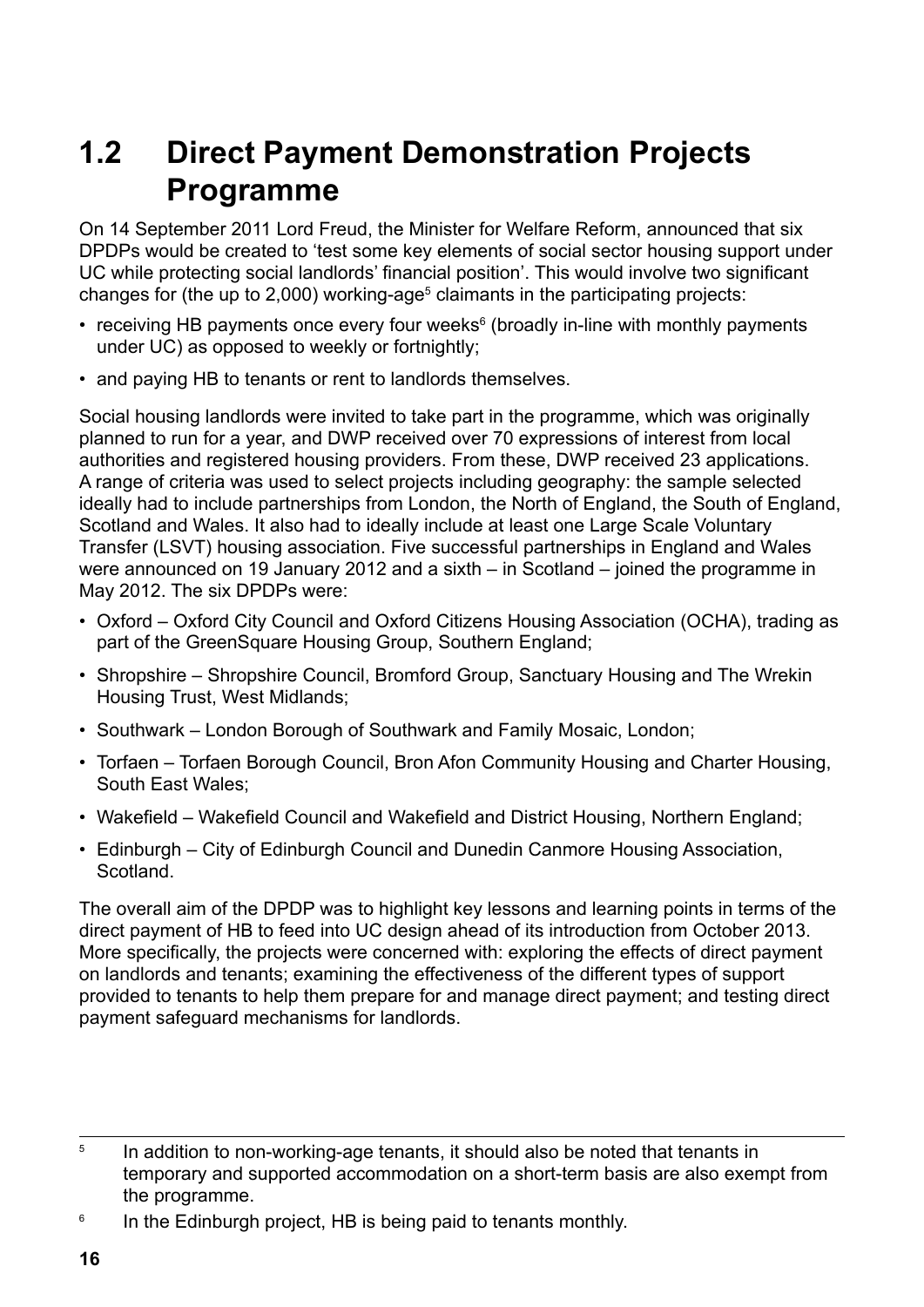This was achieved by a support assessment process and varying across the projects the length of time (or switchback trigger period) for a return to landlord payment after tenants had fallen into arrears.<sup>7</sup> Three of the projects had an eight-week (or equivalent) trigger period (Oxford, Torfaen, and Wakefield); Edinburgh had a one-month trigger period, while Southwark and Shropshire had four-week and 12-week triggers respectively. In terms of the criteria to be used for determining when tenants were to be switched back and how arrears were to be measured and defined, there was a programme-wide agreement that it would happen when:

- "Trigger 1 the tenant's rent arrears arising during the Demonstration Project period equalled the amount of (a month/4/8/12 weeks) rent for that tenant;
- Trigger 2 the tenant had not paid any rent for (a month/4/8/12 weeks) during the Demonstration Project Period;
- Trigger 3 the tenant had underpaid her/his rent by 15 per cent or more in each of the periods of four weeks in the preceding 12 weeks, falling within the Demonstration Project period;
- Trigger 4 the tenant had underpaid her/his rent by 15 per cent or more in the preceding period of 12 weeks, falling within the Demonstration Project period."8

In practice, more than two-thirds of the 1,031 'switchbacks' that had occurred by March 2013 had been under triggers 3 and 4. Reflecting this, DWP asked the research consortium to undertake bespoke research into this group when it decided to extend the DPDP programme and evaluation in May 2013. A separate report focused on rent underpayment is being published alongside this report. Lord Freud explained that the rationale behind the decision to extend the programme, which was to be extended by six months until December 2013, was to generate learning 'to further develop the support needed for social housing tenants moving onto Universal Credit.'9

Working alongside the DWP, the English, Welsh and Scottish projects began work preparing for direct payment in their areas in January 2012, with work beginning in Edinburgh in May 2012. The English and Welsh projects went 'live' in June and July of 2012 when the first phase of tenants were moved onto direct payment, with Edinburgh following suit in August 2012. Reflecting differences in the preparedness of tenants to move onto direct payment, it was decided to adopt a phased approach to moving tenants onto the programme, with those in the first phase assessed as being most prepared to go onto it. Although the number of phases varied by Project Area, all had undertaken their last one by the beginning of 2013. In all, by May 2013 7,426 tenants had gone onto direct payment.<sup>10</sup>

 $<sup>7</sup>$  It is important to note that, in many respects, including how tenants are assessed for</sup> direct payment, the context under UC will be different to that in the DPDP.

<sup>8</sup> Written submission provided by a DWP Relationship Manager.

<sup>9</sup> See DWP Press Release of 16 May 2013, *Direct Payment projects extended by 6 months*, which is available at: https://www.gov.uk/government/news/direct-paymentprojects-extended-for-6-months

<sup>10</sup> Ibid.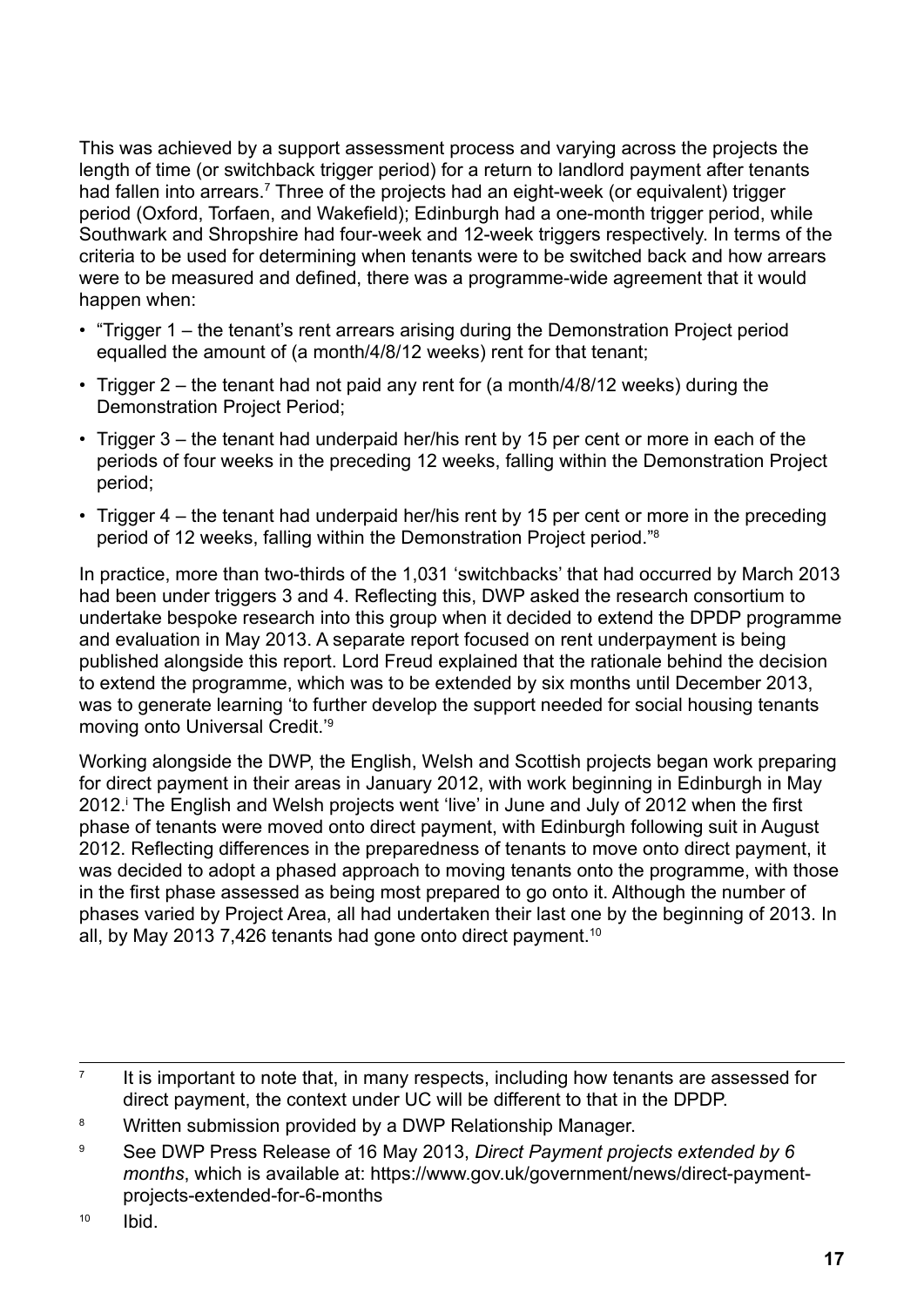<span id="page-17-0"></span>As Table 1.1 reveals, 'in-scope' numbers were fairly similar in five of the areas (Edinburgh, Shropshire, Southwark, Torfaen, and Wakefield) at around 1,000 tenants, with there being one 'outlier', Oxford, which put more than 1,700 tenants onto direct payment.<sup>ii</sup>

| <b>Project Area</b> | <b>Number of tenants</b> |  |  |
|---------------------|--------------------------|--|--|
| Edinburgh           | 1,013                    |  |  |
| Oxford              | 1,742                    |  |  |
| Shropshire          | 1,060                    |  |  |
| Southwark           | 1,179                    |  |  |
| Torfaen             | 1,008                    |  |  |
| Wakefield           | 1,002                    |  |  |
| Total               | 7,00411                  |  |  |

| Table 1.1 | Number of tenants transferred onto direct payment |
|-----------|---------------------------------------------------|
|-----------|---------------------------------------------------|

Source: DWP monitoring information, March 2013.

## **1.3 Research objectives and approach**

The main aim of the research programme is to monitor and evaluate the preparation, delivery and effectiveness of the DPDPs, learning lessons about effective implementation to feed into relevant aspects of UC design and future housing policy and strategy. The evaluation is monitoring the effect of direct payment on tenants, landlords and other stakeholders such as support agencies, lenders, and local authorities.<sup>12</sup>

In exploring these issues the evaluation is employing a mixed-methods approach which comprises the following activities:<sup>ii</sup> tenant surveys; in-depth qualitative interviews with tenants and stakeholders; and an analysis of participating landlord rent accounts and management costs, a process which is referred to as 'Rent Account Analysis' (RAA). RAA is taking place at two points in time (12 months and 18 months) so as to assess the impact of direct payment over time. The approach taken to the 12-months' exercise, the findings of which are presented in this report, is highlighted in the next chapter. The study team are producing a number of written outputs, two of which have already been published.<sup>iv</sup> In addition to this report, the study team is publishing eight more outputs, three of which have been published at the same time as this report – these are described in Chapter 4.

## **1.4 Nature, scope and structure of this report**

In order to keep this report as accessible and digestible as possible, the analysis is arranged around a series of research questions that the study team generated in partnership with DWP and projects. Before moving on to consider the findings, it is important to highlight a number of health warnings about this report:

<sup>11</sup> This figure, used in DWP's May 2013 press release, does not present in-scope numbers at the area level.

 $12$  These objectives did not change with the extension of the evaluation. However, the study team have also been asked to explore if (and how) recent welfare reforms, such as the Removal of the Spare Room Subsidy (RSRS), have impacted on the DPDP.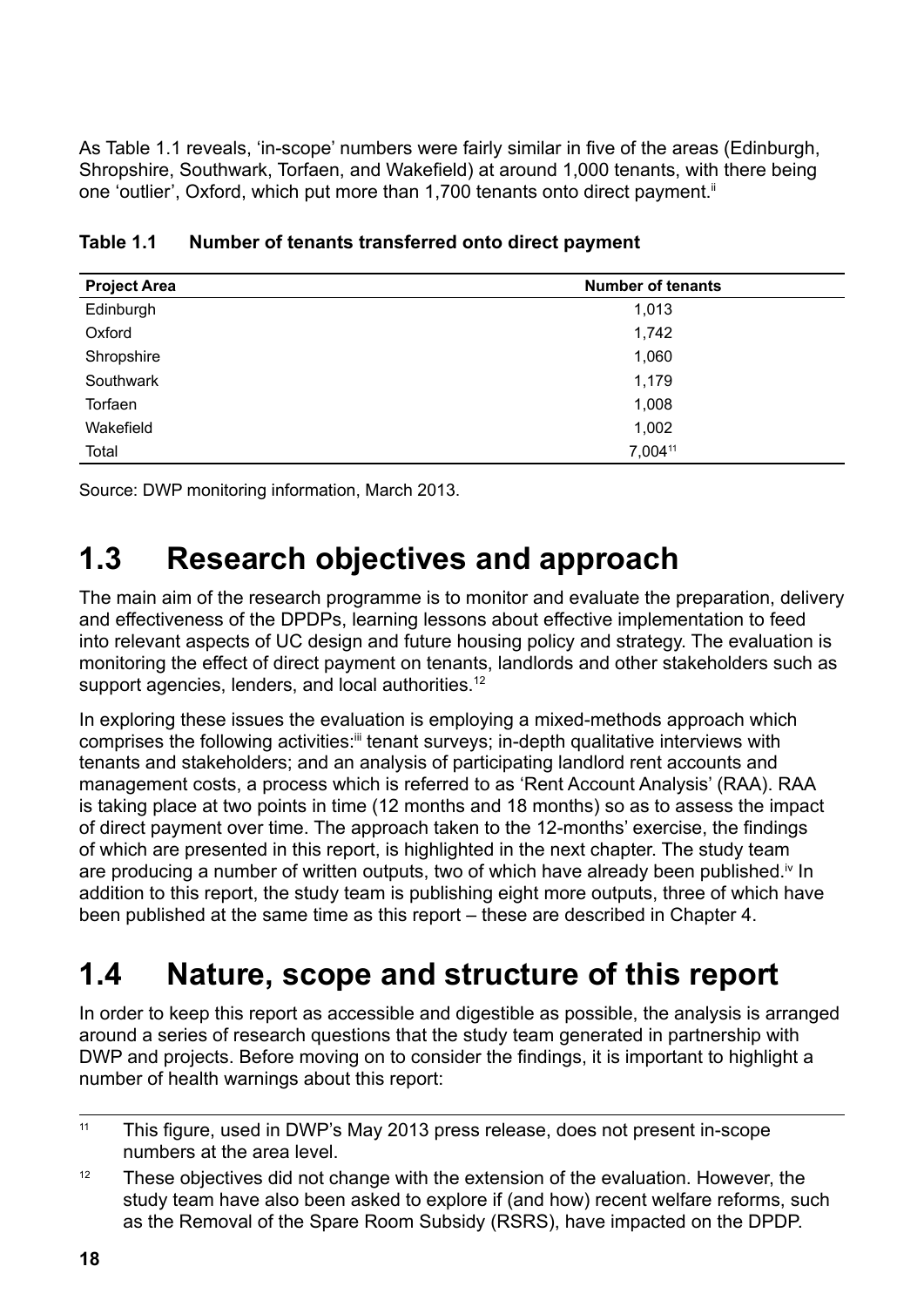- again with accessibility in mind, the commentary focuses on highlighting noteworthy findings and, quite intentionally, does not 'mechanically' report on all the analysis presented within the report.
- it is important that the report is not seen in isolation as it is one of many outputs being produced by the study team that seek to highlight the impact of direct payment. And, as such, it should be read alongside them, with the *Direct Payment Demonstration Projects: 12 months in extended learning report*, DWP Research Report No. 876, being of particular relevance;
- the report does not explore in any depth the impact of those welfare reforms introduced in April 2013, such as the RSRS, on DPDP rent accounts as it is too early to do so: the last payment period for the analysis presented in this report is May 2013. However, the 18-months' RAA report will do this.
- because fieldwork is ongoing and the study team is still in the process of profiling the Project Areas, it is not appropriate in this report to contextualise and interpret the results presented within it to any great degree. However, the 18-months' RAA report will do this and will also provide a more definitive account of the impact of direct payment on landlord cash flows as it will draw on data for the programme in its entirety.

Notwithstanding these important caveats, the report is timely in two principal ways. First, it represents one of the most comprehensive and in-depth analysis of the rent accounts of social housing landlords in this country. Second, with the roll-out of UC beginning to gain momentum, its findings should be of interest to a range of stakeholders, including Government, regulators of social housing in this country, social housing landlords, lenders, support agencies, and tenants.

The report is divided into four chapters, including this one. Chapter 2 examines the approach taken to the 12-months' RAA exercise. Chapter 3 presents the key finding to emerge from the exercise and, like Chapter 2, is arranged around a series of key questions. The last chapter highlights the key implications for policy to emerge from the research.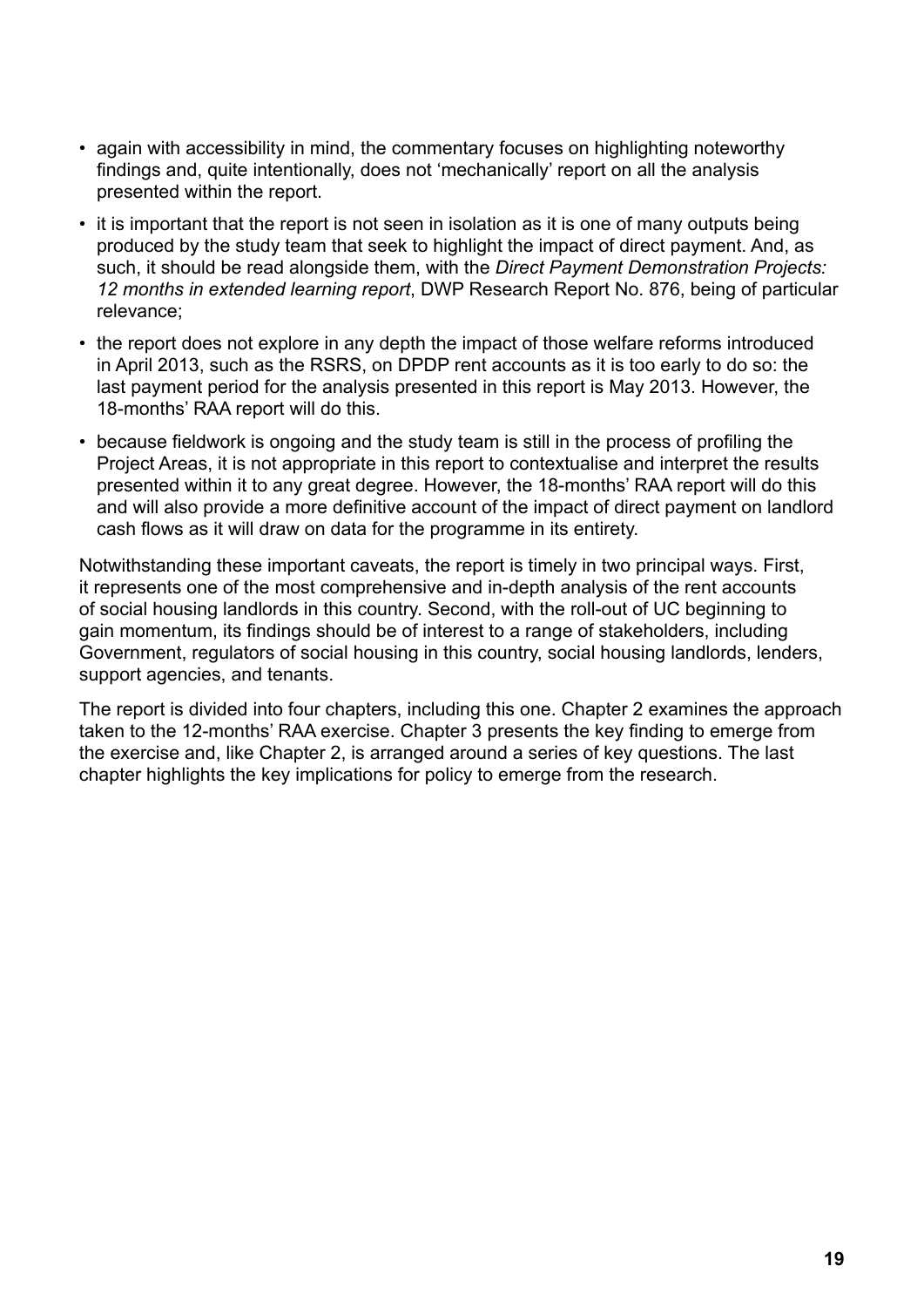# <span id="page-19-0"></span>2 Approach to the 12-months' Rent Account Analysis exercise

## **2.1 Introduction**

This chapter explores the study team's approach to the 12-months' Rent Account Analysis (RAA). It begins by exploring its analytical approach and then moves on to examine the data it analysed, how it derived the tenant samples that provide the basis for the analysis, and the analytical tools it used. It concludes by offering definitions of the key terms and constructs used in the report.

## **2.2 What is the purpose of the exercise?**

As is the case with 18-months' exercise, the primary purpose of the 12-months' exercise one is to assess the impact of direct payment on landlord cash flow and their financial sustainability. Specifically, the analysis will seek to provide answers to a number of questions including:

- what is the impact of direct payment on the amount of rent arrears?
- what is the impact of direct payment on the number of tenants entering into arrears?
- what is the impact of direct payment on rent arrears recovery and rent collection costs?
- what is the impact of direct payment on the overall financial sustainability of landlords?

## **2.3 What is the study team's analytical approach to the exercise?**

In line with the recommended guidance on impact evaluation, $v$  the study team has adopted a **quasi-experimental approach** to assessing the impact of direct payment through RAA. This involves comparing the behaviour of Direct Payment Demonstration Project (DPDP) tenants with those of a **comparator sample** of tenants with similar characteristics who were not in the DPDP programme.<sup>vi</sup>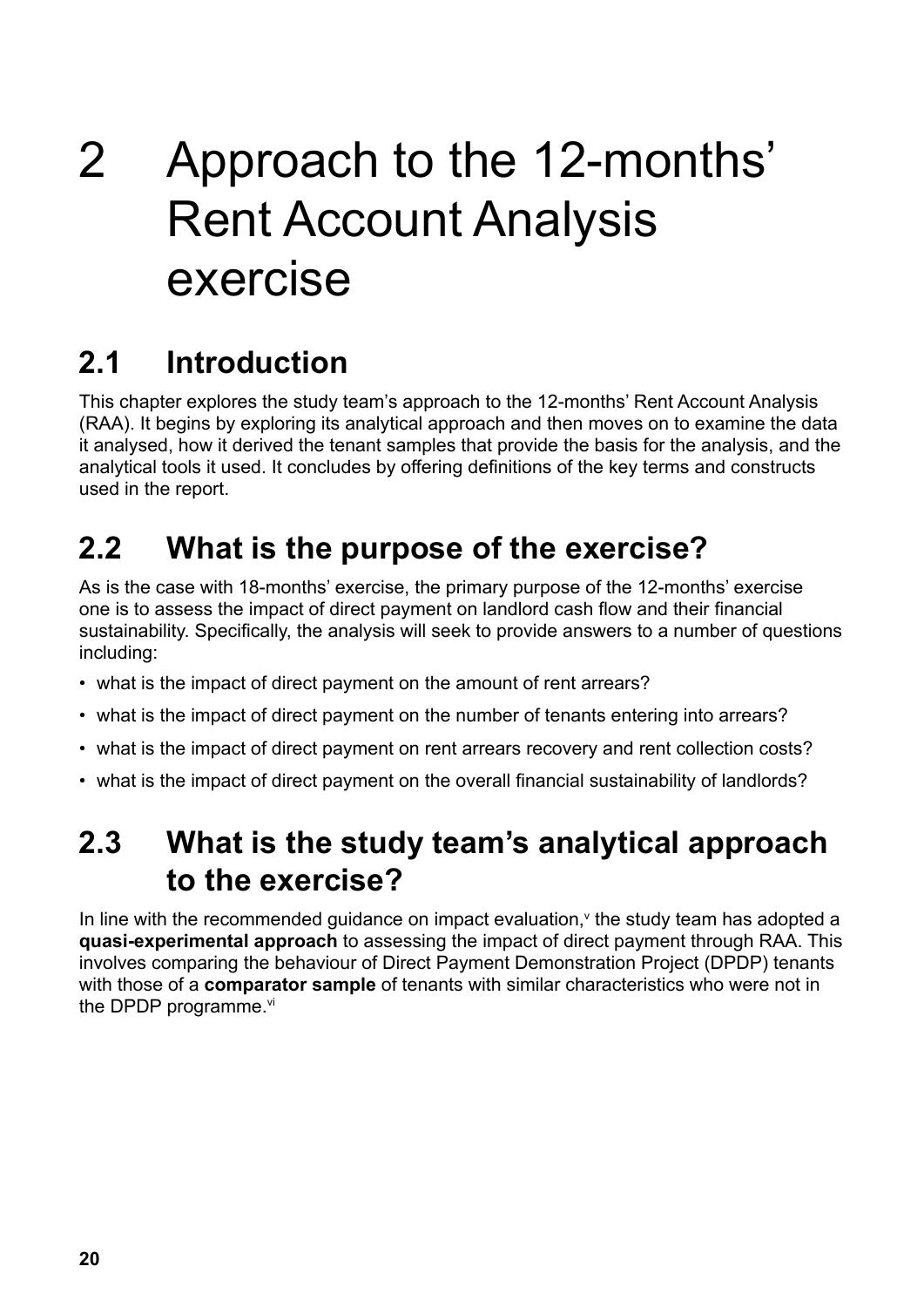## <span id="page-20-0"></span>**2.4 What data have been used in the analysis?**

An extensive consultation exercise was undertaken with Project Areas to establish what data would be included in the RAA exercises. It was agreed the following data would be included<sup>-13</sup>

- direct payment monitoring data, such as whether a tenant had reached a trigger point or been switched back;
- rent account data, including: opening and closing balances; weekly information on rents, service charges, rent payments, third party payments; and methods of rent payment;
- HB data, including: the amount received each period; the destination of payment; payment error; the duration of claims; eligible rent; entitlement amount; and the value of additional discretionary payments;
- data relating to the characteristics and circumstances of tenants, specifically their: age; household composition; work status; tenancy status (i.e. whether the tenancy is single or joint); length of residence in their current property; and housing history (i.e. whether they had moved in recent times). Data on their property (property type and number of bedrooms) and their eviction status (i.e. whether they were subject to eviction process) were also included within the analysis.

These data were compiled at the individual tenant level. The resulting dataset enabled the RAA to respond to the research questions outlined earlier by allowing assessment of:

- individual level change: what has happened to individual tenant rent account behaviours?
- overall change and impact, by summing across individual tenants;
- sub-group analysis in relation to a range of factors which may influence payment behaviours or impact, such as: payment method; household composition; work status; HB status (i.e. whether tenants were in receipt of full or partial HB);
- the impact of other factors such as the Removal of the Spare Room Subsidy (RSRS);
- if (and how) tenant behaviour and payment patterns vary over time.

## **2.5 How was the DPDP sample put together? And what does it look like?**

Project Areas were asked to provide data for **all their tenants who were, or had been, on direct payment as part of the DPDP programme – tenants with no experience of direct payment were not included in the sample (and analysis).** The direct payment sample included tenants for which the projects provided both rent account and HB data in at least one rent account period and for whom there ws some activity on their rent account.<sup>14</sup>

<sup>13</sup> It is important to note that the response for one research question – *what is the impact of direct payment on rent arrears recovery and rent collection costs?* – was not secured through the rent account analysis exercise. Instead, it was generated through in-depth interviews with key stakeholders in Project Areas, with most of it being qualitative in nature.

 $14$  i.e. Rent has been owed or a payment has been made.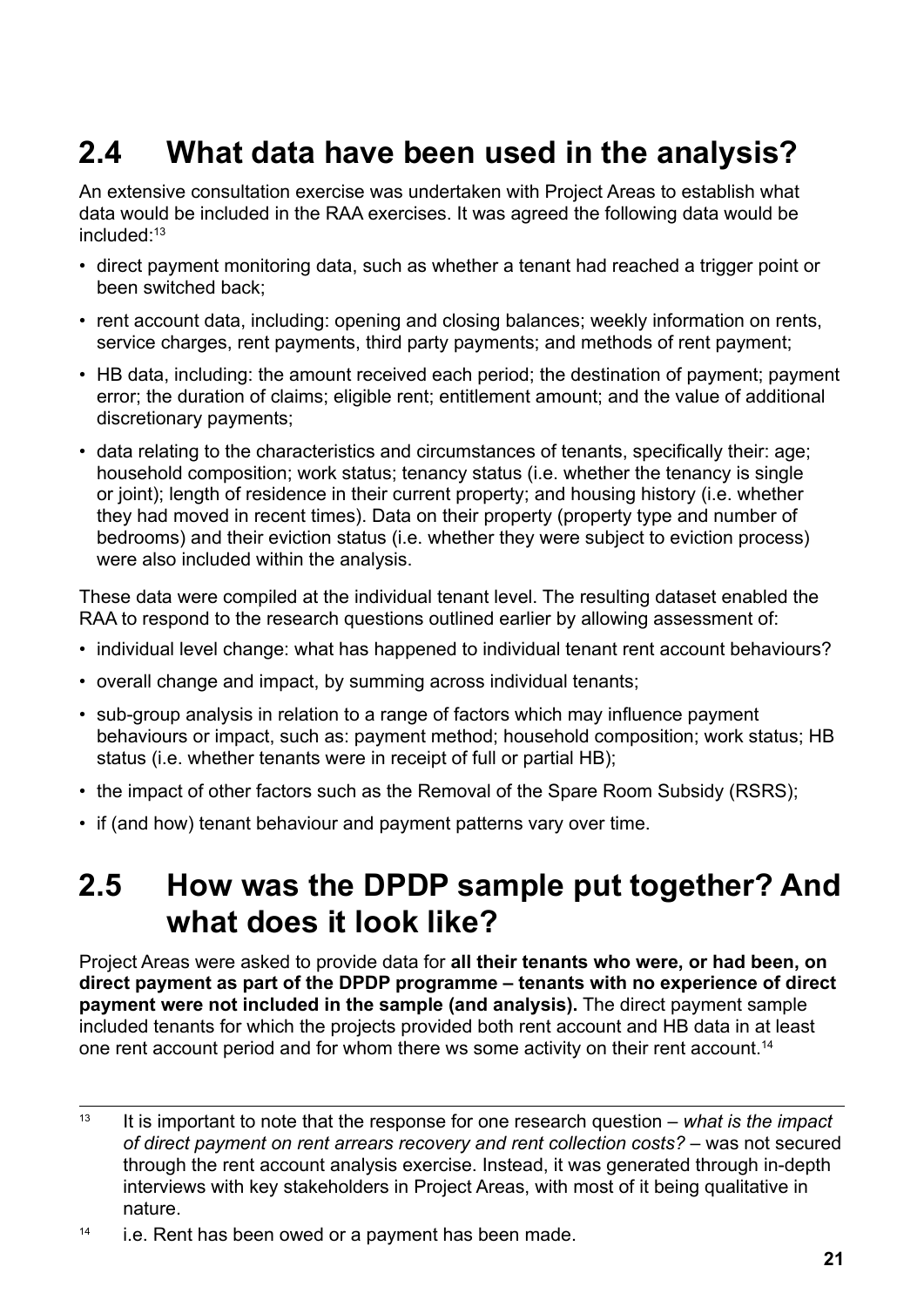<span id="page-21-0"></span>As Table 2.1 reveals, 6,834 tenants were identified as having been paid their Housing Benefit direct. This compares with the total included in the '*Direct Payment Demonstration*  Project: Learning and Payment Figures<sup>15</sup> note released by the Department for Work and Pensions (DWP) in May 2013, which stated that 7,426 tenants had been paid in this way.<sup>16</sup> As highlighted in Table 1.1, reflecting the numbers of tenants 'in scope', the sample size varied between Project Areas.

|                                | <b>Direct payment sample</b> | <b>Comparator sample</b> |
|--------------------------------|------------------------------|--------------------------|
| Edinburgh                      | 905                          | 661                      |
| Dunedin Canmore                | 905                          | 0                        |
| Port of Leith                  | 0                            | 661                      |
| Oxford                         | 1,596                        | 1,028                    |
| GreenSquare                    | 373                          | 0                        |
| <b>Oxford City Council</b>     | 1,223                        | 1,028                    |
| <b>Shropshire</b>              | 1,016                        | 0                        |
| <b>Bromford</b>                | 260                          | 0                        |
| Sanctuary                      | 147                          | 0                        |
| Shropshire                     | 525                          | 0                        |
| <b>Wrekin Housing Trust</b>    | 84                           | 0                        |
| <b>Southwark</b>               | 1,300                        | 1,038                    |
| <b>Family Mosaic</b>           | 374                          | 0                        |
| Southwark                      | 926                          | 1,038                    |
| <b>Torfaen</b>                 | 1,048                        | 980                      |
| <b>Bron Afon</b>               | 956                          | 980                      |
| Charter                        | 92                           | $\mathbf 0$              |
| Wakefield                      | 969                          | 1,103                    |
| Wakefield and District Housing | 969                          | 1,103                    |
| Total                          | 6,834                        | 4,810                    |

#### **Table 2.1 Number of records by area**

Source: 12-months' RAA exercise.

<sup>15</sup> See: [https://www.gov.uk/government/uploads/system/uploads/attachment\\_data/](https://www.gov.uk/government/uploads/system/uploads/attachment_data/file/228925/direct-payment-demo-figures-may-2013.pdf) [file/228925/direct-payment-demo-figures-may-2013.pdf](https://www.gov.uk/government/uploads/system/uploads/attachment_data/file/228925/direct-payment-demo-figures-may-2013.pdf)

<sup>16</sup> The difference in these figures can be attributed to the effect of the data cleaning exercise undertaken by the study team on its DPDP sample – it removed tenant accounts that were incomplete because no HB or rent account data were provided. These records are assumed to be missing at random: there is no evidence to suggest that their absence would have led to systematic bias in the results (either over- or under-estimating the overall effect).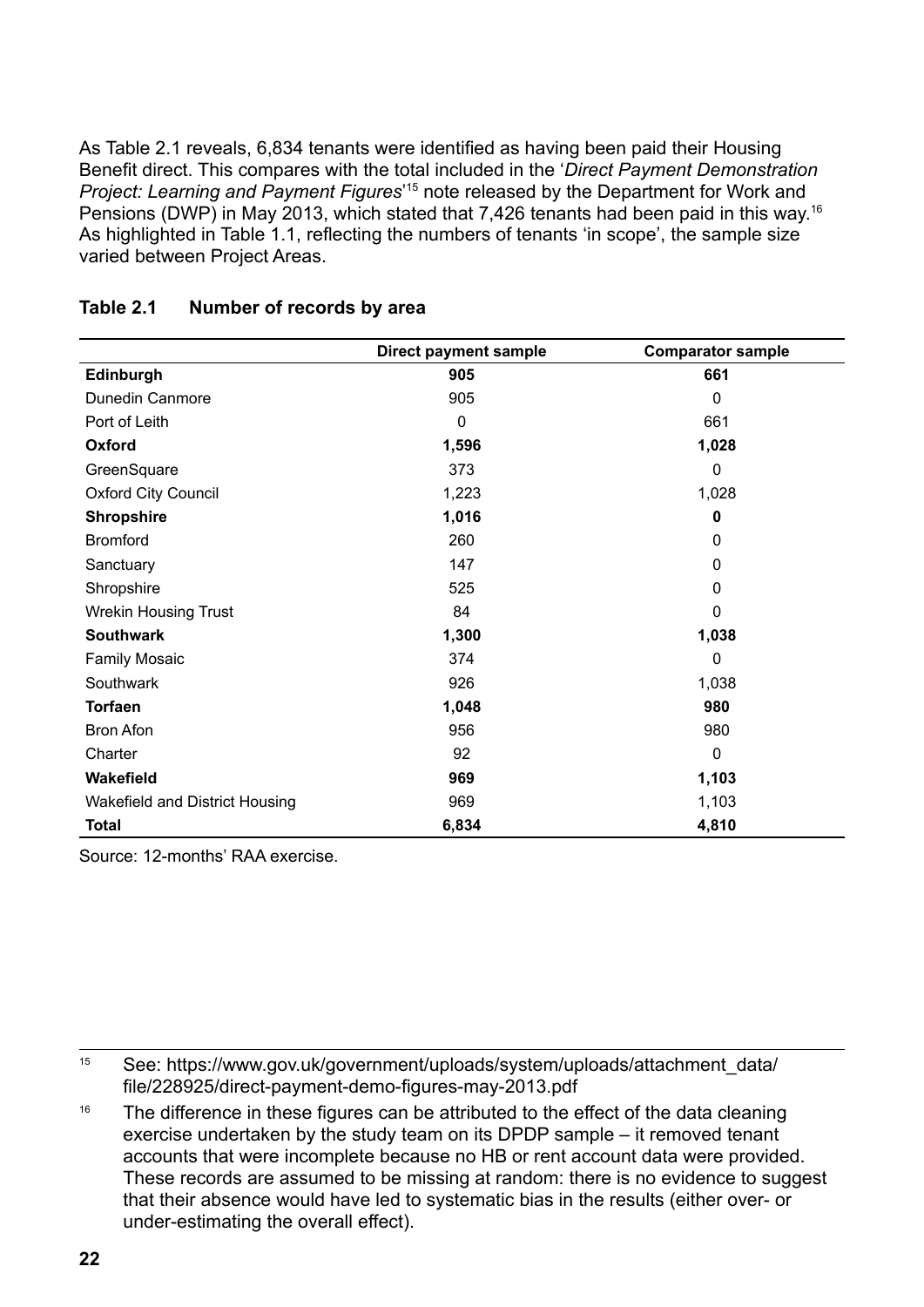## <span id="page-22-0"></span>**2.6 Why use a comparator sample?**

The comparator sample has been used to improve the measurement of the impact of direct payment on the rent payment behaviours of tenants. In doing so, it provides a **benchmark of what might have happened in the absence of direct payment**.

## **2.7 How was the comparator sample generated?**

Comparator data were provided by four Demonstration Project landlords: Oxford City Council, Southwark Council, Bron Afon in Torfaen and Wakefield and District Housing. In addition, Port of Leith,<sup>17</sup> which was not part of the Demonstration Project, agreed to provide a comparator sample drawn from their tenants for Dunedin Canmore in the Edinburgh project. In total, data for 9,111 comparator tenants were provided. It was not possible to obtain comparator data for Shropshire because all of the tenants of the landlord that contributed most tenants to the programme in the area – Shropshire Council – were included in the DPDP programme. A comparator sample for Shropshire was therefore derived from the samples provided by other Project Areas.

When using comparator samples it is imperative that their characteristics are as similar as possible to the target sample, in this case DPDP tenants. Therefore, Project Areas were instructed to provide samples that were consistent with this objective. The suitability of the comparator sample was improved by using the data matching technique, propensity score matching<sup>18</sup>, which matched tenants in the two samples in relation to a number of attributes, which are listed below. Employing this technique resulted in the removal of some tenants<sup>19</sup> from the comparator sample with 4,810 tenants being used in the analysis<sup>vii</sup>, as Table 2.2 reveals.

## **2.8 How similar are the characteristics of tenants in the comparator and DPDP samples?**

As a result of the astute selection of the comparator samples by the Project Areas and the employment of propensity score matching, the samples are very similar, as Table 2.2 illustrates. Specifically, they are similar in relation to the attributes used to propensity score match: rent account balance; proportion of rent covered by HB; rent level; age; household size/composition; work status; property size; and HB receipt.<sup>20</sup> Quite intentionally, and consistent with impact evaluation guidance, the comparator sample does include tenants on full HB who, as a result, cannot fall into arrears, unlike their counterparts in the DPDP sample.

<sup>20</sup> Tenants in the comparator sample did differ to those in the main sample in one respect: they receive their HB monthly (DPDP tenants in all areas except Edinburgh receive their benefit every four weeks).

 $17$  Port of Leith was approached as they were known to have a similar profile of tenants and housing stock to Dunedin Canmore in the City of Edinburgh.

<sup>&</sup>lt;sup>18</sup> See endnote vii for further information about propensity score matching.

 $19$  That is, those tenants whose characteristics did not match those of tenants from the direct payment sample.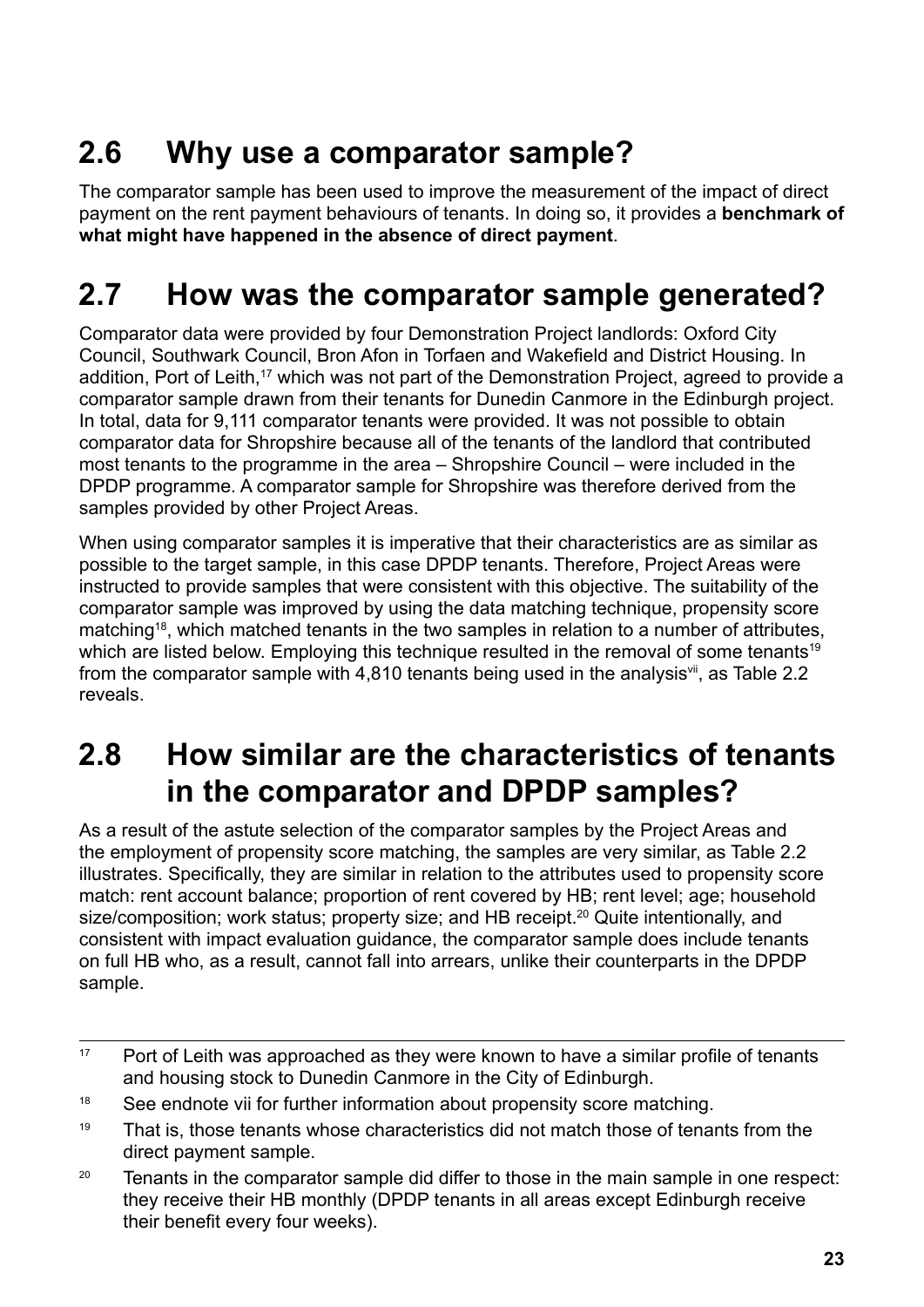|                                                | <b>Sample</b>           |                         |  |
|------------------------------------------------|-------------------------|-------------------------|--|
|                                                | <b>Direct Payment</b>   | Comparator              |  |
|                                                | %                       | %                       |  |
| Rent account balance relative to rent          |                         |                         |  |
| More than one period worth of arrears          | 10                      | 9                       |  |
| Between one period worth of arrears and credit | 87                      | 87                      |  |
| More than one period worth of credit           | 3                       | 3                       |  |
| <b>Full or Partial Housing Benefit</b>         |                         |                         |  |
| Full                                           | 74                      | 74                      |  |
| Partial                                        | 26                      | 26                      |  |
| <b>Duration of current HB claim</b>            |                         |                         |  |
| $0 - 1$ years                                  | 25                      | 29                      |  |
| $2 - 4$ years                                  | 31                      | 27                      |  |
| $5 - 9$ years                                  | 36                      | 34                      |  |
| 10 years and over                              | 8                       | 10                      |  |
| Age of lead claimant                           |                         |                         |  |
| $16 - 24$                                      | 6                       | $\overline{7}$          |  |
| $25 - 34$                                      | 22                      | 22                      |  |
| $35 - 44$                                      | 27                      | 28                      |  |
| $45 - 54$                                      | 30                      | 31                      |  |
| Over 55                                        | 14                      | 14                      |  |
| <b>Household composition</b>                   |                         |                         |  |
| Couple                                         | 5                       | 4                       |  |
| Couple with 'dependents'                       | 13                      | 12                      |  |
| Single person                                  | 36                      | 38                      |  |
| Lone Parent                                    | 31                      | 32                      |  |
| Other multi                                    | 14                      | 14                      |  |
| <b>Partner present</b>                         |                         |                         |  |
| No                                             | 77                      | 79                      |  |
| Yes                                            | 23                      | 21                      |  |
| <b>Bedrooms</b>                                |                         |                         |  |
| 0 or 1                                         | 23                      | 23                      |  |
| 2                                              | 36                      | 37                      |  |
| 3                                              | 35                      | 35                      |  |
| 4 or more                                      | 5                       | 5                       |  |
| <b>Claimant hours of work per week</b>         |                         |                         |  |
| None                                           | 79                      | 79                      |  |
| Less than 16                                   | $\overline{2}$          | $\overline{2}$          |  |
| $16 - 30$                                      | 15                      | 15                      |  |
| 30 or more                                     | 3                       | 3                       |  |
| Partner hours of work per week                 |                         |                         |  |
| None/no partner                                | 96                      | 96                      |  |
| Less than 16                                   | 0                       | 0                       |  |
| $16 - 30$                                      | $\overline{\mathbf{c}}$ | $\overline{\mathbf{c}}$ |  |
| $30 - 35$                                      | $\overline{2}$          | $\overline{2}$          |  |
| Un-weighted base                               | 6,834                   | 4,810                   |  |

### <span id="page-23-0"></span>**Table 2.2 Comparison of direct payment and comparator samples on key characteristics**

Source: 12-months' RAA exercise.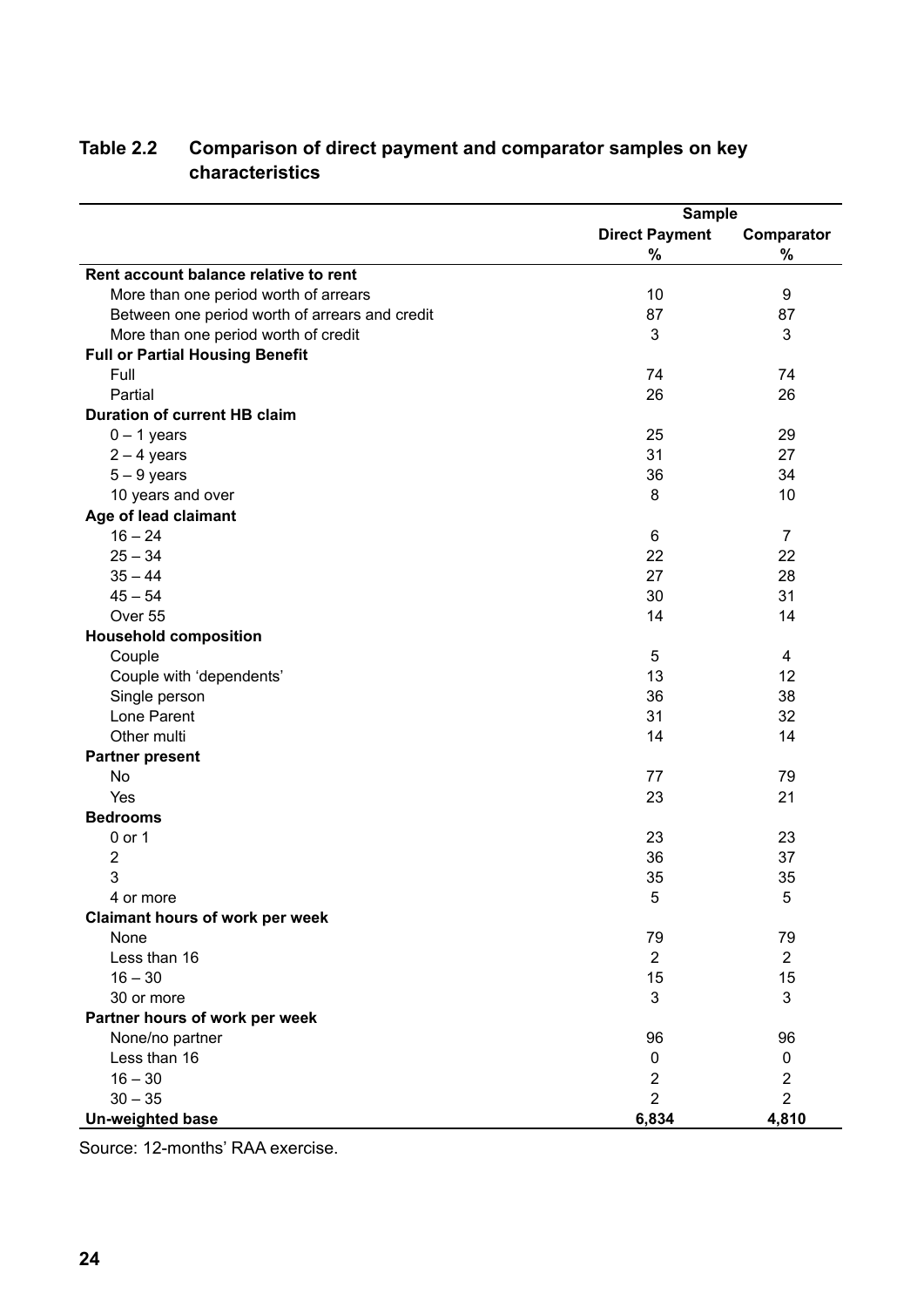## <span id="page-24-0"></span>**2.9 What do the samples look like when they are disaggregated to the area level?**

Table 2.3 profiles the characteristics of residents in the direct payment sample at the area level (please use Table 2.2 to see how the direct payment sample compares with the comparator sample). This information is important as it **may** help explain any geographical differences in the findings presented in the next chapter. The emphasis on 'may' is important because there may be a range of other explanatory factors including:<sup>21</sup>

- 'other' characteristics of tenants, such as their income level, education, socio-economic grouping, and financial capabilities;
- the socio-economic and physical attributes of the neighbourhoods tenants live in;
- the quality of the civic and support infrastructure within neighbourhoods:
- the housing context within them; and,
- the approach taken to direct payment and housing management more broadly by landlords.

Notwithstanding this important caveat, the area profiles should be read alongside the geographical analysis presented in Chapter 3.

| <b>Sample</b>                          |               |                                       |                |                      |             |                                  |
|----------------------------------------|---------------|---------------------------------------|----------------|----------------------|-------------|----------------------------------|
| Edinburgh                              | Oxford        |                                       |                | Torfaen              | Wakefield   | <b>Direct</b><br><b>Payments</b> |
| $\%$                                   | $\frac{9}{6}$ | $\%$                                  | %              | $\%$                 | %           | $\%$                             |
|                                        |               |                                       |                |                      |             |                                  |
| 4                                      | 10            | 4                                     | 19             | 10                   | 6           | 10                               |
| 91                                     | 87            | 91                                    | 77             | 88                   | 93          | 87                               |
| 5                                      | 3             | 5                                     | $\overline{4}$ | $\overline{2}$       | 1           | 3                                |
| <b>Full or Partial Housing Benefit</b> |               |                                       |                |                      |             |                                  |
| 80                                     | 71            | 73                                    | 72             | 76                   | 74          | 74                               |
| 20                                     | 29            | 27                                    | 28             | 24                   | 26          | 26                               |
| <b>Duration of current HB claim</b>    |               |                                       |                |                      |             |                                  |
| 31                                     | 25            | 26                                    | 19             | 19                   | 29          | 25                               |
| 29                                     | 31            | 37                                    | 25             | 30                   | 31          | 31                               |
| 40                                     | 27            | 36                                    | 56             | 21                   | 39          | 36                               |
| $\mathbf 0$                            | 16            | $\mathbf 0$                           | 0              | 29                   | $\mathbf 0$ | 8                                |
|                                        |               |                                       |                |                      |             | continued                        |
|                                        |               | Rent account balance relative to rent |                | Shropshire Southwark |             |                                  |

#### **Table 2.3 Comparison of direct payment samples on key characteristics by area**

<sup>21</sup> The 18-months' RAA report (to some extent) and the final report (especially) will seek to unpick the importance or salience of these factors.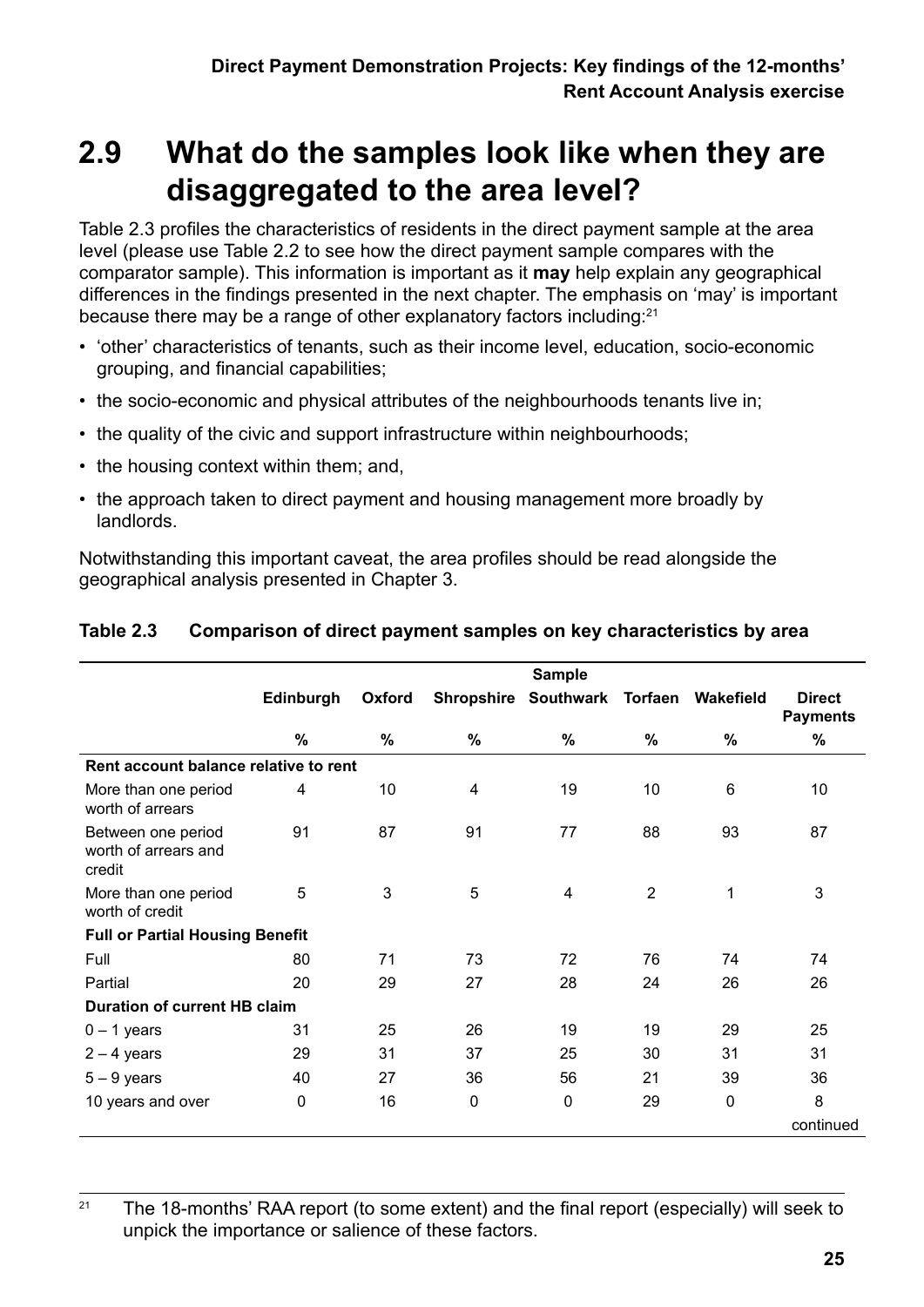### **Direct Payment Demonstration Projects: Key findings of the 12-months' Rent Account Analysis exercise**

#### **Table 2.3 Continued**

|                                     | <b>Sample</b>           |                |                   |                   |                         |                         |                                  |
|-------------------------------------|-------------------------|----------------|-------------------|-------------------|-------------------------|-------------------------|----------------------------------|
|                                     | Edinburgh               | Oxford         | <b>Shropshire</b> | Southwark Torfaen |                         | Wakefield               | <b>Direct</b><br><b>Payments</b> |
|                                     | $\%$                    | $\%$           | $\%$              | $\%$              | $\%$                    | $\%$                    | $\%$                             |
| Age of lead claimant                |                         |                |                   |                   |                         |                         |                                  |
| $16 - 24$                           | 5                       | 5              | $\overline{7}$    | 5                 | 6                       | 11                      | 6                                |
| $25 - 34$                           | 16                      | 23             | 22                | 23                | 23                      | 23                      | 22                               |
| $35 - 44$                           | 28                      | 28             | 29                | 30                | 22                      | 23                      | 27                               |
| $45 - 54$                           | 35                      | 31             | 27                | 28                | 32                      | 29                      | 30                               |
| Over 55                             | 16                      | 12             | 15                | 14                | 17                      | 13                      | 14                               |
| <b>Household composition</b>        |                         |                |                   |                   |                         |                         |                                  |
| Couple                              | 5                       | 3              | $\overline{7}$    | $\overline{2}$    | $\boldsymbol{9}$        | $\overline{7}$          | 5                                |
| Couple with<br>dependents           | 6                       | 16             | 16                | 9                 | 15                      | 17                      | 13                               |
| Single person                       | 64                      | 28             | 33                | 34                | 33                      | 31                      | 36                               |
| Lone Parent                         | 19                      | 37             | 30                | 38                | 26                      | 32                      | 31                               |
| Other multi                         | $\overline{7}$          | 16             | 14                | 16                | 17                      | 13                      | 14                               |
| <b>Partner present</b>              |                         |                |                   |                   |                         |                         |                                  |
| No                                  | 88                      | 76             | 73                | 85                | 70                      | 72                      | 77                               |
| Yes                                 | 12                      | 24             | 27                | 15                | 30                      | 28                      | 23                               |
| <b>Bedrooms</b>                     |                         |                |                   |                   |                         |                         |                                  |
| 0 or 1                              | 51                      | 21             | 15                | 30                | 14                      | 9                       | 23                               |
| $\boldsymbol{2}$                    | 30                      | 39             | 42                | 35                | 34                      | 35                      | 36                               |
| 3                                   | 14                      | 35             | 40                | 25                | 48                      | 52                      | 35                               |
| 4 or more                           | $\overline{\mathbf{4}}$ | 5              | 3                 | 10                | 4                       | 4                       | 5                                |
| Claimant hours of work per week     |                         |                |                   |                   |                         |                         |                                  |
| None                                | 84                      | 77             | 79                | 74                | 85                      | 81                      | 79                               |
| Less than 16                        | $\overline{2}$          | $\mathfrak{S}$ | $\overline{2}$    | 4                 | $\overline{2}$          | $\overline{2}$          | $\overline{2}$                   |
| $16 - 30$                           | 12                      | 17             | 15                | 17                | 11                      | 15                      | 15                               |
| 30 or more                          | $\overline{2}$          | 3              | 4                 | 6                 | 2                       | $\overline{2}$          | 3                                |
| Partner hours of work per week      |                         |                |                   |                   |                         |                         |                                  |
| None/no partner                     | 98                      | 95             | 94                | 98                | 95                      | 96                      | 96                               |
| Less than 16                        | 0                       | 0              | 0                 | $\pmb{0}$         | 0                       | 1                       | $\pmb{0}$                        |
| $16 - 30$                           | 1                       | $\overline{2}$ | 3                 | 1                 | $\overline{\mathbf{c}}$ | $\overline{\mathbf{c}}$ | $\overline{c}$                   |
| $30 - 35$                           | 0                       | 3              | $\overline{2}$    | 1                 | $\overline{2}$          | 1                       | $\overline{2}$                   |
| Paid part or all using Direct Debit |                         |                |                   |                   |                         |                         |                                  |
| Yes                                 | 24                      | 55             | 20                | 9                 | 10                      | 44                      | 23                               |
| No                                  | 76                      | 45             | 80                | 91                | 90                      | 56                      | 77                               |
| Un-weighted number                  | 905                     | 1,596          | 1,016             | 1,300             | 1,048                   | 969                     | 6,834                            |

Source: 12-months' RAA exercise.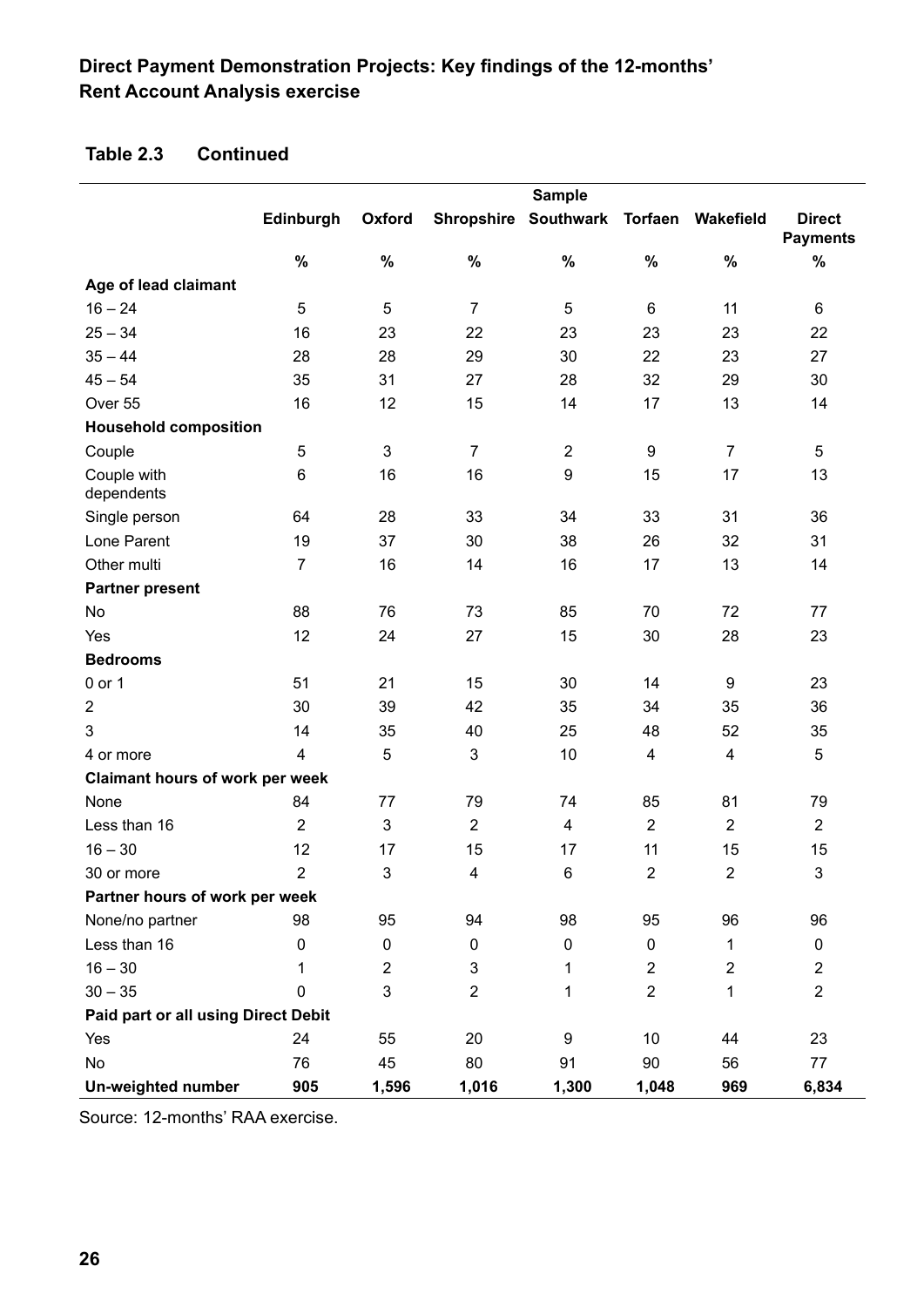## <span id="page-26-0"></span>**2.10 Overall, how useful is the comparator sample?**

Because of the similarity of the two samples, and its relatively large size, the comparator sample is very useful and provides a robust benchmark (and counterfactual) against which to assess the impact of direct payment on DPDP tenants.

## **2.11 What analysis has the study team undertaken?**

The study team have employed a range of descriptive, econometric and accounting techniques to explore the data. These include: cross-sectional modelling techniques, such as logistic regression, and longitudinal modelling techniques.<sup>22</sup>

## **2.12 How transferrable are the findings to emerge from the analysis?**

The findings have been derived from a programme which is in many ways unique and unlikely be repeated – UC will be very different to the DPDP. Furthermore, the programme only involved a relatively small number of landlords: 12. These factors, of course, place a check on the transferability of the report's findings: the findings hold for the 12 participating landlords and may not be representative of what would happen nationally or for other tenant populations. However, it is also important to note that there are a number of other factors which enhance their transferability: direct payment is one of the two key central tenets of UC; all types of social housing landlords were represented in the DPDP programme; and the (relatively) large number of tenants included in the programme.

## **2.13 What are the key terms and concepts used in the analysis?**

For people not familiar with the workings of rent accounts, the language associated with them may appear inaccessible and confusing. With this in mind, it is perhaps useful here to provide definitions of some of the key terms used in this report, noting that, for reasons of accessibility, we have adopted a 'looser' interpretation of some of them:

• **Rent owed**. For the purpose of this research, rent owed is an all-encompassing term covering all debits – rent and service charges $23$  – going onto rent accounts.

 $22$  Technical endnotes provide further information about analytical methods.

<sup>&</sup>lt;sup>23</sup> Service charges are payments for, or towards, services or facilities for use or benefit of the tenants. Some of these charges, such as maintenance of communal grounds, cleaning of external windows, secure building access may be covered by HB. In some instances, service charges are monies collected by landlords on behalf of other companies for things such as: insurance, heating, lighting and hot water for the tenant's accommodation.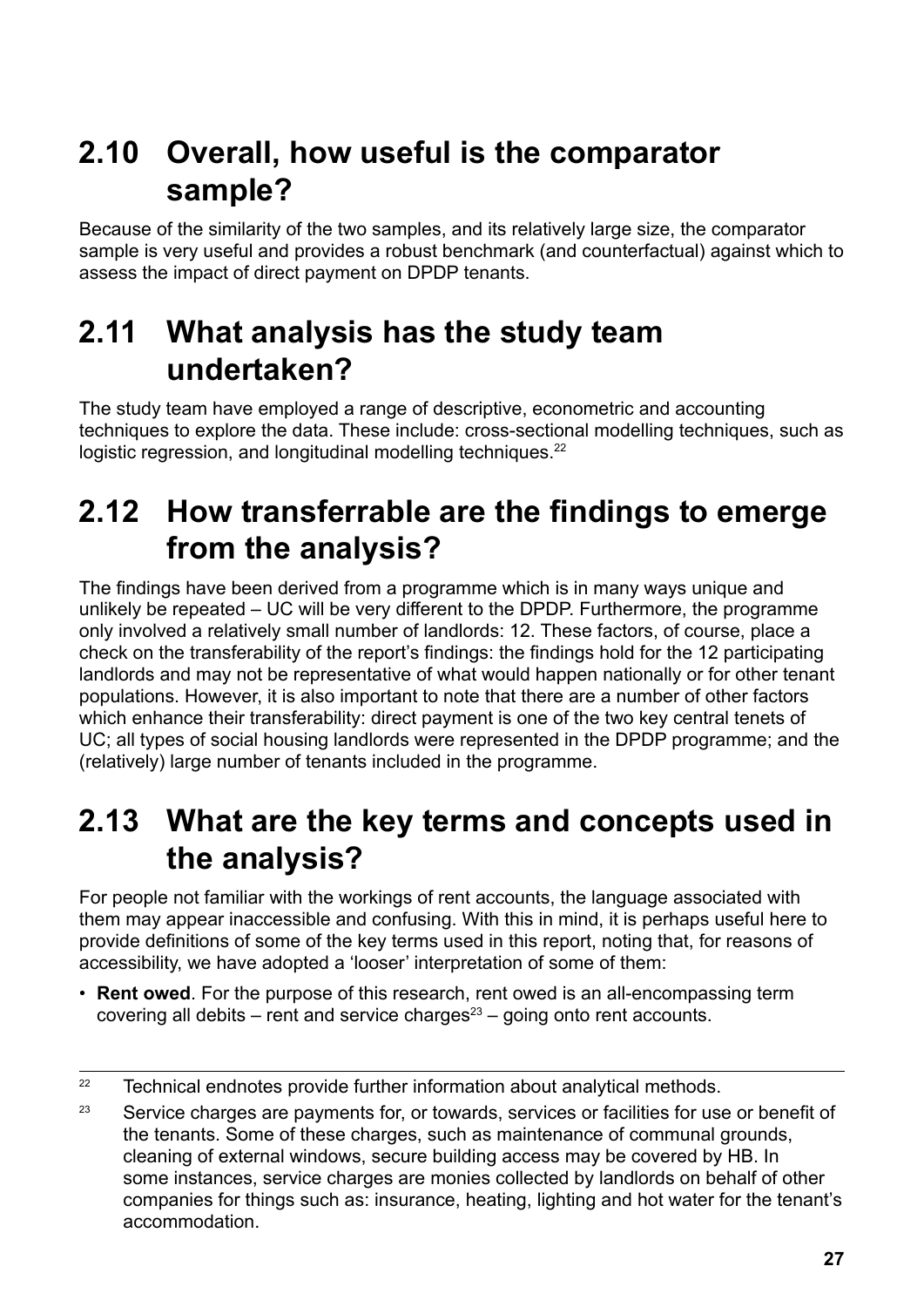- **Payments**. This represents all credits rent payments and third party payments, such as water bills – to rent accounts.
- **Rent arrears**. Rent arrears are accrued when rent payments over a given period are less than the rent owed.
- **Rent payment periods (RPP)**. RPPs are a construct devised by the study team to facilitate its analysis. They comprise four-week periods, or a month in the case of Edinburgh, over which landlords would expect tenant rent accounts to balance.<sup>viii</sup>
- **• Rate of payment per rent payment period (ROP)**. ROP is the rate of period rent payments to rent owed with the value indicating the percentage of debits accounted for by credits in the period. If in an RPP payments equal rent owed then the tenant has not over or underpaid. In order to make the analysis as digestible as possible, we have presented the ROP as a rate. In this context:
	- an ROP of one implies the value of additional rent owed on the account in the period equals the value of rent paid: payments cover all rent owed. So if a tenant owed £100 worth of additional rent in a period he/she had paid  $£100$ ; $^{24}$
	- if the ROP is greater than one, tenants have paid more than the additional rent owed onto their rent accounts: for every £1 of new rent owed more than £1 in payments was received. Thus, if the ROP is 1.2 a tenant will have paid £1.20 for every £1 of additional rent owed, representing, when scaled-up, £120 of rent payments over an RPP when £100 was due: $25$
	- if the ROP is less than one, tenants have paid less than the rent owed: for every £1 of rent owed, less than £1 in payments was received. So if the rate is 0.8 a tenant has paid 80 pence for every £1 of additional rent owed, representing, when scaled-up, £80 of rent payments over an RPP when £100 was due.
- **Rebasing**. This technique allows the study team to factor into its analysis the important fact that tenants were moved onto the DPDP at different times through a phased process, which makes disentangling the impact of DP over time more difficult. For example, assessment of the impact of direct payment on tenants at Christmas 2012 would include tenants who had been on direct payment for as little as a month and as long as six months. Without rebasing, differences in the experiences of these tenants would be lost in the analysis. Thus, where appropriate, the data for questions has been reconfigured – or rebased – so that tenants' direct payment journeys start from the same departure point. However, it is important to note that rebasing does not fully account for any improvement in landlord processes over time.

 $24$  Please note tenants may underpay in a given period because their account is in credit (i.e. has a positive balance) – the effect of this on the measurement of impact is controlled for through the use of the comparator sample.

 $25$  Please note tenants may overpay in a given period to repay standing arrears on their account – again, the effect of this on the measurement of impact is controlled for through the use of the comparator sample.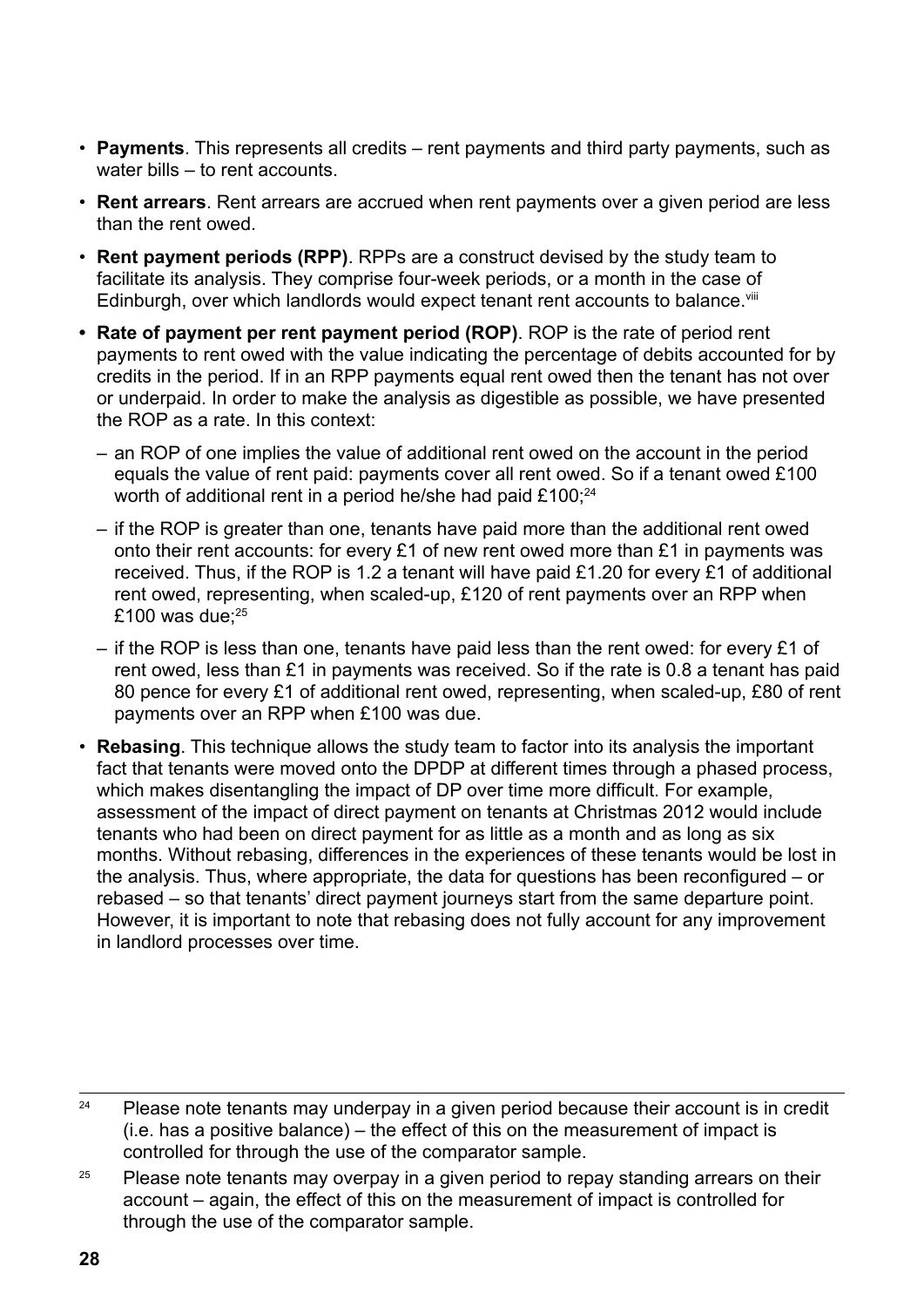# <span id="page-28-0"></span>3 Findings

This chapter presents the findings from analysis of tenants' rent accounts over the first 12 months of the Direct Payment Demonstration Project (DPDP). It is configured around a series of key questions, the answers to which provide insight into the impact of direct payment on social landlords' financial viability in terms of the proportion of rent recovered during this period. It also tells us something about payment patterns, and the characteristics of those apparently most at risk of accruing arrears as a result of direct payment. A series of technical endnotes provide additional information about analytical methods, robustness and the detail of some findings.

#### **Q1. What proportion of the rent owed by tenants on direct payment was paid?**

**Tenants who went onto direct payment during the first year of the DPDP paid 94.3 per cent of all the rent owed<sup>26</sup> from that point onwards**. 27 Arrears over this period therefore represented 5.7 per cent of rent owed, amounting to £1.6 million. $i<sup>x</sup>$ 

This analysis includes tenants who switched back<sup>28</sup> to landlord payment (i.e. stopped receiving their Housing Benefit (HB) directly) or stopped receiving HB and so these results show the combined effect of receiving direct payments and the switchback process on arrears. Tenants who switched back could only accrue further arrears if they were in receipt of partial, rather than full HB, and many will have had a repayment plan in place subsequently, both of which would have affected rent payment levels following switchback.

Almost 100 per cent of the rent owed by tenants in a comparator sample, none of whom received direct payments, was paid.

<sup>&</sup>lt;sup>26</sup> For the purposes of this report, the term 'rent owed' refers to the debits charged to tenants' rent accounts during the period.

<sup>&</sup>lt;sup>27</sup> Some tenants went onto direct payment in June 2012, some in July 2012, some in August 2012 and so on. For the purposes of this analysis tenants are only included once they start to receive direct payment and not before. The number of rent payments due during the first year of the DPDP therefore varied depending on when a tenant was first put onto direct payment.

<sup>&</sup>lt;sup>28</sup> Project Areas were testing different switchback triggers. Some Project Areas switched tenants back to landlord payment once they had accrued four weeks'/one month's arrears, some eight weeks arrears and one Project Area switched tenants back after 12-weeks arrears had accrued. The trigger level therefore affects the amount of arrears that can accrue. Under Universal Credit (UC) the trigger level is two months and so tenants will not have the opportunity to accrue 12-weeks' arrears, nor will they be switched back once they accrue 4-weeks' arrears.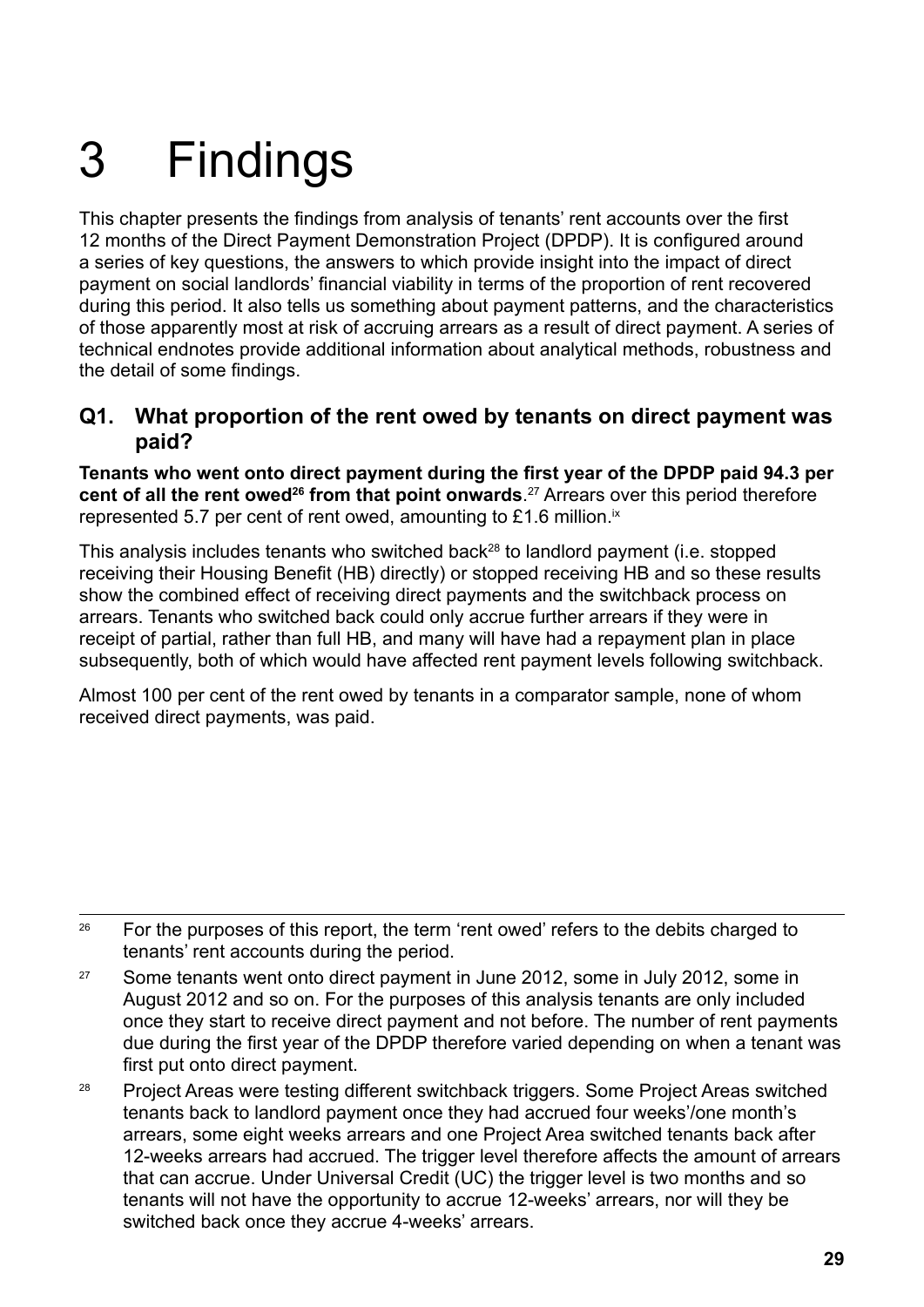#### **Q2. What is the impact of the direct payment of Housing Benefit on rent payment?**

The fact that direct payment tenants accrued 5.7 per cent of rent arrears (see Question 1) does not tell us anything about the isolated impact of direct payment on rent payment. We can only determine the *additional impact* of direct payment by comparing the rent payment rates of direct payment tenants with those in a comparator sample using statistical modelling.29

This analysis reveals that, on average, **tenants receiving direct payment of HB paid 6.6 percentage points less rent per payment period (6.6 pence for every £1 of rent owed)** during the 12-month period, than they would have done if their HB had been paid direct to their landlord.<sup>x</sup> If we take the average rent owed by tenants per payment period across the Project Areas (£370), this would amount to approximately £24 less rent received.

**The impact of direct payment did, however, lessen significantly over time**. In the first three 'rent payment periods' (RPPs)<sup>30</sup> (a total period of approximately 12 weeks) after being put onto direct payment,<sup>31</sup> tenants paid on average 15.8 percentage points<sup>xi</sup> less rent per payment period than they would have done if direct payment had not been introduced. By payment periods 4 to 6 this figure had fallen dramatically to 3.2 percentage points<sup>xii</sup> with it falling again in payment periods 7 to 9 (1.5 percentage points<sup>xiii</sup>). **By payment periods 10 to 12 direct payment tenants paid, on average, 1.2 percentage points less of their rent per rent payment period than they would have done had their HB been paid direct to the landlord**. xiv

It is not clear whether this trajectory reflects inherent challenges associated with moving tenants onto the new system and so is a pattern likely to persist. For example, the improvement in payment rates over time could reflect a period of transition during which tenants acclimatised to the new system and learned to manage direct payment. And it is a feature of the system (and will be, under UC) that a period of time lapses before the switchback process can serve its function, removing those who are not managing on direct payment, in order to safeguard tenants and landlords.

<sup>&</sup>lt;sup>29</sup> See Chapter 2 for more details about how the comparator sample was derived and used.

<sup>&</sup>lt;sup>30</sup> All Project Areas except Edinburgh paid HB every four weeks. In Edinburgh payments were made every calendar month. Rent payment period 1 refers to the rent cycle (i.e. the period for which rent is due) following direct payment of the first four weeks HB (the first month in Edinburgh). Payment period 2 refers to the rent cycle following HB payment for weeks 5 to 8 (the second month in Edinburgh) and so on.

<sup>&</sup>lt;sup>31</sup> Tenants in the DPDP were staggered onto direct payment so that some received their first payment in June 2012, some in July 2012, some in August 2012 and so on. Where relevant, to remove potential bias created by the staggered start to the DPDP, the data were 'rebased' so that 'payment period 1' represents the rent period following a tenant's *first* direct payment, regardless of the calendar month in which that payment was made. Where the phrase 'first payment period after being transferred onto direct payment' or similar is used, analysis will have been based on rebased data.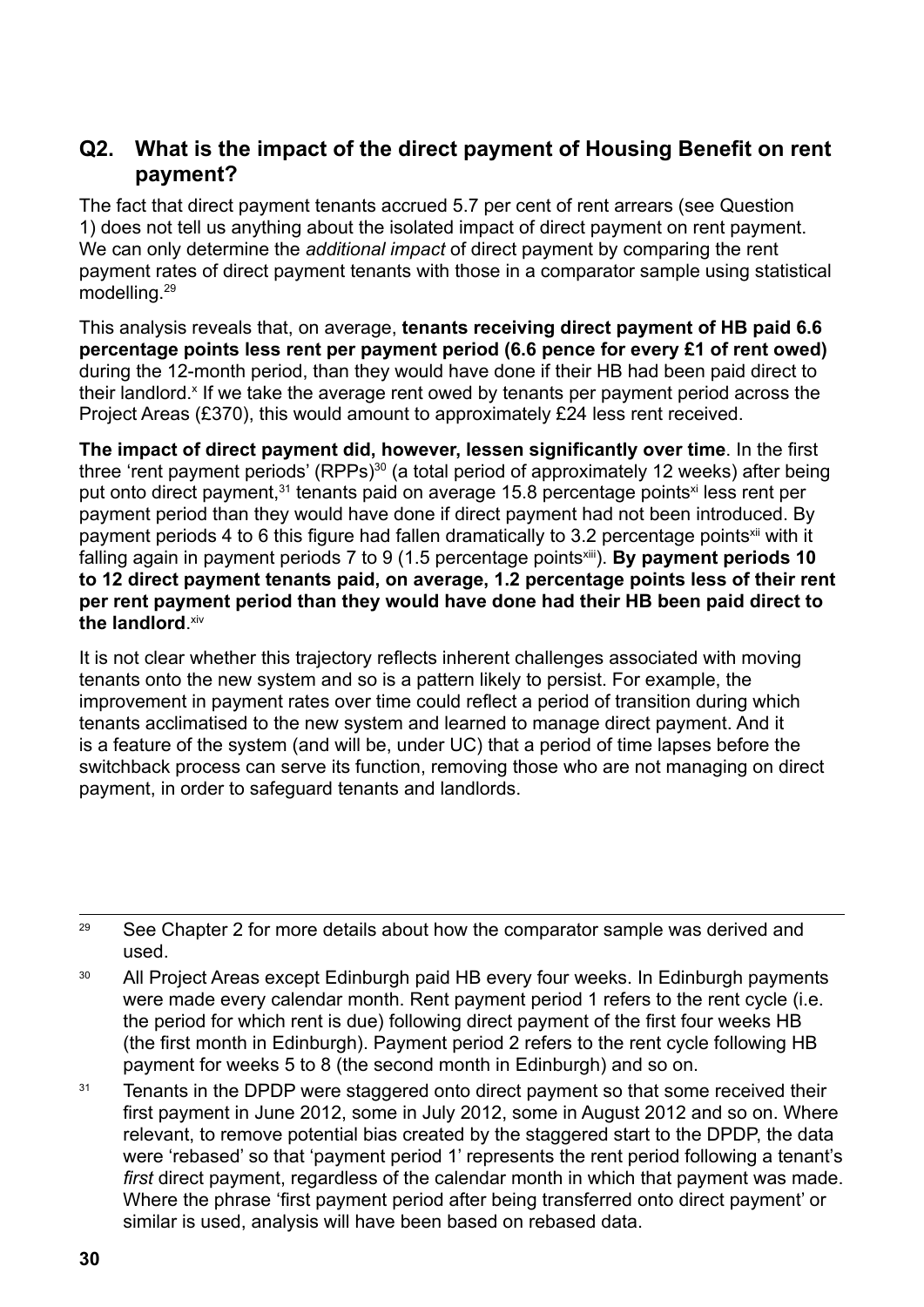However, it may also reflect that during the first few months of the DPDP, when the majority of direct payment recipients were first transferred to the new system, direct payment was in its infancy. Project Areas and the Department for Work and Pensions (DWP) had not yet accrued any learning, and systems and processes were being trialled and tested. If so, the learning and policy development flowing from the DPDP should help other landlords minimise the impact of direct payment in the early stages of implementation as part of UC. The results do indicate, however, that close attention to the first few months of direct payment implementation will be crucial.

The impact of direct payment on rent payment rates varied by Project Area. Impact was smallest in Wakefield and Shropshire and greatest in Southwark and Edinburgh.<sup>32</sup> It is of interest that Southwark and Edinburgh operated triggers providing the highest level of safeguard (four weeks and one month respectively)<sup>33</sup> yet witnessed the greatest impact of direct payment on payment rates, demonstrating that the trigger level is only part of the picture. The levels of non-payment and underpayment will be a factor (for example, if a relatively high proportion of people fail to pay their rent, even if they are then removed from the programme, or if there are a significant number of underpayers over time) as will the behaviour of the comparator sample. On the latter point, if, for example, there had been an increase in the number of people in receipt of full HB in the comparator sample (and therefore unable to underpay) the difference between the direct payment sample and the comparator sample would have become greater. It may be relevant that in Southwark a relatively small proportion of tenants initially paid their rent by Direct Debit (DD)<sup>34</sup> and that this payment method was found to positively affect payment rates (see Question 18).

#### **Q3. What proportion of tenants accrued arrears since they first moved onto direct payment?**

**Just over three-fifths of tenants (61 per cent) who received direct payments during the first year of the DPDP had accrued arrears (or additional arrears, for those already in arrears) by the end of the first 12 months of the programme**. 35 Over the same timeframe, 35 per cent of the comparator sample, none of whom received direct payments, had accrued

<sup>35</sup> As with the analysis for Question 1, this includes tenants who went onto direct payment, but switched back. After this point they could only accrue further arrears if they were on partial HB, having deductions made from their HB, or if HB did not cover their full rent liability for other reasons. Some will also have been repaying arrears via a repayment plan agreed with their landlord.

 $32$  Edinburgh's baseline payment rate was higher than in any other area so although the impact was greatest, payment rates remained high compared with other areas.

 $33$  Southwark shifted to a 4+4 model whereby tenants were effectively given four weeks to settle into the new system before applying the four-week switchback trigger. Some tenants may, therefore, have accrued eight weeks rent arrears before being switched back to landlord payment.

<sup>34</sup> See Table 2.3.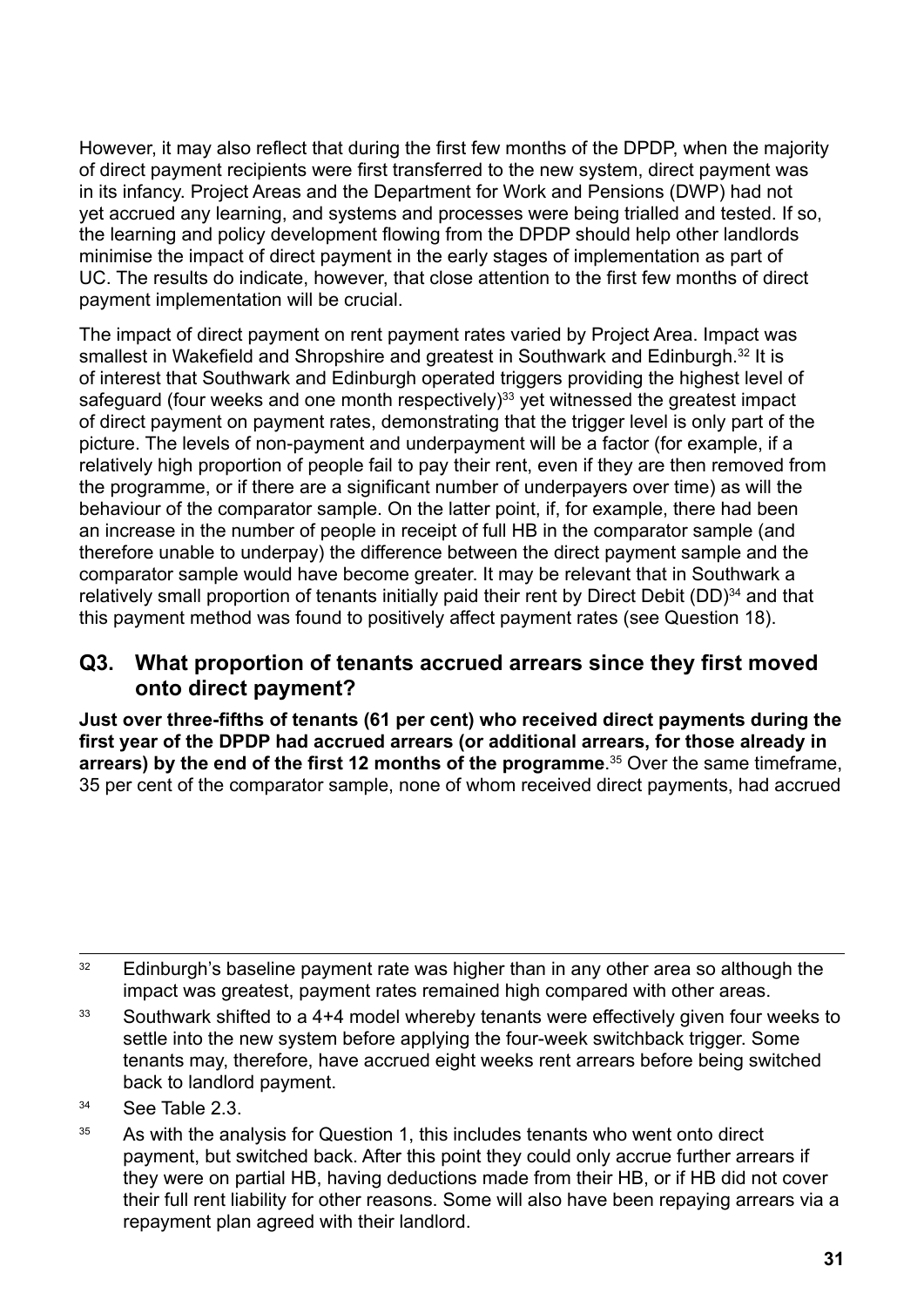arrears.<sup>36, 37</sup> This has implications for landlord collection and recovery costs: the more people in arrears, the more actions are required to recover those arrears.

Of the 39 per cent of direct payment tenants who had not accrued arrears (or additional arrears) by the end of the first 12 months of the DPDP, some had underpaid at some point. In total, 92 per cent of direct payment tenants had underpaid **at some point** during the first 12 months of the DPDP compared with 81 per cent of the comparator sample, but this includes tenants who paid a day or two late or encountered administrative problems which were quickly rectified and are, therefore, of less concern than the 61 per cent whose arrears apparently proved more intractable.

#### **Q4. What is the impact of direct payment on the proportion of tenants failing to pay some or all of their rent?**

#### **Being on direct payment was found to increase the likelihood of tenants accruing arrears, particularly in the first few payment periods, after which the likelihood of accruing arrears lessened markedly.**

Direct payment increased the likelihood of tenants accruing arrears in a given rent payment period by an average of 11 per cent and also increased the likelihood of underpaying rent by a significant amount. For example, on average:

- tenants on direct payment were nearly nine times more likely to underpay by 75 per cent or more;
- tenants on direct payment were over six times more likely to underpay by 50 per cent or more;
- tenants on direct payment were over twice as likely to underpay by 15 per cent or more;
- tenants on direct payment were just under 1.4 times as likely to underpay by 5 per cent or more.

However, the impact of direct payment on the likelihood of accruing arrears did lessen over time, and this holds true for each of the underpayment levels above. For example, tenants on direct payment were, on average, 15 times more likely to underpay their rent by 75 per cent or more in their first three rent payment periods after transferring onto direct payment.<sup>38</sup> By their seventh payment period,<sup>39</sup> tenants were five times more likely to underpay by 75 per cent or more. $xv$ 

- $37$  This may seem contradictory with the finding in Question 1. However this can be explained by two factors: firstly additional arrears accruing for comparator tenants being small; secondly comparator tenants underpaying are matched by comparator tenants who have overpaid during the same time period.
- <sup>38</sup> i.e. the three rent cycles following their first direct payment of HB.

<sup>&</sup>lt;sup>36</sup> Tenants in the comparator sample were only able to accrue arrears if their HB did not cover all the rent owed (i.e. charges made to their account), for example, if they were on partial HB, or having deductions made from their HB, or if there HB did not cover their full rent liability for other reasons.

<sup>&</sup>lt;sup>39</sup> Amongst those who remained on direct payment for at least six rent payment periods.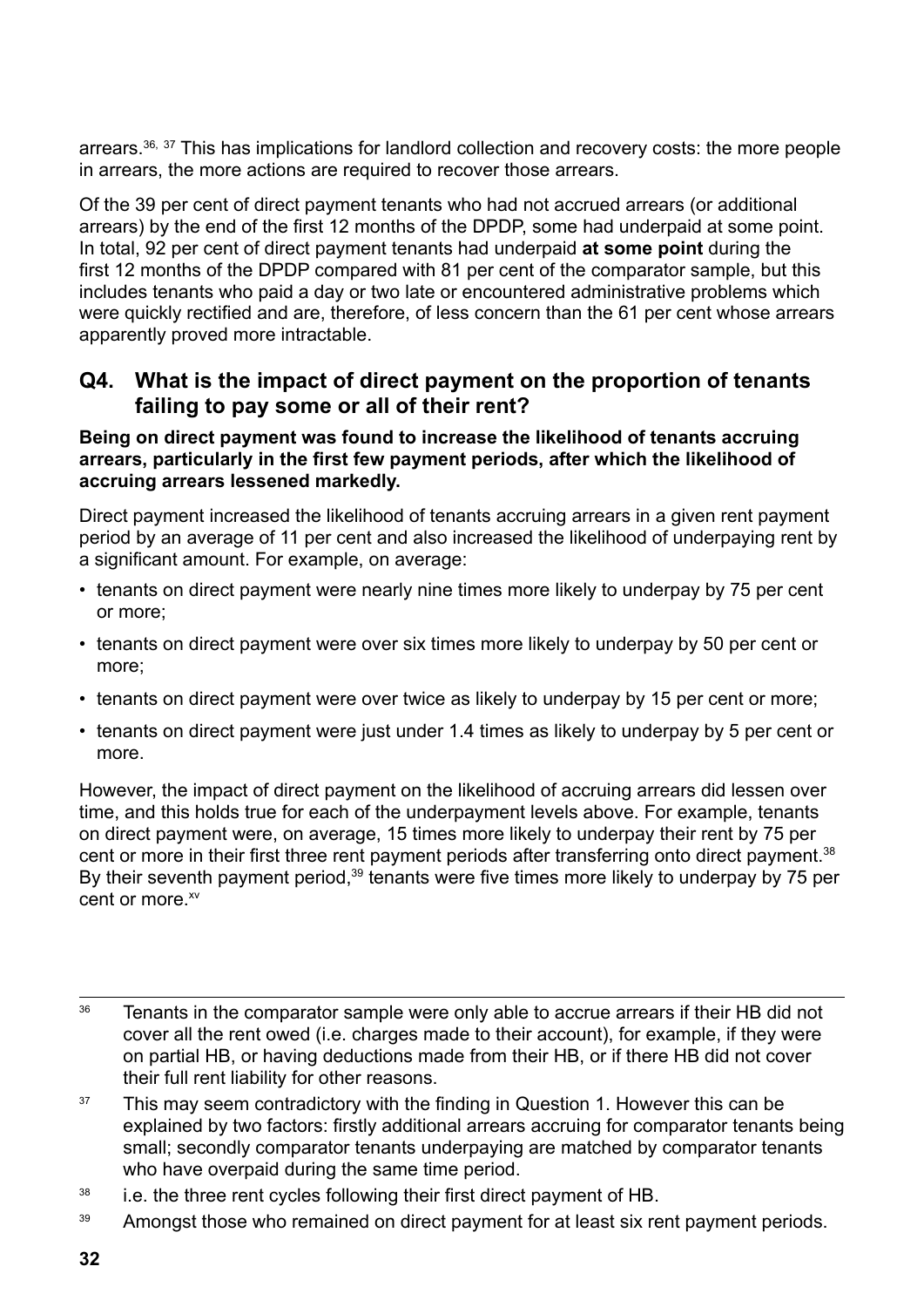This trajectory – increased likelihood of arrears in the early stages, improving over time – mirrors the findings presented in Question 2 and points to particular risks associated with the transition period.

#### **Q5. Have arrears accrued because a few people have paid no rent, or because lots of people have underpaid?**

**Underpayment was much more common than non-payment**. Tenants paying no rent formed a relatively small proportion of all those who accrued arrears – between 27 per cent in the second rent payment period and 13 per cent in the 11th payment period. By payment period 12, non-payers comprised just 16 per cent of the sample of those who had accrued arrears.

**However, non-payment had a greater impact on the total value of arrears** than underpayment. Although non-payers accounted for a relatively small proportion of those who accrued arrears, they accounted for between 32 per cent (in rent payment period 1) and 50 per cent (in rent payment period 2) of the total value of arrears (see Figure 3.2).

#### **Q6. When tenants underpay their rent, do they underpay by a 'lot' or a 'little'?**

**The proportion of tenants who underpaid their rent by a relatively large amount (i.e. by 50 per cent but less than 100 per cent of the rent due) increased with the introduction of direct payment.** Figure 3.1 shows that in the three payment periods prior to the introduction of direct payment this group accounted for an average of ten per cent of those who accrued arrears (represented by the blue and red sections of the first three columns).<sup>40</sup> For the 12 payment periods following the launch of the DPDP the proportion grew to an average of 41 per cent.<sup>41</sup>

However, Figure 3.1 also shows that **underpaying by a relatively large amount was more prevalent in the early stages of the DPDP, particularly in payment period 1**. This group constituted 68 per cent of all those accruing arrears in payment period 1 (including nonpayers) but 29 per cent in payment period 12.

Looking in more detail at the payment patterns of tenants who accrued arrears further highlights this trajectory – over time the profile of tenants accruing arrears each period shifted, with a greater proportion underpaying by a smaller amount. For example:

- tenants underpaying by 50 per cent, but less than 100 per cent accounted for 46 per cent of all those who accrued arrears in the first period of the DPDP but just 13 per cent in payment periods 11 and 12; and
- <sup>40</sup> Prior to the introduction of direct payment non-payment could only occur as a result of administrative problems although significant underpayment would be possible amongst those on partial HB.
- <sup>41</sup> A series of switchback triggers operated in the Project Areas, designed specifically to remove tenants displaying particular payment patterns from remaining in the programme. This included triggers designed to switchback high value persistent underpayers, and triggers designed to switchback non-payers after a period of time. This will, therefore, have affected the patterns of underpayment which emerged. Chapter 1 provides further details about the switchback process and triggers.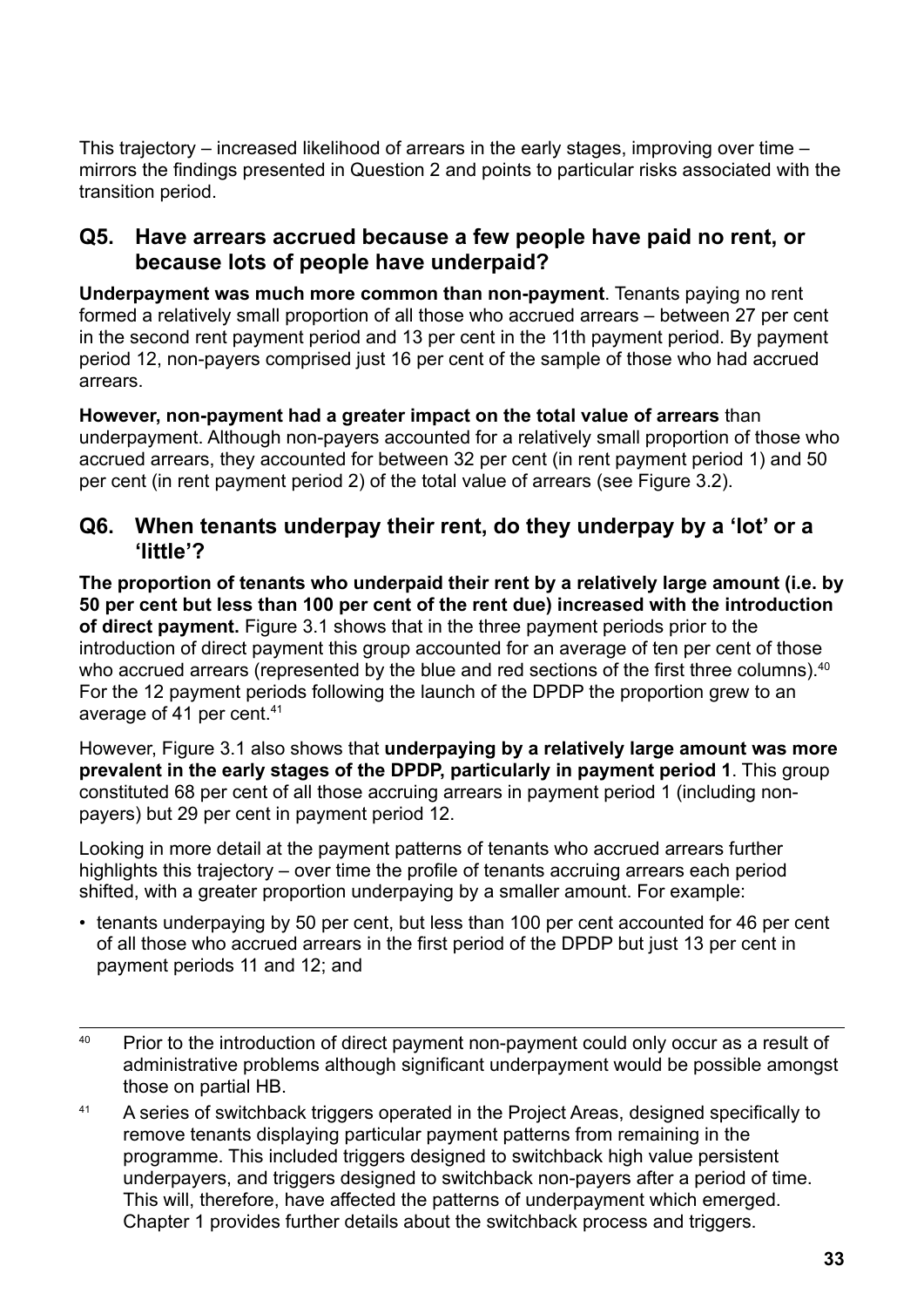• the proportion of tenants accruing arrears who underpaid by a smaller amount (i.e. less than 15 per cent of the rent owed) increased from 17 per cent in payment period 1 to 53 per cent in payment period 12 (or a high of 57 per cent in payment period 11).



**Figure 3.1 Distribution of underpayers by category of underpayment Figure 3.1: Distribution of underpayers by category of underpayment** 

Improved patterns of underpayment over time is encouraging and raises the possibility that Improved patterns of underpayment over time is encouraging and raises the efforts to minimise risk in the early stages of direct payment would improve overall payment rates and minimise any overall adverse impact of the policy. Nevertheless, by payment period 12 the proportion of underpayers who paid no rent was six times greater, and the ported in the proportion of anderpayord through the rent was one annough stater, and the proportion who underpaid by more than half the rent owed (but excluding non-payers) was double compared to the three baseline payment periods.<sup>42</sup>  $\frac{1}{2}$  or non-vertex direct paid by those than than the term oved (but excluding non-pay

A greater proportion of tenants accruing arrears by a large amount has implications for the A greater proportion of tenants accruing arrears by a large amount has implications for the<br>distribution of underpayment by value and will affect the ways in which landlords manage underpayment by their tenants. They may, for example, choose to focus on those tenants whose arrears represent the highest proportion of overall debt. for the distribution of underpayment by value and will affect the ways in which languolus is derpayment by their tenants. They may, for example, choose to locus on those

although non-payers were smaller in number, **non-payment had a more significant** 

<sup>&</sup>lt;sup>42</sup> Non-payment of rent by those on HB could only occur as a result of administrative errors and only those whose HB covered a small proportion of the rent would have been able to significantly underpay.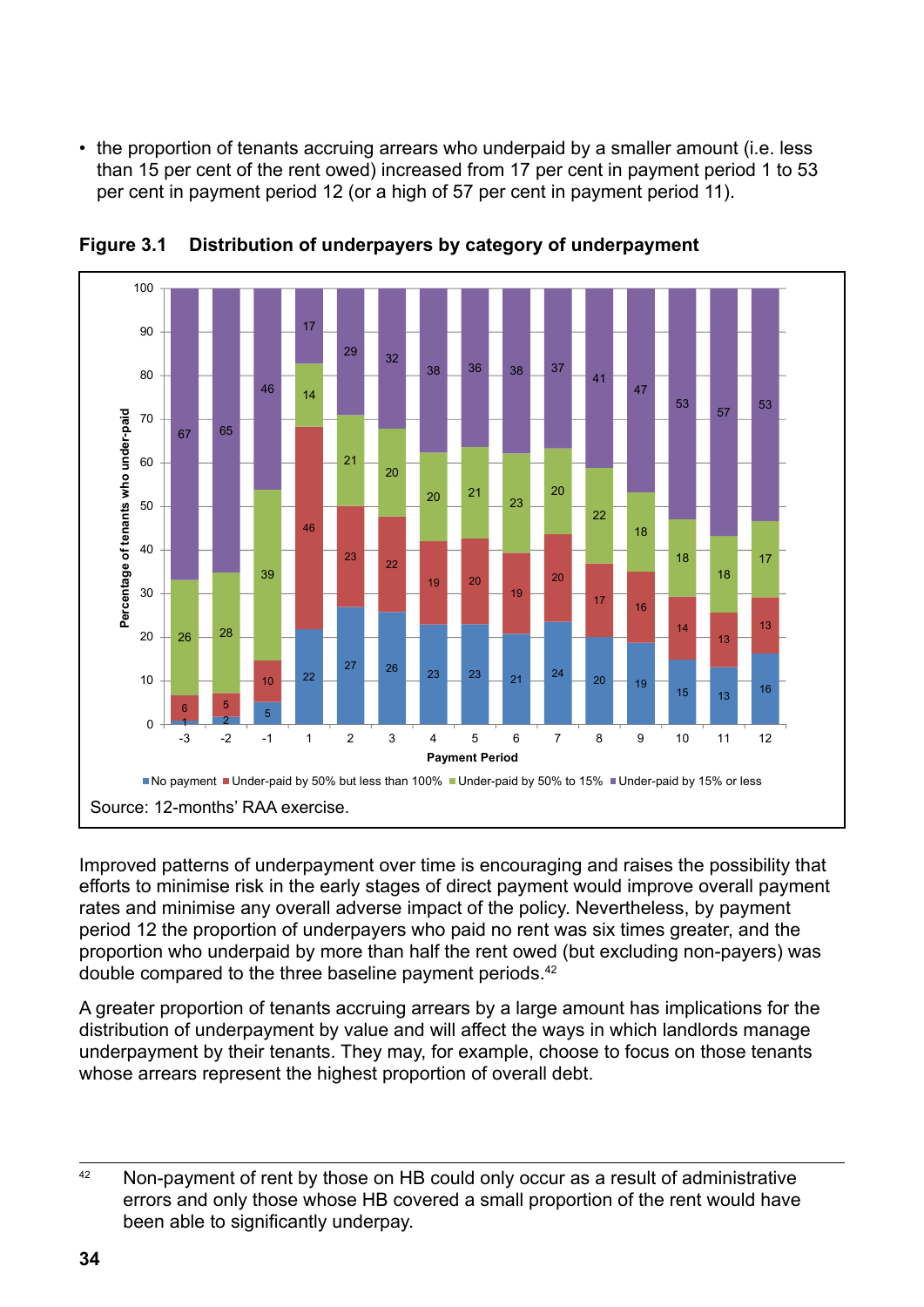Figure 3.2 presents the distribution of underpayment by value and shows that although nonpayers were smaller in number, **non-payment had a more significant effect on the total value of arrears, while underpayment of 15 per cent or less had a limited effect on the value of arrears**. Specifically:

- in the three payment periods prior to the start of direct payment, non-payment accounted for an average of nine per cent of the total value of arrears. In the 12 payment periods following the start of direct payment this figure increased to 45 per cent, remaining relatively constant over the course of the DPDP;<br>metallied for an average of the total value of the total value of the 12 minutes payment periods following the start of direct payment the start of direct payment that  $\frac{1}{2}$
- in the three periods prior to the start of direct payment, underpayment by 15 per cent or less accounted for an average of 18 per cent of the total value of arrears. However, in the 12 payment periods following the start of direct payment, this figure decreased to 5 per cent. three periods prior to the start of direct payment, underpaymen is accounted for an average or to per cent or the total value or arrears. However, the start of direct payment c payment penous ionowing the start or unect payment, this iigure decreased.  $H$  and  $I$  payment periods following the start of direct payment periods for direct payment, this payment, this payment, this payment  $I$

#### **Non-payment of rent was, therefore, the most significant payment factor affecting the value of arrears.** The most significant payment of  $\overline{a}$  is significant payment of  $\overline{a}$  is significant payment of  $\overline{a}$  is significant payment of  $\overline{a}$  is significant payment of  $\overline{a}$  is significant paymen  $f_{\text{max}}$  and  $f_{\text{max}}$  figure decreases the  $\frac{f_{\text{max}}}{f_{\text{max}}}$



**Figure 3.2 Distribution of underpayment value by category of underpayment Figure 3.2: Distribution of underpayment value by category of underpayment**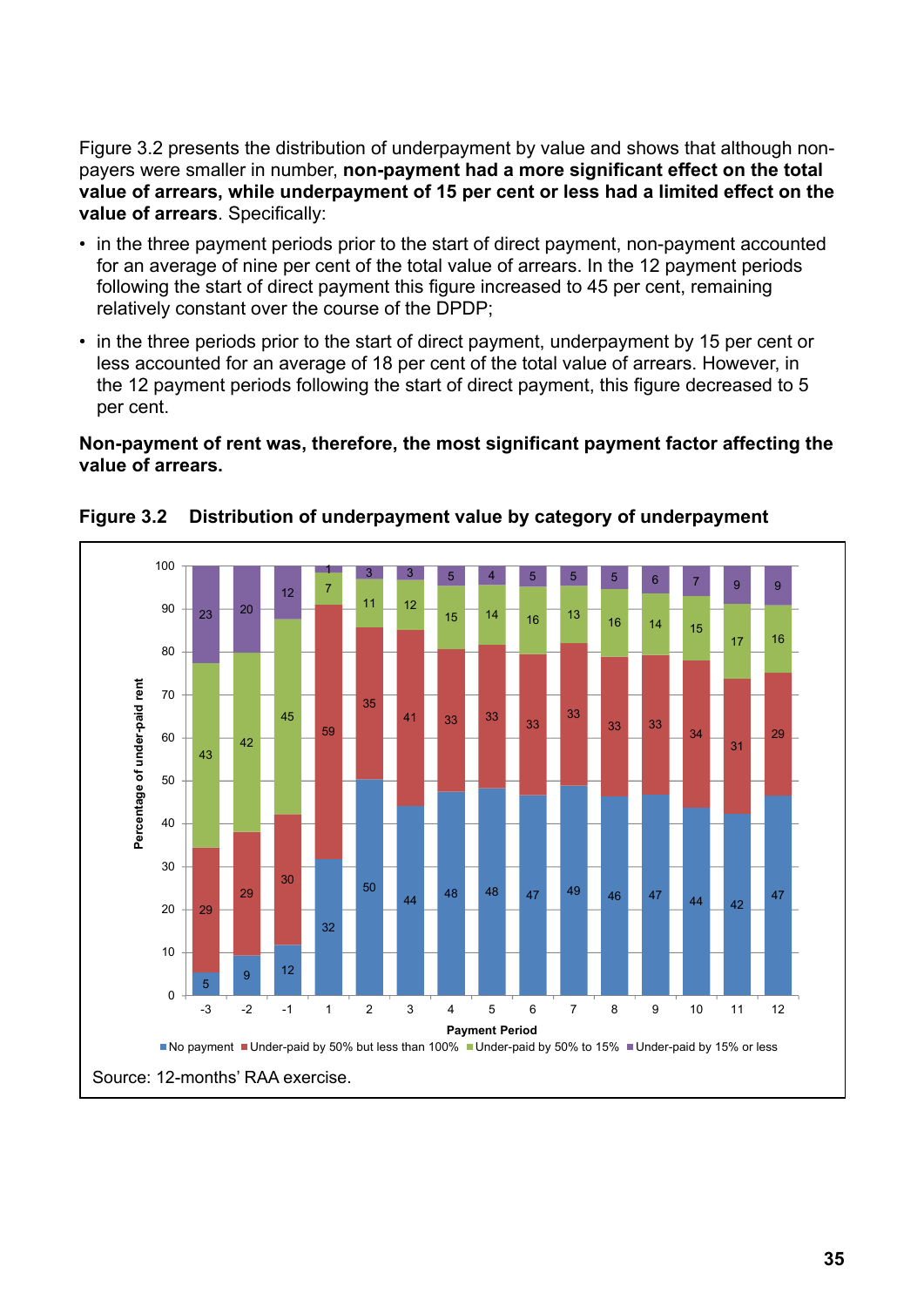## **Q7. Is underpayment persistent or erratic?**

**Persistent underpayment was relatively common**: 24 per cent of direct payment recipients underpaid their rent at least five times.<sup>43</sup>

However, as Figure 3.3 shows, a much smaller 7 per cent of tenants in receipt of direct payment persistently underpaid their rent by 15 per cent or more, suggesting that **persistent underpayment involved relatively small amounts**, or included at least one smaller amount. This may reflect the use of two switchback triggers, which operated in some but not all Project Areas, and which were designed to prevent high value persistent underpayment by switching tenants displaying this pattern of payment back to landlord payment (i.e. removing them from the programme).<sup>44</sup>  $\omega$  is the programment by switching tenants displaying tensor  $\omega$ 

#### **Figure 3.3 Overview of 'persistent' underpayment: the proportion of tenants underpaying in five periods or more**



 $43$  This analysis was conducted on the sample of tenants who received at least ten direct payments of HB. For the purposes of this analysis the five or more underpayments hed not be consecutive. reasons why, month on month on month, a relatively high proportion of the pay all to pay all the pay all to pay

nearly one-quarter of direct payment tenants habitually underpaid. The reasons for

<sup>&</sup>lt;sup>44</sup> As with the previous question, the operation of the four switchback triggers more generally affects patterns of underpayment. See previous footnote.  $\mathsf{S}% _{T}=\mathsf{S}_{T}\!\left( \mathcal{S}_{T}\right) ,$  with th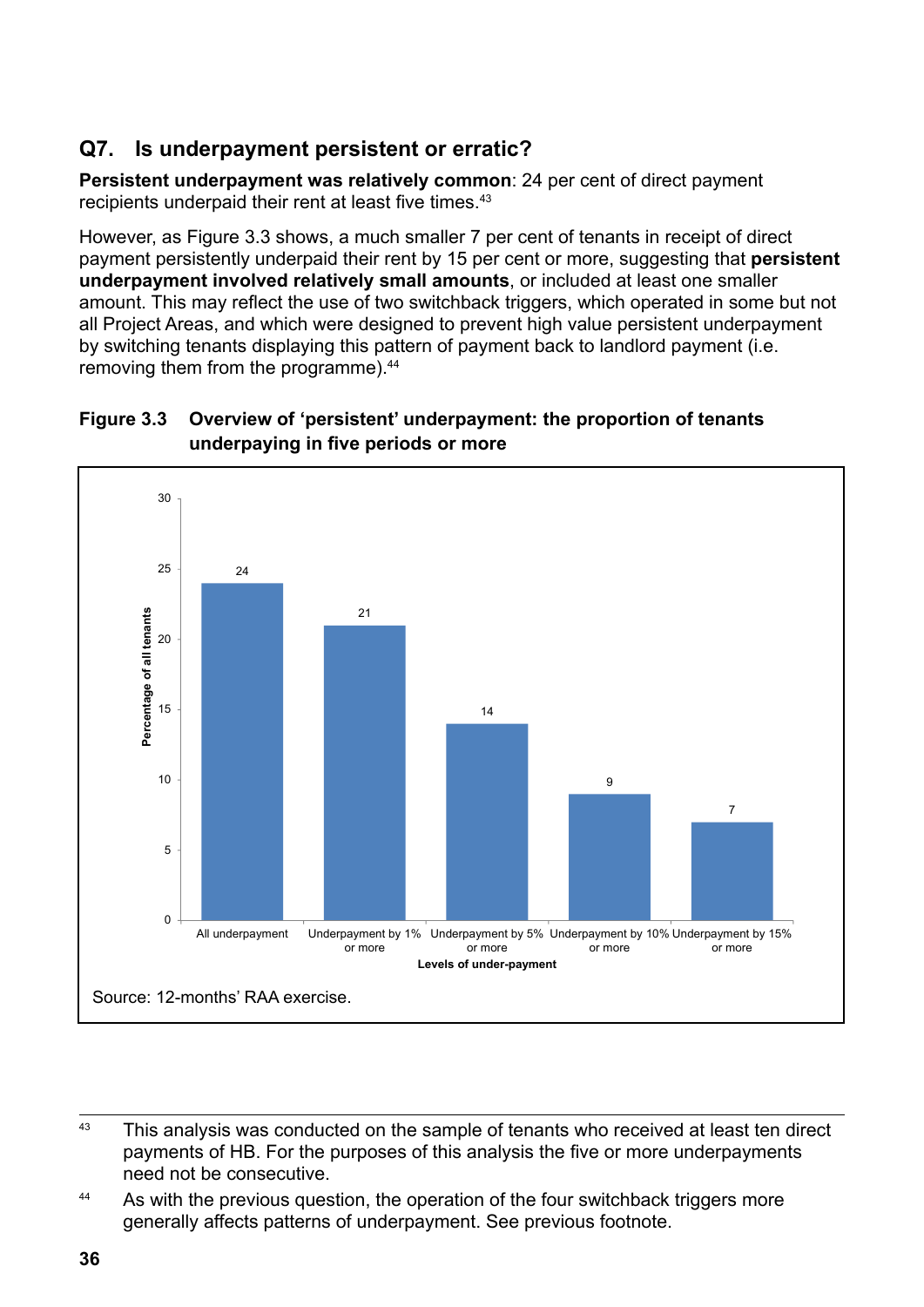Low value persistent underpayment may have been more common than high value persistent underpayment, and the results presented in Question 6 showed that low value underpayment had a more limited impact on the overall value of arrears than high value underpayment, but it will, nevertheless, be of concern to landlords that nearly one-quarter of direct payment tenants habitually underpaid. The reasons for this are unclear – the extent of persistent underpayment, and underpayment more generally, was not anticipated by stakeholders involved in the DPDP – but need to be better understood. Effective intervention will depend upon understanding the reasons why, month on month, a relatively high proportion of tenants fail to pay all their rent.

To this end, the study team have written a specific report on underpayers, which has been published alongside this report (*Direct Payment Demonstration Projects: Rent underpayment*, DWP Research Report No. 877).

#### **Q8. Has the impact of direct payment on rent payment rates been consistent through time?**

**Rent payment rates were not consistent through time, but improved markedly after the first few direct payments of HB**. There was a distinct reduction in rent payment rates<sup>45</sup> when tenants received their first direct payment. In the eighth direct payment, payment rates achieved parity with the comparator sample. In total, **three-quarters of the value of arrears accrued during the DPDP were accrued in the first three payment periods following tenants' first direct payment**. Over half of all arrears (54 per cent) accrued in the first payment period. The shift from one system of HB to another is, therefore, a critical point for tenants and landlords.

Tenants in the DPDP were staggered onto direct payment so that some received their first payment in June 2012, some in July 2012, some in August 2012 and so on. For the purposes of this analysis, the data were 'rebased' so that 'period 1' represents the rent period following a tenant's first direct payment, regardless of the calendar month in which that payment was made.<sup>46</sup>

<sup>&</sup>lt;sup>45</sup> In practice, a reduction in rent payment rates usually represents increased arrears but this is not necessarily the case hence use of the term 'reduced payment rates' rather than 'arrears'. If a tenant overpays their rent for a few months and then pays all their rent this would show as a reduction in the rent payment rate, but the tenant would not be in arrears.

<sup>&</sup>lt;sup>46</sup> Rebasing to a common baseline allows analysis of impact by duration of time on direct payment. It also prevents estimates of impact on payment periods being skewed because of the length of time on direct payment.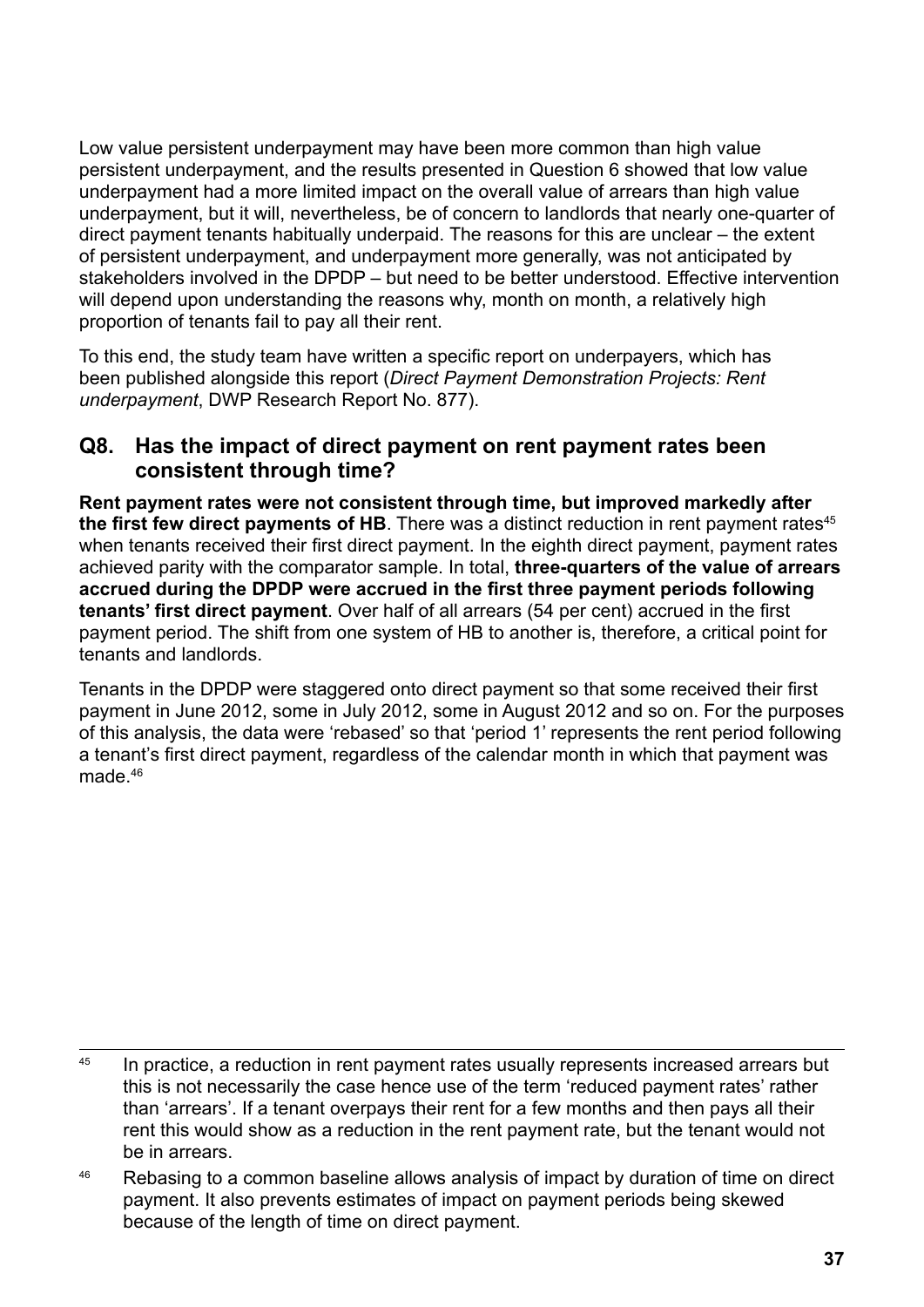Figure 3.4 presents average rent payment rates for each payment period (including the five payment periods prior to tenants receiving their first direct payment). It shows that, following the sharp reduction in rent payment rates in period 1, payment rates increased in periods 2 and 3 but remained below baseline and comparator levels. After period 3, average rent payment rates converged further, at a more gradual pace, towards baseline and comparator rates, before reaching near parity with the comparator sample from period 8.<sup>47</sup>



**Figure 3.4 Payment rates: rebased**

 $47$  In period -1 the average rent payment rate is below 1, this implies that in this baseline period tenants who would receive direct payment in the next period did not pay all of the rent owed: on average arrears accrued during this period. It does not imply that the direct payment tenants were in arrears. Please note: Figure 3.4 also shows that the average rent payments rate in the period immediately preceding a first direct payment (i.e. period -1 and period -2) are lower than the comparator and previous baseline  $\frac{1}{2}$ levels (p-3, p-4 and p-5). There is no obvious reason for this.

bank account numbers (incorrectly provided by the tenant and or incorrectly provided by the tenant and or incorrectly  $\mathcal{L}_\mathcal{A}$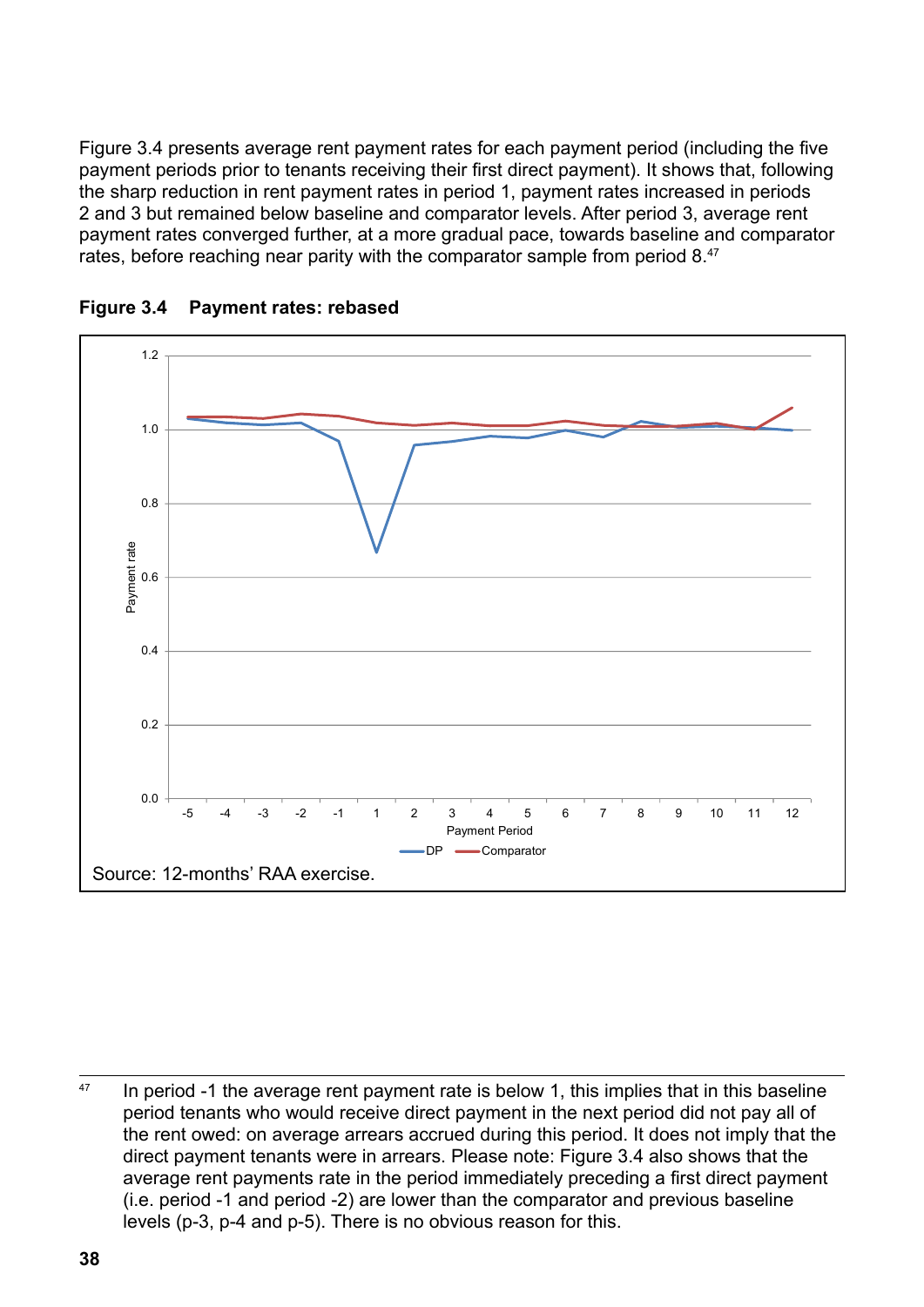It is important to note that **the sharp reduction in rent payment rates in period 1 may be attributed to a wider range of factors than just tenant payment behaviour, some of which are specific to the DPDP** (i.e. processes and systems employed which will not be rolled out) or can be rectified now the learning has accrued. They include:

- technical and administrative errors when collecting rent, for example, incorrect bank account numbers (incorrectly provided by the tenant and/or incorrectly entered by the landlord). To varying degrees, Project Areas encountered problems in this regard and learnt lessons from this first payment period that they sought to rectify in future periods;
- HB payment errors, for example, late payment or payment to the wrong bank account;
- the support assessment process initially used by Project Areas to identify those who should be safeguarded was found to be generally ineffective, but was also designed to safeguard only a small proportion of tenants. Thinking has since shifted and safeguarding processes and criteria have developed, partly as a result of learning from the DPDP. Tenants who, under the current UC system (the 'tier 1' and 'tier 2' categorisation) would not be put onto direct payment, were included in the early phases of the DPDP.

In addition, some of the bounce back in average rental payment rates will be explained by the use of switchbacks, removing tenants with lower payment rates out of the sample in latter payment periods. This general pattern is likely to repeat going forward – switchbacks are a key safeguarding feature of UC. However, under the current UC system, some of the DPDP tenants who accrued arrears in the early stages of being on direct payment and switched back would not have gone onto direct payment in the first place because different processes are in place to assess tenants' suitability for direct payment under UC. Improved claimant assessment processes and higher numbers of tenants being safeguarded is likely to reduce the 'spike' in period 1 going forward.

This overall pattern was broadly replicated across the six Project Areas. The period 1 rental payment rate drop was greatest in Oxford and Shropshire, where payment rates fell to 46 and 47 per cent, respectively. Oxford did encounter some administrative problems which may help explain the lower rental payment rate there.

Analysis of the **proportion of tenants** who underpaid their rent (i.e. failed to pay some or all of their rent) shows a similar marked spike in the first payment period (see Figure 3.5). Sixty per cent of direct payment tenants underpaid or did not pay their rent following their first direct payment of HB, compared with only 26 per cent of tenants in the second payment period before moving onto direct payment. The proportion of tenants who underpaid or did not pay then quickly returned to baseline levels in payment periods 2 to 4. In some payment periods, the proportion of tenants who underpaid their rent was actually lower than before the introduction of direct payment.

However, **the composition of underpayment** changed once direct payment was introduced and did not return to baseline levels. Figure 3.5 shows that, although the overall proportion of tenants underpaying or not paying their rent changed little when direct payment was introduced (notwithstanding the spike in payment period 1), the composition of underpayment did change. In particular, the proportion of tenants who failed to pay 50 per cent or more of their rent (including non-payment) was higher under direct payment and remains so. This explains how arrears can increase with the introduction of direct payment, even though the overall proportion of tenants underpaying changes little.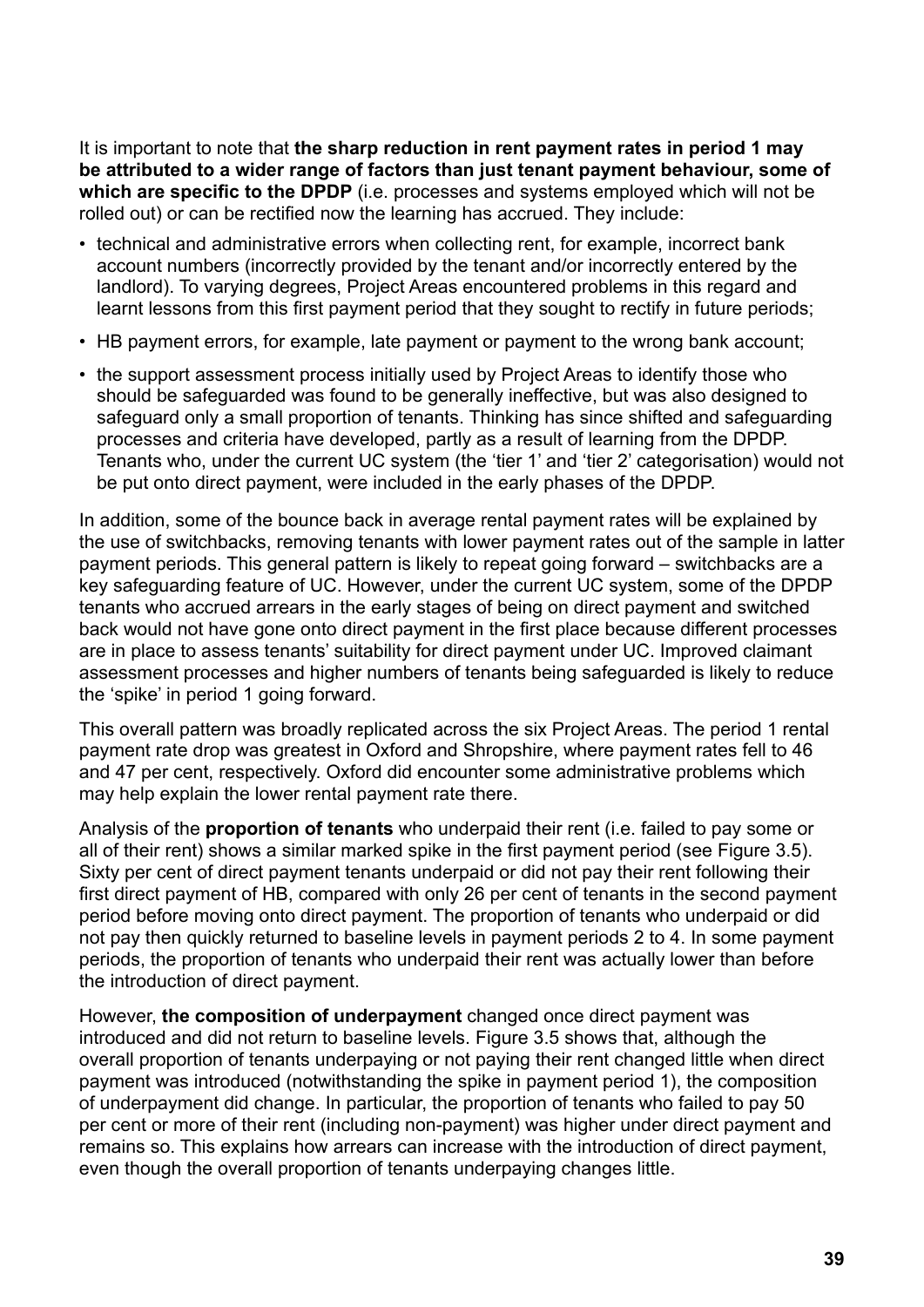This is not surprising: pre-direct payment only those eligible for a small amount of HB could underpay significantly and, barring an administrative payment error by the Housing Department, no tenant could fail to pay altogether. It does raise issues, however, in light of the conclusion drawn in Question 6 that significant underpayment/non-payment has a far greater effect on landlord income streams than underpayment by a small amount. It also raises the possibility that some of those who previously could not underpay by more than 50 per cent (for example, those on partial HB) did so once direct payment was introduced.



**Figure 3.5 Proportion of direct payment tenants underpaying by payment period: Figure 3.5: Proportion of direct payment tenants underpaying by payment rebased period: rebased** 

**Q9. W e know that tenants are more prone to accruing arrears when**  they first go onto direct payment (see Question 5). But has this **changed over the course of the Demonstration Project as landlords and tenants have become more familiar with direct payment and the become more familiar with direct payment and the programme has programme has developed? developed? go onto direct payment (see Question 5). But has this changed over the course of the Demonstration Project as landlords and tenants have**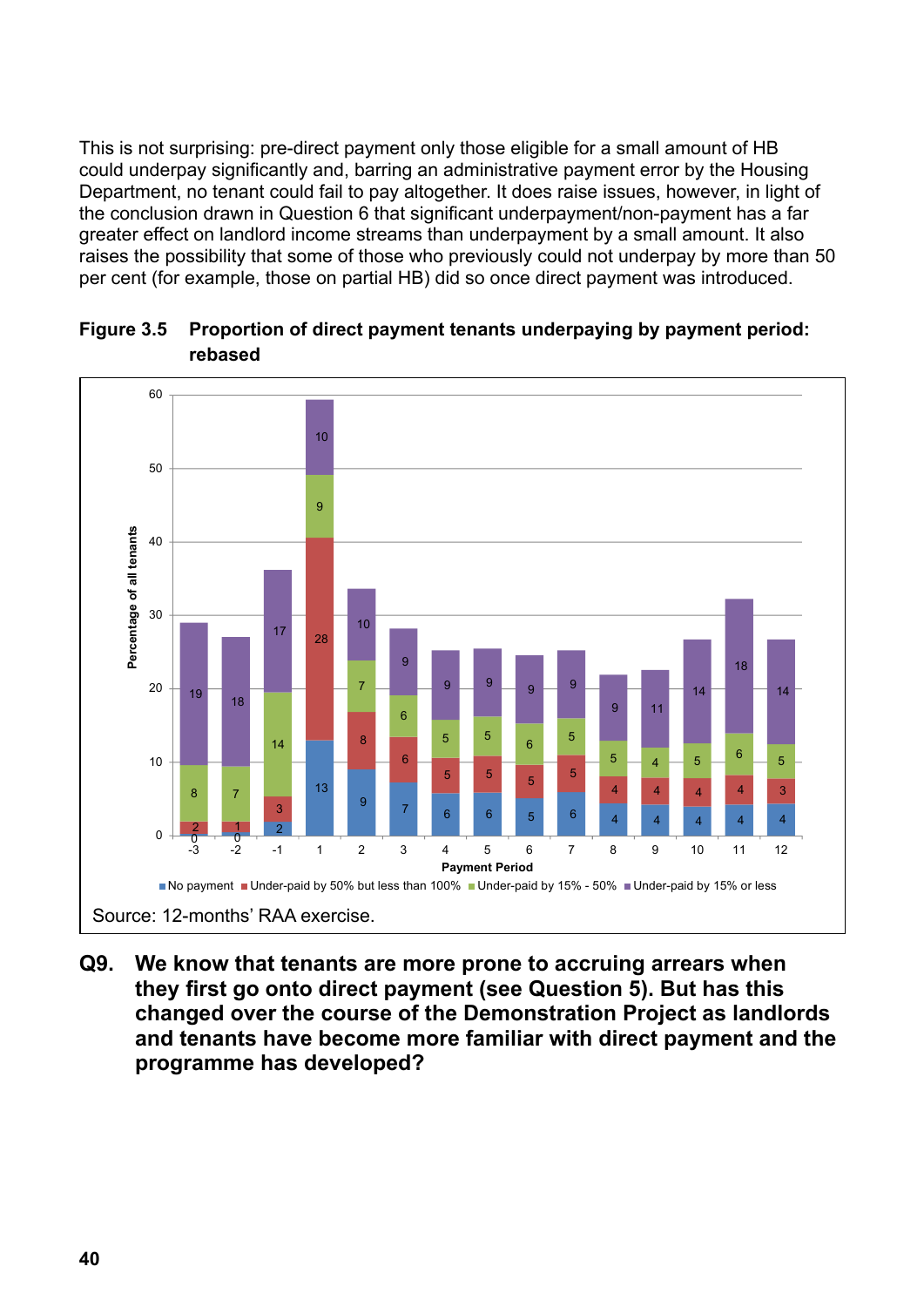Tenants put onto direct payment later in the DPDP – once learning had accrued, systems developed and support put in place – paid more of their rent in payment period  $1^{48}$  than those who went onto direct payment in the early stage of the project. This suggests that the initial 'arrears spike' is partly attributable to the infancy of the DPDP and so can be mitigated to some extent by the learning accrued from the programme.

Rental payment rates following a first direct payment of HB were markedly lower than any subsequent payment period (see Question 8). However, the majority of tenants who went onto direct payment did so in the first few months of the DPDP, a period of time when Project Areas were new to direct payment, when learning had not yet accrued, and when methods and processes were being trialled and tested. The arrears 'spike' could, therefore, reflect the relative infancy of the direct payment programme and the experimental nature of early implementation rather than issues inherent with transferring tenants to a new system. If so, we would expect payment rates in period 1 to be higher amongst those who transferred onto direct payment later in the DPDP programme and this proved to be the case.

Figure 3.6 shows that the average payment rate for period 1 was 67 per cent (33 per cent of rent owed is not paid) but that this masks variability over time. Tenants who transferred to direct payment in stages 1 and 249 of the DPDP (June and July 2012 in most Project Areas) recorded broadly similar payment rates: 62 per cent. The payment rates of tenants starting in stages 3 through to 5, however, were markedly higher, and increased stage on stage. Those starting in stage five, for example, paid 87 per cent of their rent in the first payment period. This could reflect that:

- tenants were better equipped to deal with direct payment, in some instances, because of additional support provided by the landlords. Most Project Areas were only able to turn their attention to support provision once the programme had 'gone live' and successfully made several direct payments of HB;
- landlords were more aware of the scale of the rent collection task and had started putting additional resource in place. Several landlords reported increasing capacity or reorganising their income teams after a few months once it was clear the existing capacity was not sufficient;
- learning had taken place and systems and procedures required to mitigate teething troubles had been implemented.

Before drawing firm conclusions from these findings, however, it is worth noting the **lower** first payment rates recorded by tenants who transferred onto direct payment in stages 6 and 7 of the DPDP (52 per cent and 68 per cent respectively). The reasons for this are not entirely clear and will be explored further through subsequent rent and qualitative data collection.<sup>xvi</sup>

<sup>&</sup>lt;sup>48</sup> As in previous questions, 'payment period 1' is used here to represents the rent period following a tenants' first direct payment, regardless of the calendar month in which that payment was made. To do this analysis the data are rebased.

<sup>&</sup>lt;sup>49</sup> 'Stage 1' refers to the first direct payment of HB which in most Project Areas was made in June 2012, Stage 2 to the second payment and so on. This is sometimes referred to by DWP as 'payment 1, payment 2' etc. the Edinburgh demonstration project made the first payment slightly later, in August 2012.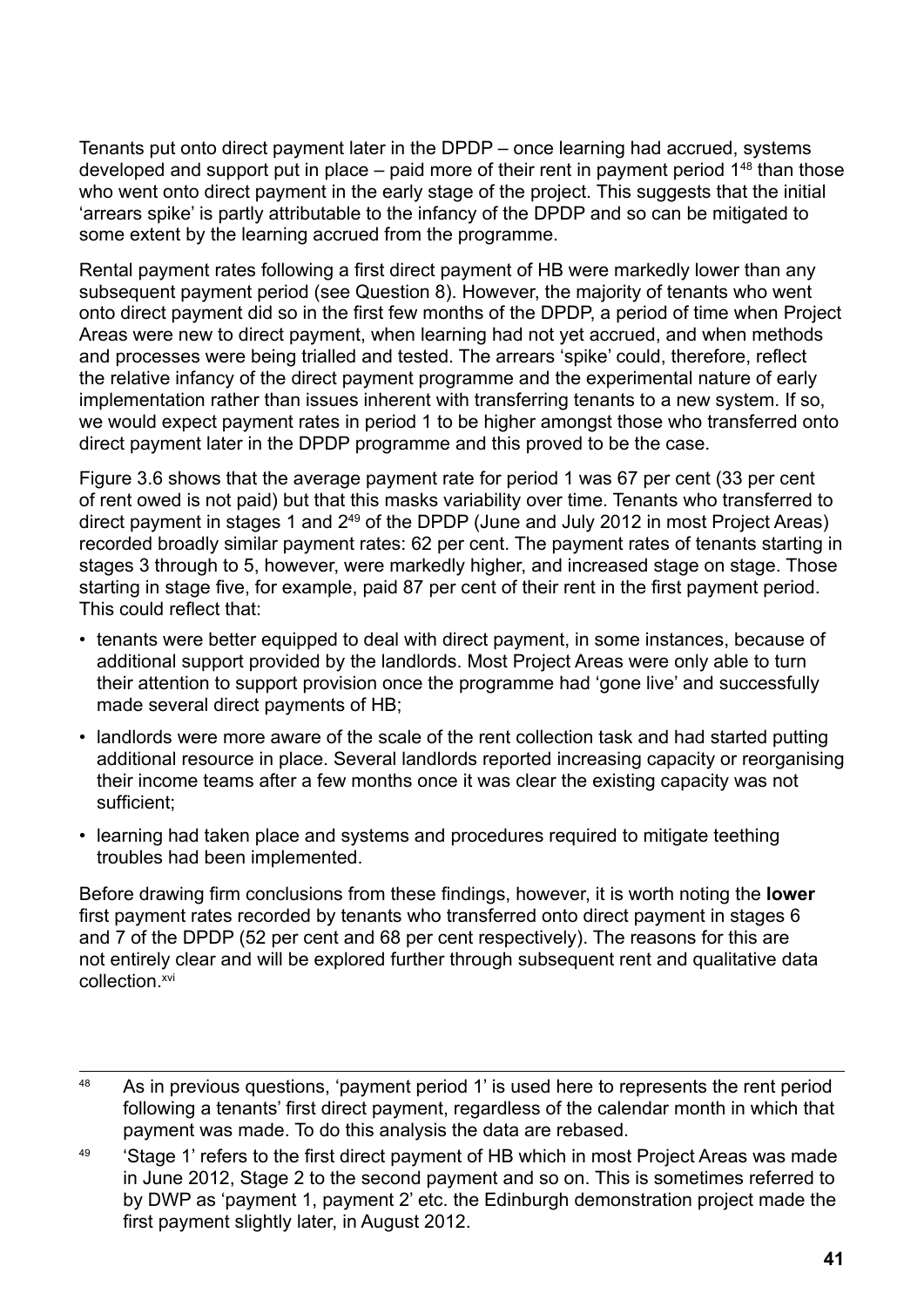

**Figure 3.6 Period 1 payment rates for tenants on direct payment: rebased Figure 3.6: Period 1 payment rates for tenants on direct payment; rebased** 

### **Q10. Amongst those tenants who pay all their rent, do they usually pay on time? time?**

The majority of tenants on direct payment who paid all their rent, paid late<sup>50</sup> at some point, but their payment patterns did not differ markedly from the comparator sample. In other words, late payment in full only increased a little as a result of direct payment. result of direct payment.

Late payment in full may not affect landlords' overall rental income<sup>51</sup> but it does impact on cash flow. It is of concern, therefore, that only 20 per cent of the 'best payers' (i.e. those who paid their rent in full while on direct payment) did not pay any rent late, with 80 per ent making at least one late payment. On the other hand, the figures from the comparator sample suggest that this is not an issue specific to direct payment, but one which landlords sample suggest that this is not an issue specific to direct payment, but one which randicles<br>encounter regardless of the method of HB payment: 71 per cent of the 'best payers' in the comparator sample made at least one late payment. painer regardless of the method of HB payment.  $r$  i per cent of the best payers

<sup>&</sup>lt;sup>50</sup> Late payment refers to those tenants who underpaid in one payment period but over paid in other rent payment periods to cover this shortfall. other benefits such as JSA or Child Benefit. The capacity to juggle income sources

<sup>51</sup> Although other costs may be incurred such as arrears recovery and collection costs.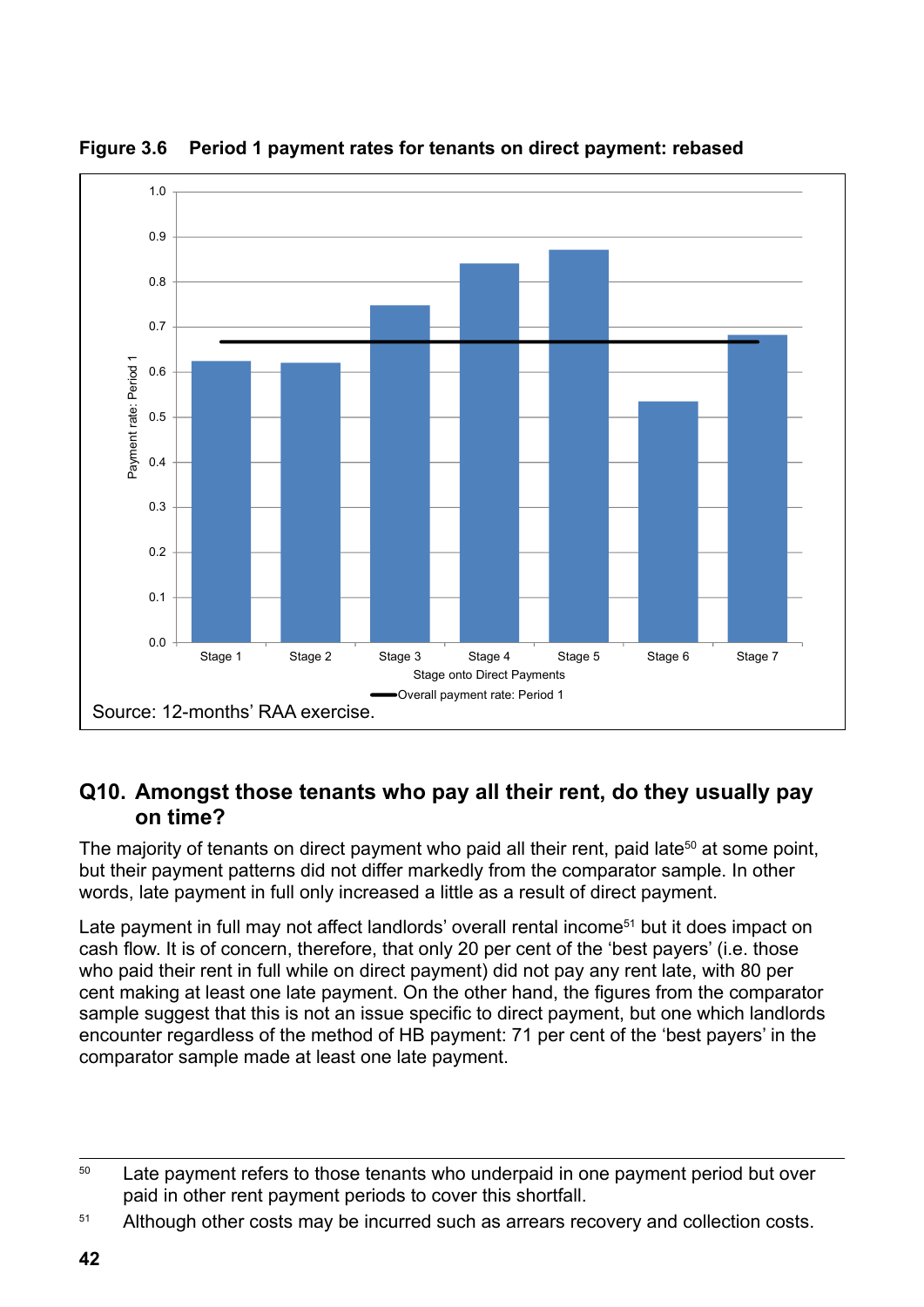It is likely that some late payment reflects tenants 'juggling' different income sources, for example, using their HB to pay other bills and subsequently paying their rent from other benefits such as JSA or Child Benefit. The capacity to juggle income sources will diminish under UC conditions when most benefit income will be received in one sum. Late payment may, therefore, reduce.

### Q11. Is there an 'arrears spike' at particular times in the calendar year?

There was no significant increase in arrears at any particular time of the year. Some stakeholders anticipated an increase in arrears in late autumn/winter as higher fuel bills and Christmas stretched tenants' budgets but this did not come to pass (see Figure 3.7).<sup>52</sup> Payment rates flatlined round November/December 2012, book-ended by periods showing payment rate growth, but there was no fall in payment rates. In other words, payment rates payment rate growth, but there was no fail in payment rates. In other words, payment rate did not increase in line with the payment trajectory, and an 'interruption' such as this in a general trend can suggest other influences at play, but the results are certainly not marked. Some Project Areas engaged in activities designed to maintain collection rates over the Come inspect a capages in addition according to maintain conceasion.<br>Christmas period which may have had an impact. Fincrease in line with the payment trajectory, and an 'interruption'  ${\bf s}$ has penod which may have had an impact.

Seasonal variations will be easier to identify in the 18-months' RAA exercise. This analysis will include a full summer period (which this analysis does not), another time of the year when an arrears spike might be anticipated. nai varia an arroard opinc ringin be annopated.





 $52$  This analysis is based on tenants who were put onto direct payment in the first three months of the Demonstration Project (June – August 2012). Those who transferred onto direct payment subsequently were excluded because the tendency for tenant payment rates to be lower in their first payment period would have skewed the results. exclude the tenant payment babbed acting fronc excluded because the tenant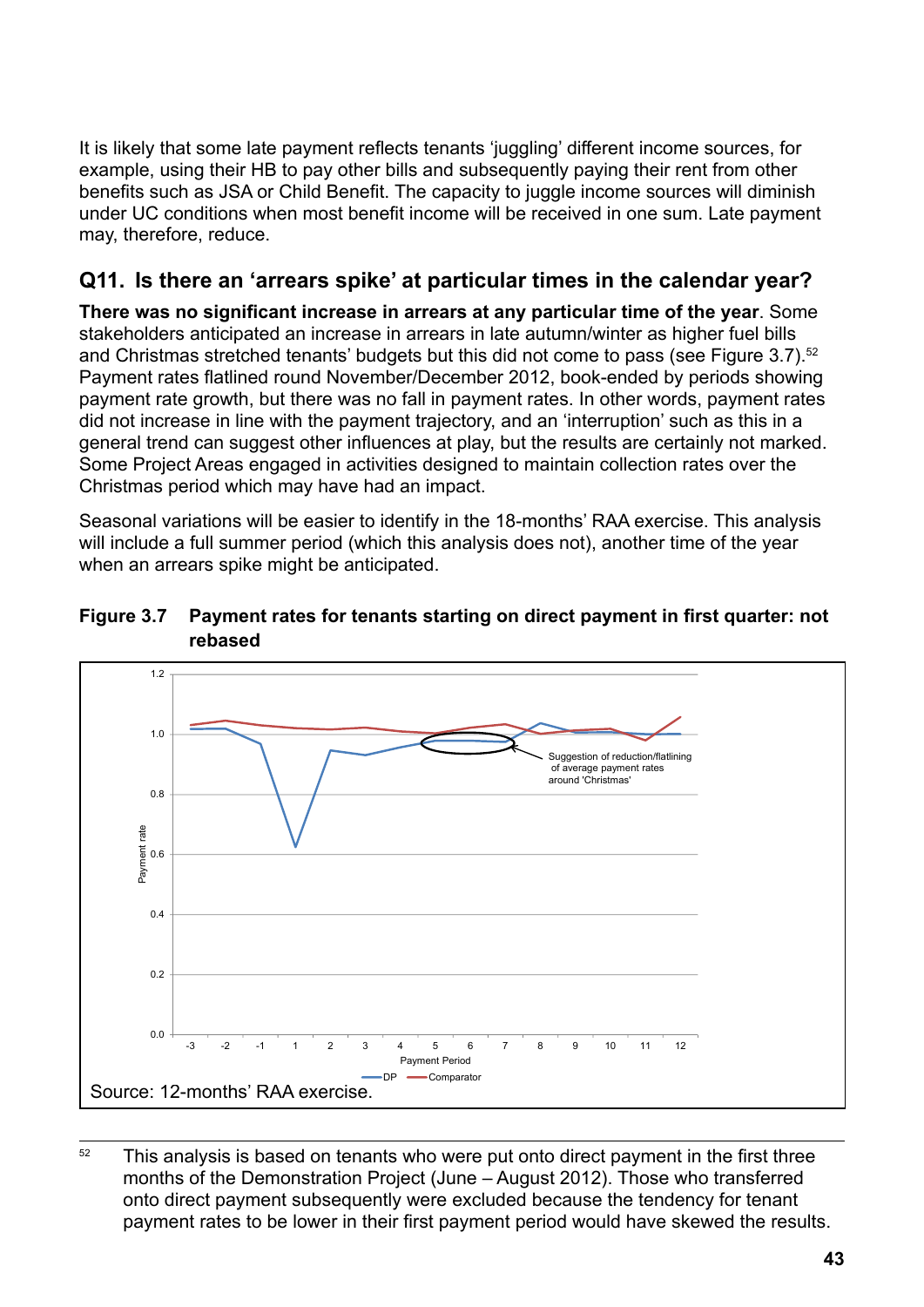#### **Q12. Do arrears that accrue in the early stages of direct payment get paid back?**

In short, no, much of the arrears that accrued in the early stages of direct payment had not been repaid at the end of the first 12 months of the programme, even though tenant payment behaviour improved markedly with time.

A clear picture has emerged from the analysis presented so far: arrears 'spiked' in the early stages of direct payment implementation, but payment patterns improved over time, almost to baseline levels (see Questions 2 and 8, for example). This means that tenants who ultimately showed themselves to be 'good payers' and able to manage their own rent payments nevertheless encountered difficulties when they first transferred to direct payment. This would indicate that challenges associated with the shift to a new system, rather than tenant characteristics or financial capabilities may be driving arrears amongst this cohort of tenants. It suggests, perhaps, that some early arrears were the product of a period of 'bedding in' during which tenants were acclimatising to the new system, teething problems were encountered (systemic and administrative problems, for example) but issues, and the financial consequences of them, were quickly rectified.

However, **although the payment behaviour of many of those tenants who initially failed to pay all their rent improved over time, much of their 'standing arrears' remained**. They may have quickly established positive payment behaviour, but they did not repay the arrears already built up. Tenants and landlords did not 'recover' sufficiently from this period of transition to remedy the financial impact of it. At the end of the first three payment periods the value of arrears was £1.2 million; at the end of the final payment period the value of arrears was £1.6 million – an increase of £0.4 million (33 per cent). Early arrears, therefore, were not repaid and continued to accumulate, albeit at a slower pace.

The shift to direct payment, then, represented a negative step-change in the overall rent account balances of many of those who accrued arrears during the early stages of direct payment. The majority (79 per cent) were still in arrears at the end of the first 12 months of the programme. If this pattern repeats when direct payment is rolled out as part of UC it could have a serious impact on landlord income – in effect landlords have 'lost' a proportion of rental income. Some landlords will be better able to accommodate this than others. Ways of focusing efforts on recovering 'early arrears', and/or of covering this 'one-off' loss in the medium term is something that landlords will want to think about.

DWP has already announced that under UC automatic switchback to direct payment will be considered if claimants accrue a certain level of arrears.

Examining these findings in further detail, Figure 3.8 shows the proportion of tenants whose final rent account positions were in arrears, broken down by the extent to which they underpaid during their first three rent payment periods after being transferred onto direct payment. It shows that few of these tenants managed to repay all their arrears but that those who underpaid by a significant amount were the least likely to do so. Specifically, Figure 3.8 shows:

• of the **tenants who underpaid significantly (by 50 per cent or more – represented by the blue columns in Figure 3.8)** in their first three rent payment periods.<sup>53</sup> 90 per cent were in arrears, 83 per cent were in arrears of five per cent or more, 63 per cent were in arrears of 15 per cent or more, and 19 per cent were still in arrears of 50 per cent or more at the end of the first year of direct payments. These findings suggest that this cohort of tenants managed to repay some, but not all of the arrears accrued;

<sup>&</sup>lt;sup>53</sup> i.e. the first three rent payments due (four weeks rent per period in all Project Areas except Edinburgh where one month's rent was due each period) following the first direct payment of HB.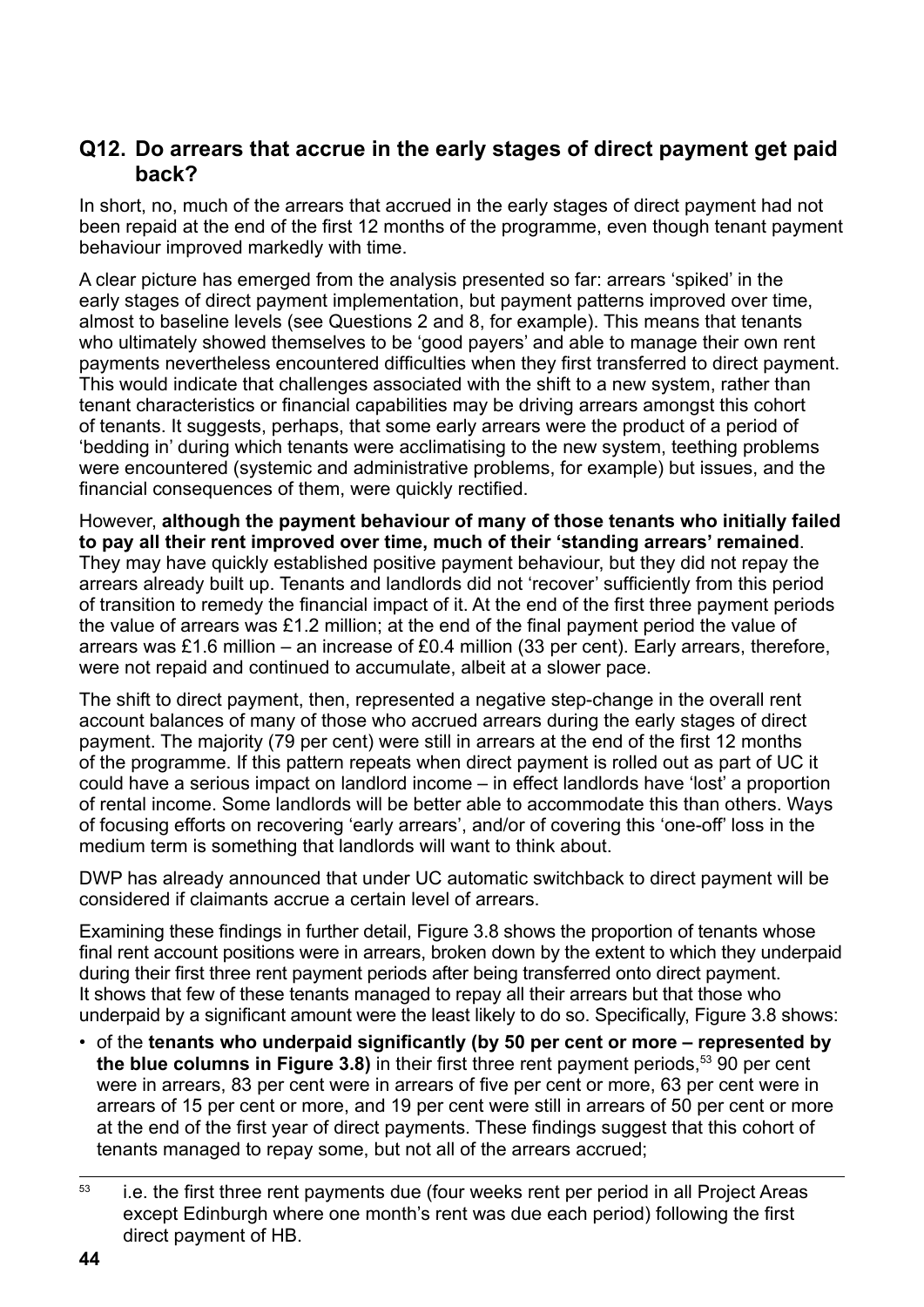- of the tenants who underpaid by between 15 per cent and 50 per cent in their first three rent payment periods (represented by the red columns in Figure 3.8): 81 per cent were in arrears, 68 per cent were in arrears of five per cent or more, 16 per cent were in arrears of 15 per cent or more, and just two per cent were in arrears of 50 per cent or more at the end of the first year of direct payments; and of the mot year of direct payments,
- of the **tenants who underpaid by 15 per cent or less** in the first three payment periods **of the first** (represented by the green columns): 67 per cent were in arrears at the end of the first year of direct payments, but the majority were in arrears of less than five per cent.

This pattern is more pronounced for tenants who underpaid by 50 per cent or more and tenants who underpaid between 15 per cent and 50 per cent when tenants who switched back to having their HB paid to their landlord (usually because they had accrued arrears) are removed from the analysis. The state theories the to having the state theories they had to the whole they had to the whole they had to the whole they had to the whole they had to the whole they had to the whole they had to  $t_{\rm eff}$  per cent.



### **Figure 3.8 Overall underpayment by underpayment level in rent periods 1 to 3 Figure 3.8: Overall underpayment by underpayment level in rent periods 1 to 3**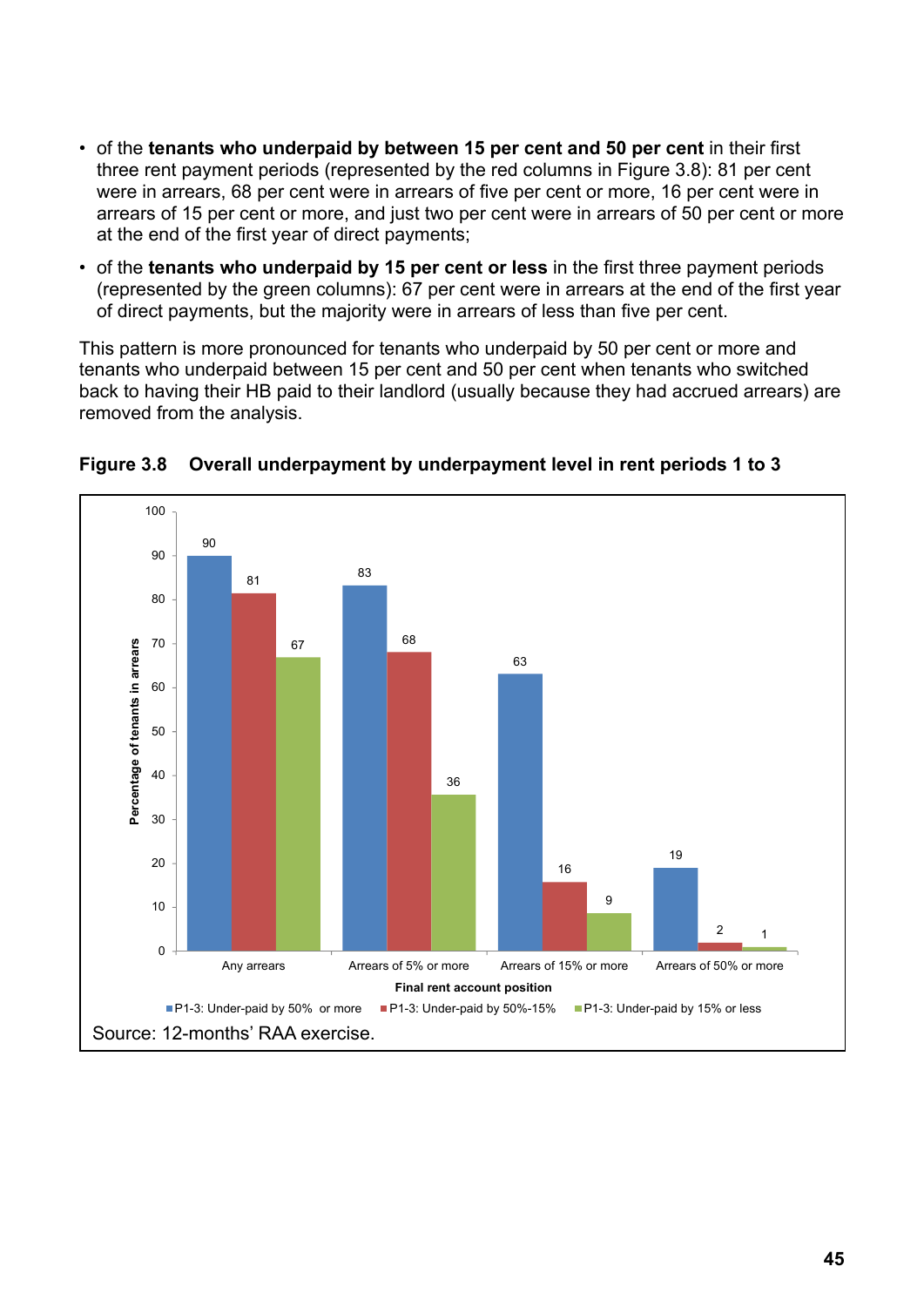Figure 3.9 demonstrates the overall level of arrears for tenants who accrued arrears during the first three periods in which they were in receipt of direct payments.<sup>54</sup> It provides a figure for the first three rent payment periods following transfer to direct payment, a figure for the final 9 rent payment periods combined, and the full period on which tenants were in receipt of direct payment.<sup>55</sup>

It shows that:

- **the total amount of arrears was not repaid**;
- **tenants who underpaid significantly (by 50 per cent or more) in their first three payment periods had the lowest overall payment rates**. The overall payment rate for tenants who underpaid significantly in the first three periods is represented by the first green column in Figure 3.9, showing that this cohort of tenants only paid 73 per cent of the rent owed during the time they were on direct payment: an arrears rate of 27 per cent. In contrast, the overall payment rates for those tenants underpaying by 15 to 50 per cent and by 15 per cent or less were higher: 92 per cent and 96 per cent respectively;
- **the payment behaviour of tenants who accrued arrears during the first three periods improved considerably in subsequent periods**, more closely mirroring the average repayment rate across the whole direct payment sample. This pattern is made clear by comparing the blue columns (representing the first three payment periods) and the red columns (represented payment periods 4 to 12) in Figure 3.9. For example, the overall payment rate amongst those who underpaid by 15 to 50 per cent in their first three periods increased from 72 per cent to 100 per cent. Again, this pattern is more pronounced – and change more marked – amongst those who underpaid significantly in their first three payment periods. Their payment rate increased from 29 per cent in the first three payment periods to 73 per cent in the final 9 payment periods.

As mentioned earlier in this chapter, DWP has already announced that under UC automatic switchback to direct payment will be considered if claimants accrue a certain level of arrears.

<sup>&</sup>lt;sup>54</sup> This analysis removes tenants once they switchback so that each payment period includes only those who are still on direct payment.

<sup>&</sup>lt;sup>55</sup> The length of time tenants were on direct payment will vary, depending on when they were transferred onto direct payment. Some received 12 direct payments of HB during the first 12 months of the DPDP while others may have only received five or six.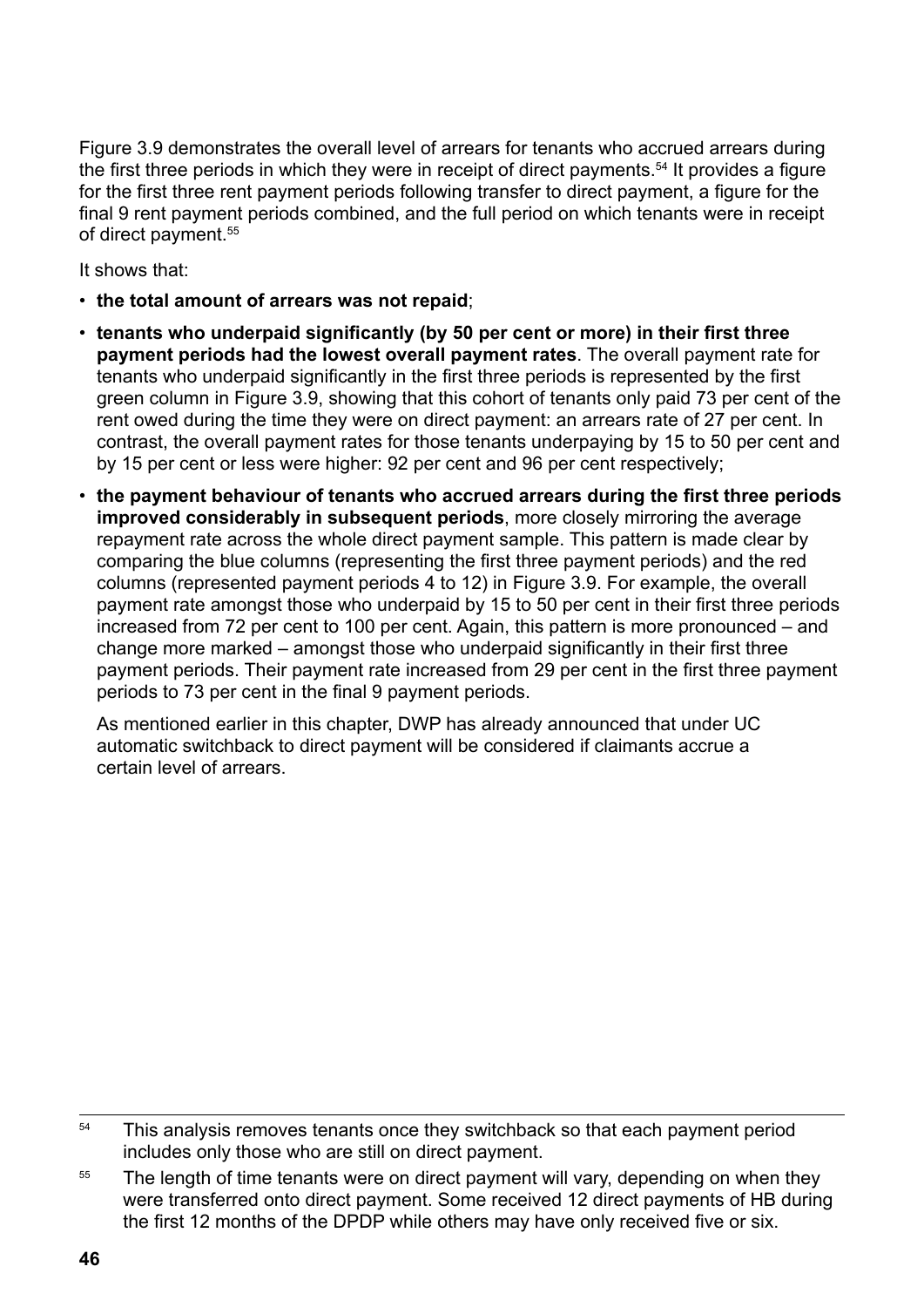



#### **Q13. What effect does the 'trigger point' have on the value of arrears and Q13. What effect does the 'trigger point' have on the value of arrears and the the number of people entering arrears? And which 'trigger point' number of people entering arrears? And which 'trigger point' seems seems most effective? most effective?**

**It is not possible to provide robust answers to these questions**. This is because the *It is not possible to provide robust answers to these questions.* This is because switchback process did not work in the way that was envisaged when the programme was conceived, with its complexity making it difficult to analyse and interpret rent account data editing to it. A number of factors make it very difficult to determine the effect of each of the relating to it. A manned of factors make it very almedit to determine the effect of each<br>main switchback triggers (4 weeks/one month/8 weeks/12 weeks) on arrears.<sup>56</sup> switchback triggers (4 week

<sup>&</sup>lt;sup>56</sup> Some Project Areas were operating a 4-week/one-month switchback trigger, some an eight-week trigger and one a 12-week trigger (meaning that tenants who accrue 4 weeks/one month/eight weeks/12 weeks arrears revert back to having their HB paid to their landlord). One objective of the DPDP was to trial these different trigger points in an effort to identify which was the most effective. To provide additional safeguards, other switchback triggers were also devised, designed to prevent tenants from accruing effort contention angular more also conceed, acception to provide to make montate and an efforting employed all four switchback triggers. switched back under the additional  $\alpha$  and  $\alpha$  and  $\alpha$  and  $\alpha$  and  $\alpha$  and  $\alpha$  and  $\alpha$ alfears over unie unough underpayment rather than non-payment. Not all Froj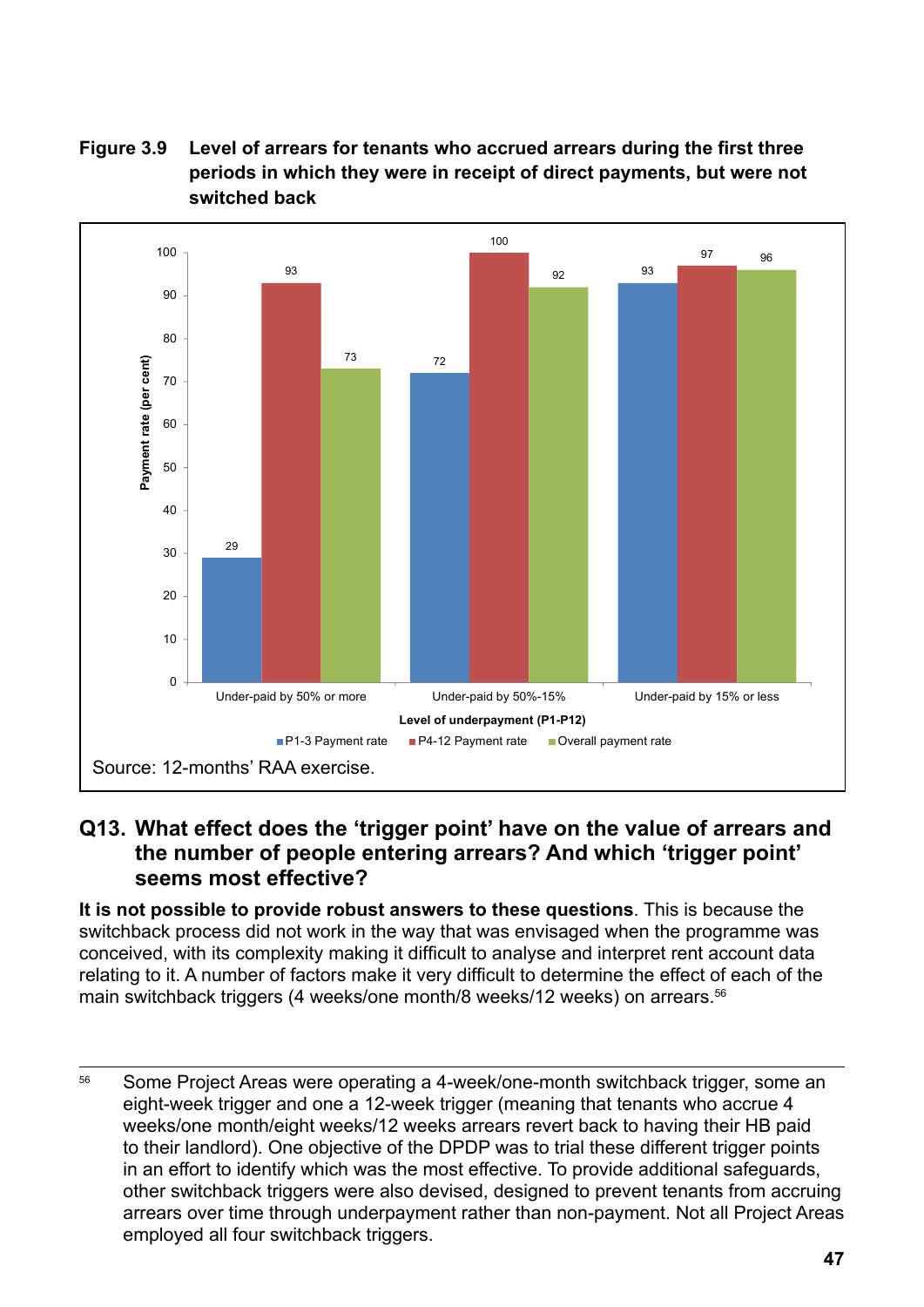- The relatively high number of tenants nearly two-thirds of all switchbacks who switched back under the additional 'partial' repayment triggers (i.e. triggers 3 and 4) and the relatively small number – 362 – of 'full' trigger switchbacks (i.e. triggers 1 and 2).
- The inclusion of trigger 4 underpayment by 15 per cent or more in the preceding 12 weeks – undermined the ability of those landlords with an eight week or 12 week switchback trigger to test their salience. This was because it was possible to meet the criteria for trigger 4 with just one missed payment, i.e. before reaching the threshold for the main 8/12 week trigger. For example, if after 12 weeks on direct payment, a tenant whose rent is £100 per week fails to make one payment (£400) they would switchback under trigger 4 (12 weeks rent is £1,200 and 15 per cent of this is £180). If applied rigorously, it is only tenants who fail to pay their rent as soon as they transfer onto direct payment that can switchback under the terms of the main trigger. This is reflected in the high number of trigger 4 switchbacks at a programme level – 495 out of 1,031 made by March 2013 – and the acknowledgement by Project Areas that many had occurred as a result of only one underpayment.
- Project Areas implemented switchback triggers, and the switchback process differently: while some followed agreed protocols to the letter and very mechanistically others adopted a more flexible approach, viewing the criteria as loose guidelines. Some landlords used a relatively high degree of local discretion, drawing on their knowledge of the tenants. The result was tenants who switched back before meeting the criteria for one of the triggers, as well as those remaining on direct payment who had accrued the requisite arrears to switchback. In addition, the boundary between safeguarding as a result of vulnerability, and switching back was sometimes blurred. If information came to light about a tenant suggesting that they should have been safeguarded (not put onto direct payment) some landlords operated 'discretionary reversions', switching a tenant back on these grounds.

#### **Q14. Is there an 'arrears tipping point', i.e. a point beyond which tenants typically continue to accrue arrears and switchback?**

Unfortunately, **this analysis is rendered virtually impossible by the way in which the switchback process has been implemented (see Question 13).** Variable practice, differing levels of discretion employed, and the use of 'discretionary reversion' (particularly for people landlords judged should not have been put on direct payment in the first place) complicate the task to the point where results appear meaningless. The relatively high number of tenants switching back after one missed payment under trigger 4 creates added problems.

#### **Q15. Some tenants who were switched back subsequently switched forward: What do we know about them?**

Only six per cent of the tenants who were switched back after being on direct payment were subsequently 'switched forward' (i.e. began receiving direct payments again). Given the low number of 'forward switchers'<sup>57</sup> it is not possible to conduct detailed analysis of this subgroup at this point, and any findings must be treated with caution. Notwithstanding this, it is interesting to note that of the tenants who were switched forward:

<sup>&</sup>lt;sup>57</sup> Switching tenants forward was not a key focus of the DPDP which partly explains why so few switchback tenants were put back onto direct payment.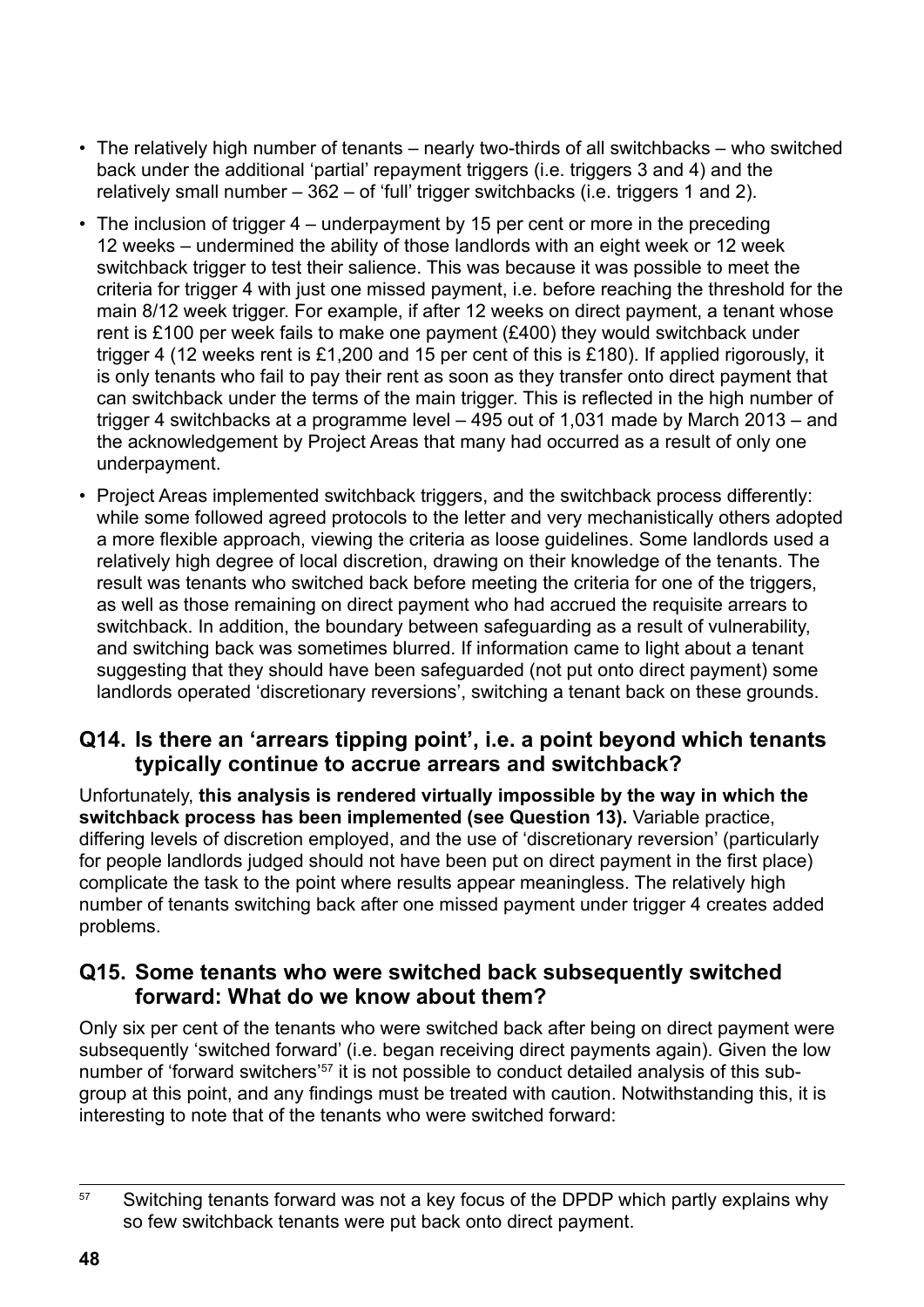- 39 per cent were subsequently switched back again, raising questions about the effectiveness of efforts to reintroduce direct payment to people who initially failed to manage;
- the average time taken to switch-forward was 2.5 payment periods: 44 per cent were switched forward after only one payment period and 24 per cent were switched forward after two payment periods. The relatively high proportion of these tenants switching forward after just one payment period might indicate that they had initially switched back due to administrative or short-term problems rather than ongoing difficulties managing direct payment.

#### **Q16. What impact have other welfare reforms had on direct payment? Does being on direct payment better equip tenants to manage other welfare reforms?**

It is too early to assess the impact on direct payment of those welfare reforms introduced in April 2013. The last rent account data analysed for this report is from May 2013. However, preliminary analysis of the impact of one reform – the Removal of the Spare Room Subsidy (RSRS) – suggests that the RSRS initially impacted adversely on payment rates but not markedly. In addition, tenants on direct payment affected by the 14 per cent reduction in HB fared better than the comparator sample.<sup>58</sup> For example, Figures 3.10 and 3.11 show that:

- payment rates for direct payment tenants affected by the RSRS did not change markedly in the two payment periods following the introduction of the RSRS, although they did decrease a little amongst those affected by the 25 per cent rate. (Figure 3.10);
- in contrast, payment rates amongst comparator tenants affected by the RSRS dropped markedly. There was a large decrease in the payment rates for this group in the first payment period following the RSRS, particularly amongst those affected by the 25 per cent RSRS rate: 13 percentage points compared with a seven percentage point drop for tenants affected by the 14 per cent RSRS rate. (Figure 3.10);
- payment rates did rise again in the second payment period following the RSRS amongst all tenants except direct payment tenants affected by the 25 per cent rate. (Figure 3.10) As the payment rate exceeds one it is likely that some of the arrears accrued in payment period one were being repaid. It will be easier to interpret these figures once data are available over a longer time frame;
- looking at the proportion of tenants failing to pay some or all of their rent reveals a similar pattern. In the first period following the RSRS, the percentage of direct payment tenants and comparator tenants who underpaid their rent increased, particularly amongst those affected by the 25 per cent RSRS rate. The increase was greater, however, amongst comparator tenants. In the second payment period following the RSRS the proportion of comparator tenants who failed to pay some or all of their rent reduced (see Figure 3.11).

<sup>&</sup>lt;sup>58</sup> Tenants from Oxford were not included in this analysis due to outstanding queries with their data. these issues should be rectified by the time the 18-month analysis is conducted.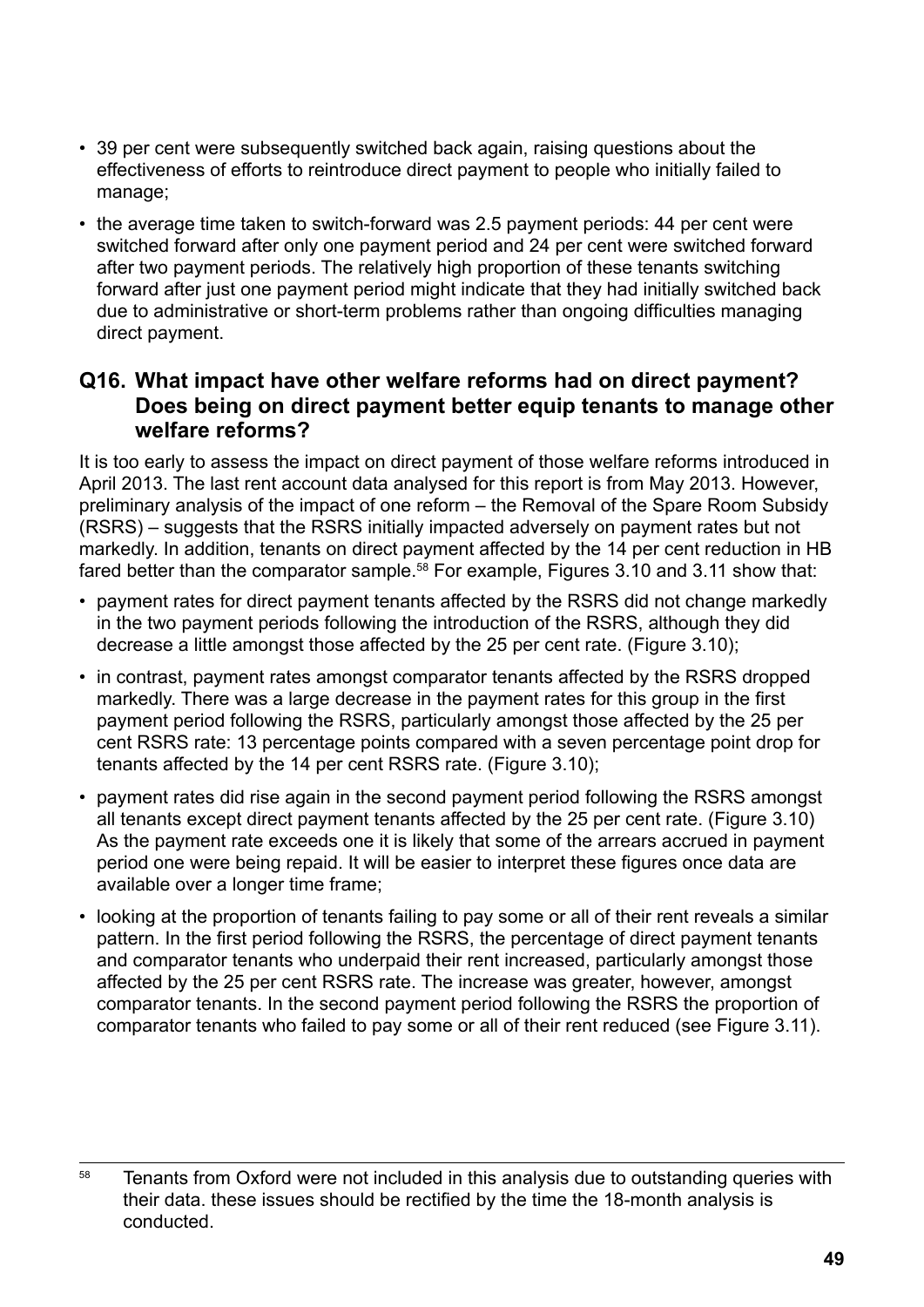With only two months' rent data no firm conclusions can be drawn, but the fact that direct payment tenants seemed to fare better in the period immediately after the RSRS does raise the question of whether being on direct payment better equips tenants to manage the RSRS.

Clearer insight into the impact of recent welfare reforms on the DPDP will be provided in the Clearer insight into the impact of recent welfare reforms on the DPDP will be 18-months' Rent Account Analysis (RAA) report, which will draw on a further six months of data. There was great flux between the first two payment periods following the RSRS so it will be interesting to track change in the longer run. For example:

- will payment and underpayment rates remain unstable?
- if rates stabilise, how will they differ to the baseline position?
- does experience of direct payment appear to make any noticeable difference to management of the RSRS in the longer term?



**Figure 3.10 Payment rates for tenants affected by the RSRS Figure 3.10: Payment rates for tenants affected by the RSRS**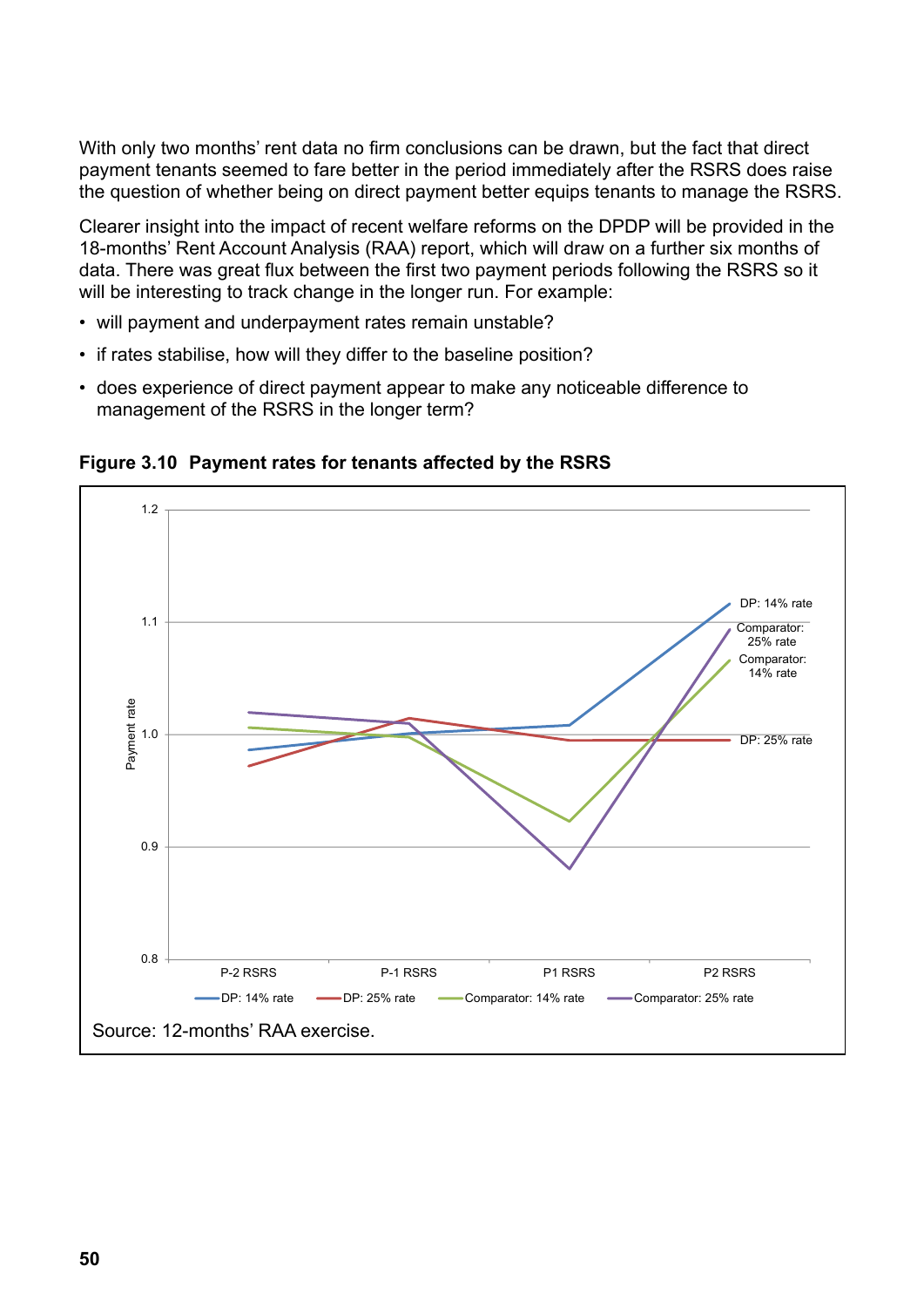

**Figure 3.11 Percentage of tenants affected by the RSRS underpaying Figure 3.11: Percentage of tenants affected by the RSRS underpaying** 

### Q17. In addition to arrears, are there other costs to landlords of implementing direct payment? And what is the total financial impact on landlords of direct payment? **In answer to the first of the first of the a**

In answer to the first question, yes: there are additional costs associated with delivering montermed to the more question, year and o used as deditional sector descounts than domenting direct payment and there was a consensus amongst landlords that it was more resource all corpayment and there was a consensas amongst landlores that it was more resource intensive than landlord payment. However, it is not possible to quantify them and to answer the second question because of a lack of corroborating data. This is because none of the Project Areas have undertaken a systematic and comprehensive assessment of these costs or held monitoring data on them.<sup>59</sup> And, as noted earlier, the data that were secured by the study team on the subject were garnered through in-depth interviews with key local stakeholders. When exploring this issue it is important to focus not just on costs but also on costs but also o  $\frac{1}{2}$ data. This is none of the Program and the Property areas have undertaken and the  $\frac{1}{2}$ 

 $59$  Over the remainder of the evaluation the study team are going to work closely with the Project Areas in an attempt to shed more light on this issue.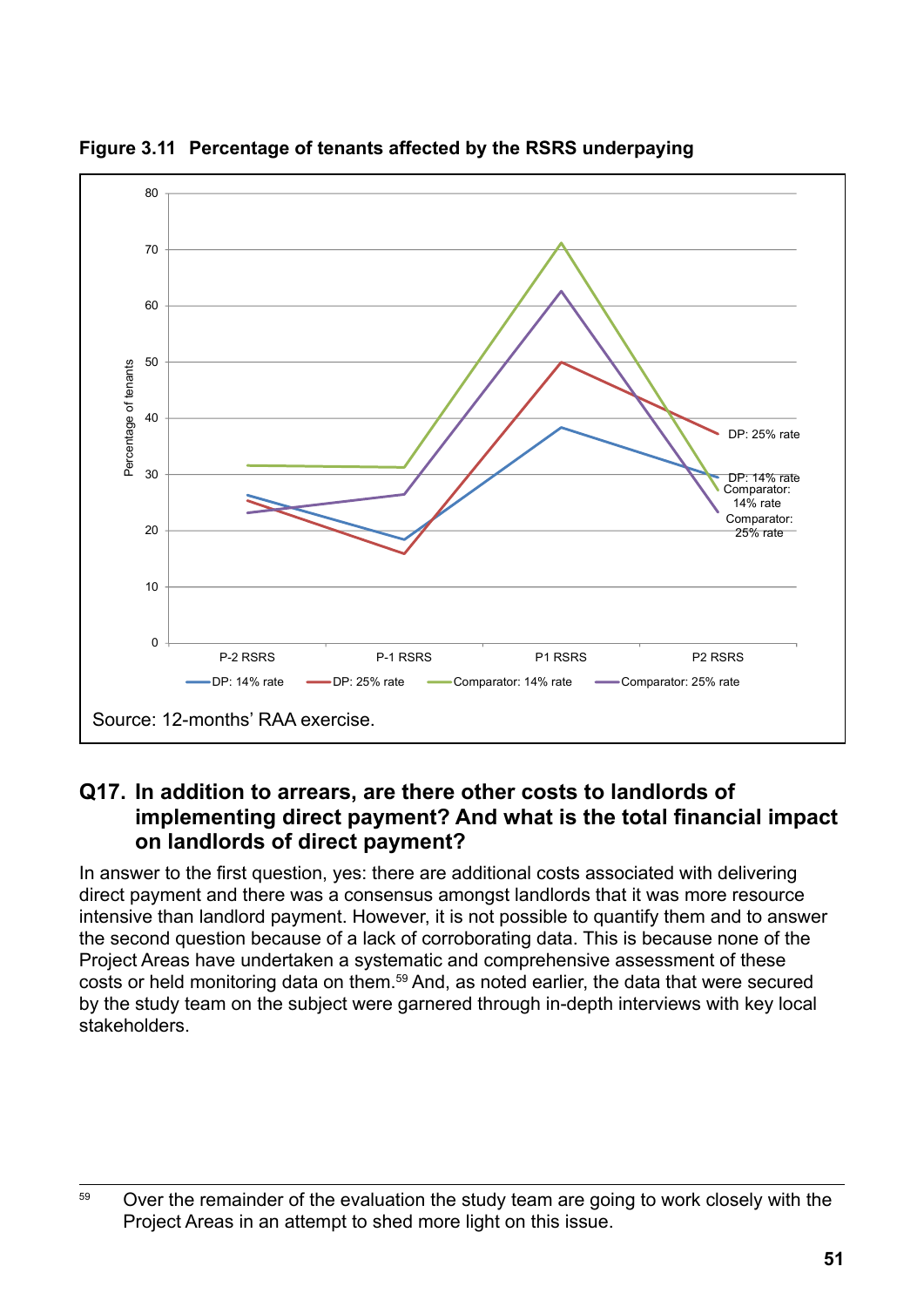When exploring this issue it is important to focus not just on costs but also on resource as many of the additional activities undertaken by landlords did not result in direct, additional costs to them, even though additional resource was employed. Landlords identified a number of areas where the delivery and management of direct payment had resulted in the use of additional resource and increased costs:

- **staff time**, which was seen as being the biggest cost. For example, all Project Areas appointed a dedicated DPDP project manager and in most areas this represented additional staffing. And several employed additional housing/tenancy support workers (ranging from 0.5 to 1.75 FTE) when it became clear capacity in existing teams was not sufficient;
- **the cost of upgrading and improving rent collection and recovery IT systems**. A number of landlords purchased new software packages because their existing IT systems were not compatible with direct payment, with a common 'gripe' being that they could not provide the 'live', current data, that direct payment demanded. These packages could be relatively expensive – one landlord, for example, reported spending £50,000 on purchasing one: '*Our biggest challenge is our IT system … we were having to do so many things manually … so we invested £50,000 in* [rent collection software package] …';
- **the cost of communicating with tenants**. There were (non-staff) cost/ resource implications for all four of the most commonly used communication methods used by landlords: letter writing, telephoning, face-to-face visits, and SMS texting. A number of landlords used texts to remind tenants to pay their rent and reported that it was an effective way of boosting payment rates: '*SMS messaging in advance reminding tenants about making future payments* [has been important] … *it was very effective in early December* [2012]';
- **payment transaction costs**. Because more tenants were paying their rent, transaction costs increased. However, there is another reason behind this increase: the fees charged by pre-payment card providers. For example, one landlord noted: *'Our transaction costs have gone up because we have to pay a fee every time a tenant pays their rent using a pre-payment card … and there's a ceiling of £150 … I think they pay 40 pence per transaction … it's costing us a lot of money … we worked out that it is costing us £440 in additional costs for our tenants.'* (Lead Officer, housing association).

However, it is important to note that there were cost savings associated with the introduction of some of the activities above. For example, a number of landlords reported that text reminders improved their collection rates. And the landlord that had introduced a new £50,000 IT system believed that it resulted in less staff hours being spent of identifying tenants in arrears and a much more effective IT system: '*that* [£50,000] *sounds a lot of money but it provides data on weekly basis, which is a big improvement on our old system which provided it monthly*'. However, none of the DPDP landlords could provide an accurate assessment of the cost and resource savings accruing from the introduction of these types of measures.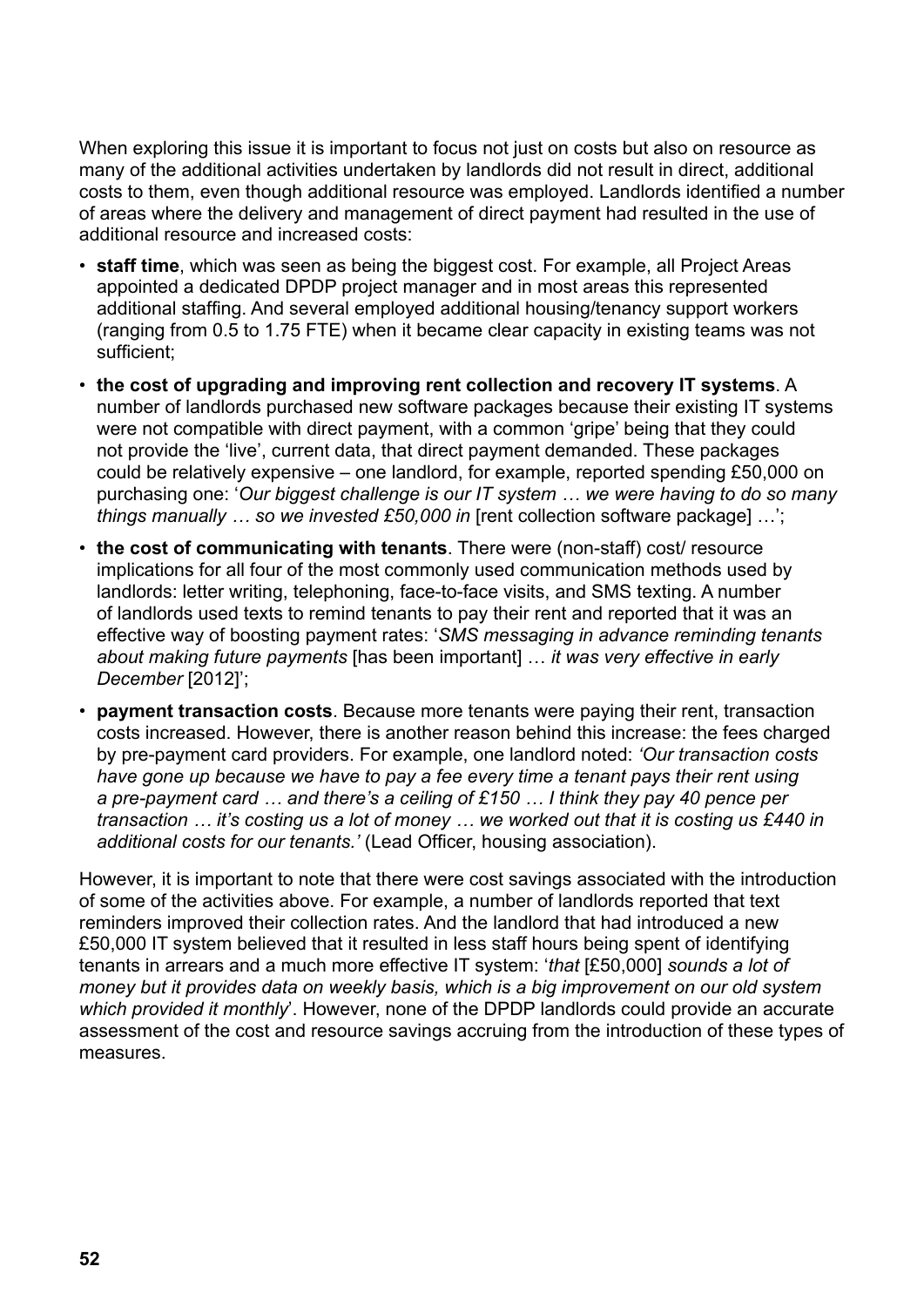#### **Q18. Do people with certain characteristics seem more prone to arrears than others? What factors seem to most affect the impact of direct payment?**

In order to target collection activity effectively and minimise the financial risk associated with direct payment, landlords and other stakeholders need to identify those tenants most at risk of accruing arrears and the factors which drive underpayment. Only then can appropriate intervention, prevention and action be implemented. Of course, landlords will need to do their own local analysis and make efforts to understand the payment behaviour of their own tenants. However, analysis across the DPDP suggests that the following factors,  $circum$ stances and characteristics impacted most $60$  on the likelihood of tenants accruing arrears in a rent payment period: xvii

- tenants who paid part or all of their rent by DD were statistically less likely to underpay or not pay their rent than those using a different payment method. DD also has relatively low transaction costs which may make this payment method even more attractive. Landlords will, however, need to balance this against evidence from the wider evaluation that tenants appreciate being offered a range of payment methods and that DD is not appropriate for everyone;
- the likelihood of underpaying reduced with age. Households in which the lead HB claimant was under 25 years were most likely to underpay or not pay their rent, and those in which the lead claimant was aged 55+ years were least likely to do so;
- single people and 'other households' were particularly likely to underpay their rent by 75 per cent or not pay at all, while 'couples with no dependants' were least likely to underpay or not pay their rent;
- rent levels were found to influence payment rates: tenants with relatively 'high' rent levels (over £115 per week) were more likely to underpay than those tenants with relatively 'low' rent levels;
- tenants where either the lead claimant or a partner worked 16 hours or more per week were less likely to underpay by 'any amount', to underpay by 50 per cent or more and by 75 per cent or more than those where neither the claimant nor partner worked;
- compared with tenants on full HB, those on partial HB were significantly more likely to underpay by a relatively small amount – they were more likely to underpay by 15 per cent and 5 per cent or more, but less likely to underpay by larger amounts. This raises the question whether tenants on partial HB, who were already paying part of the rent themselves, were better equipped to manage the shift to direct payment;
- interestingly there were no discernible differences between the characteristics and circumstances of tenants who underpaid, and those who paid no rent at all.

<sup>&</sup>lt;sup>60</sup> Rent account data provide only limited profile information, including tenant's age, housing type, and whether they are on full or partial HB. The analysis is necessarily limited by the information available and there will be other factors affecting a tenant's vulnerability to arrears.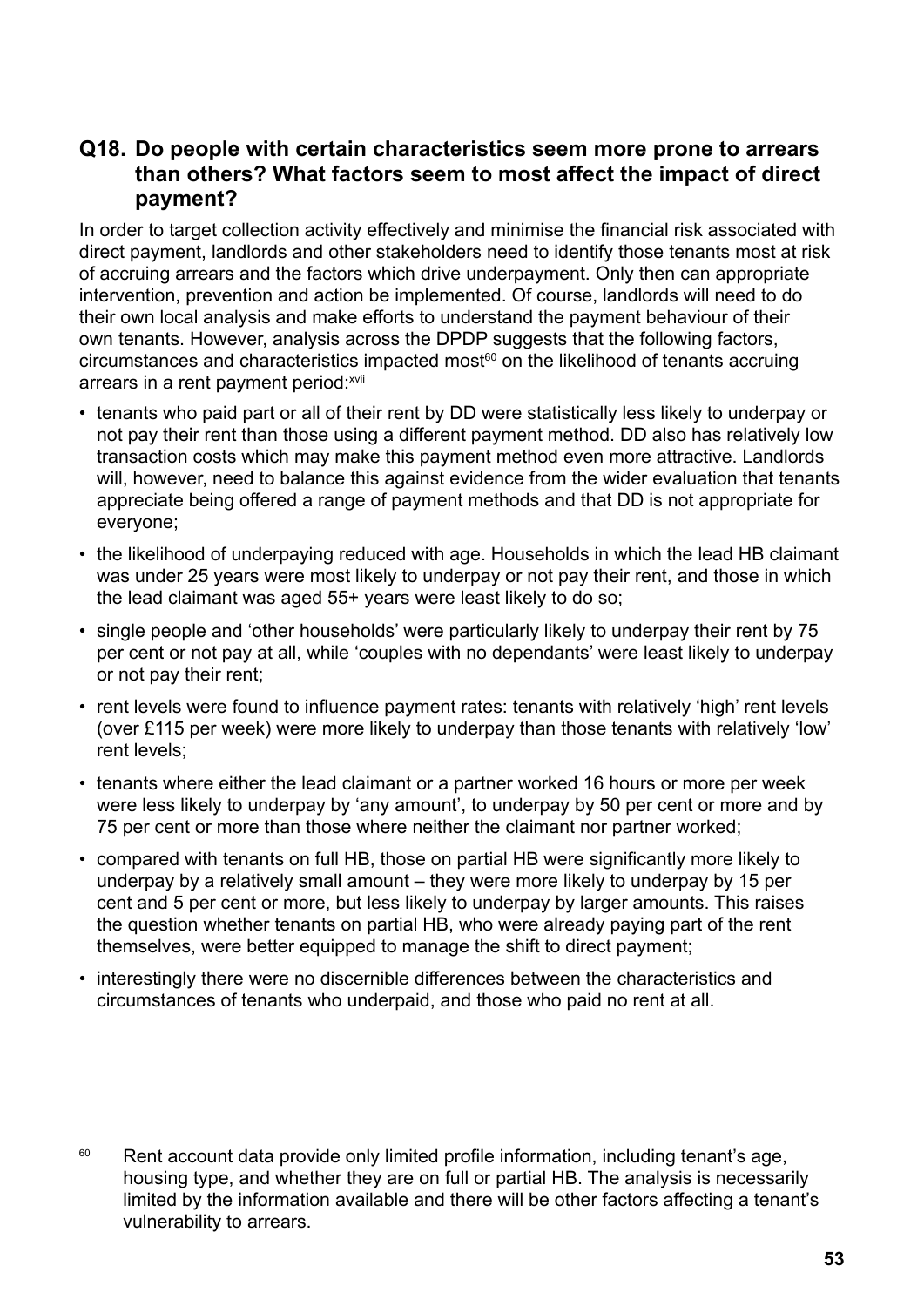These findings offer some insight into those tenants who may be more vulnerable to accruing arrears, the potential 'risk factors', and circumstances that correlate with positive payment behaviour (DD, for example). But rent account data can only tell us so much. It cannot, for example, reveal the relationship between tenants' attitudes or financial capabilities and their vulnerability to arrears. A survey of tenants has, however, been conducted and the results will help build the picture further.

As part of the process by which tenants were transferred onto direct payment (or not), landlords undertook a risk assessment of the likelihood of them encountering difficulties under direct payment. Central to this process was a scoring matrix which allowed landlords to derive risk scores. It drew on a range of criteria that were believed to be related to tenants' suitability for direct payment including previous rent arrears, learning disability, mental health, and substance misuse problems, and allowed Project Areas to generate readiness scores for their tenants. Tenants were classified into three risk groups: low; medium and high.<sup>61</sup> Comparing data generated by the support assessment scoring process with that from the 12-months' RAA exercise did not produce clear results. This is not surprising given reports by Project Areas of difficulties using the assessment tool, and the variable approach to doing so.

<sup>&</sup>lt;sup>61</sup> More information about the matrix and the support assessment process can be found in the *Learning the Lessons: Six Months In report*, which can be downloaded from the DWP website at: [http://www.shu.ac.uk/research/cresr/sites/shu.ac.uk/files/direct](http://www.shu.ac.uk/research/cresr/sites/shu.ac.uk/files/direct-payments-learning-lessons.pdf)[payments-learning-lessons.pdf](http://www.shu.ac.uk/research/cresr/sites/shu.ac.uk/files/direct-payments-learning-lessons.pdf)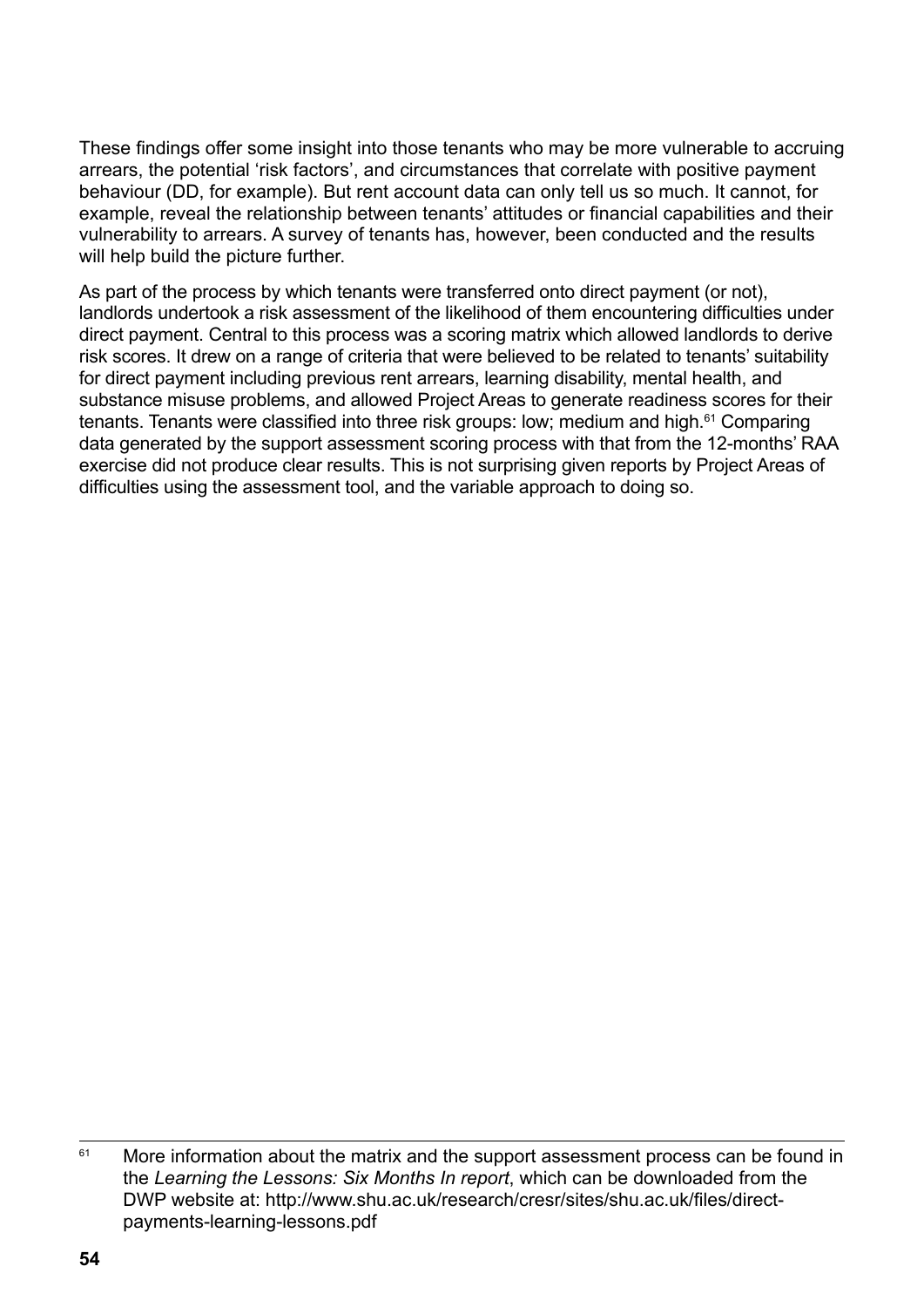## <span id="page-54-0"></span>4 Conclusion

Analysis of the rent accounts of tenants who received direct payments during the first year of the Direct Payment Demonstration Project (DPDP) shows that rent arrears increased as a result of the change in the way Housing Benefit (HB) is paid to social housing tenants. This is not a surprise. The question has never been 'will rent arrears increase?' but 'by how much will they increase?'

Analysis suggests that a decrease in rent payment rates of 6.6 percentage points can be attributed to the direct payment of HB. In other words, 6.6 percentage points less rent was paid in each rent payment period than would have been had direct payment not been introduced.<sup>62</sup> For some, this figure will be significantly better than the worst case scenario envisaged. But 6.6 percentage points less rent will represent a significant decrease for most social landlords, affecting income and cash flow. The introduction of direct payment has also seen an increase in the proportion of tenants accruing arrears: being on direct payment increased the likelihood of accruing arrears in a payment period by 11 per cent. This has an impact on landlord resource – the higher the number of non-/underpayers (regardless of the amount they owe) the more actions are required to recoup that debt.

On a more positive note, a key finding is that payment rates improved markedly over time. There was a distinct and significant 'spike' in arrears in the first three periods in which tenants received direct payments. In fact, three-quarters of all additional arrears that accrued in the first 12 months of the DPDP accrued in the first three payment periods. This is important. By the end of the first 12 months, payment rates were only slightly lower than they had been prior to the introduction of direct payment and had been on an upward trajectory from the outset. Direct payment tenants reached parity with the comparator sample by their eighth payment. The negative impact of direct payment reduced dramatically as the programme progressed. It will be interesting to see if this remains the case going forward.

It is not clear whether the early arrears spike reflects problems inherent in transitioning tenants to a new system, or reflects that direct payment was in its infancy and was implemented as part of the DPDPs trialling and testing the policy, with Project Areas learning as they went. The fact that tenants who went onto direct payment a little later in the programme fared better suggests the latter. On the other hand, first payment rates still remained relatively low amongst this group and decreased again for those who went onto direct payment in the final three payment periods.

The picture, then, is complicated but certainly suggests that the transition to direct payment is a critical point in the process, particularly as most of the debt accrued during this period remained as 'standing arrears'. In other words, the overall picture is one where some tenants (and/or landlords) struggled in the early periods, quickly learned to manage direct payment and improved payment rates, but did not repay/collect the early arrears accrued. Improving payment rates in the first three payment periods will, therefore, reduce the negative impact of direct payment on landlords' income significantly. These findings also suggest that those landlords able to absorb a 'one-off' reduction in income may be better placed to manage the

 $62$  In practice, a reduction in rent payment rates usually equates to increased arrears but this is not necessarily the case. If a tenant overpaid and then paid all their rent in full this would appear as a reduction in the rent payment rate, but the tenant would not be in arrears.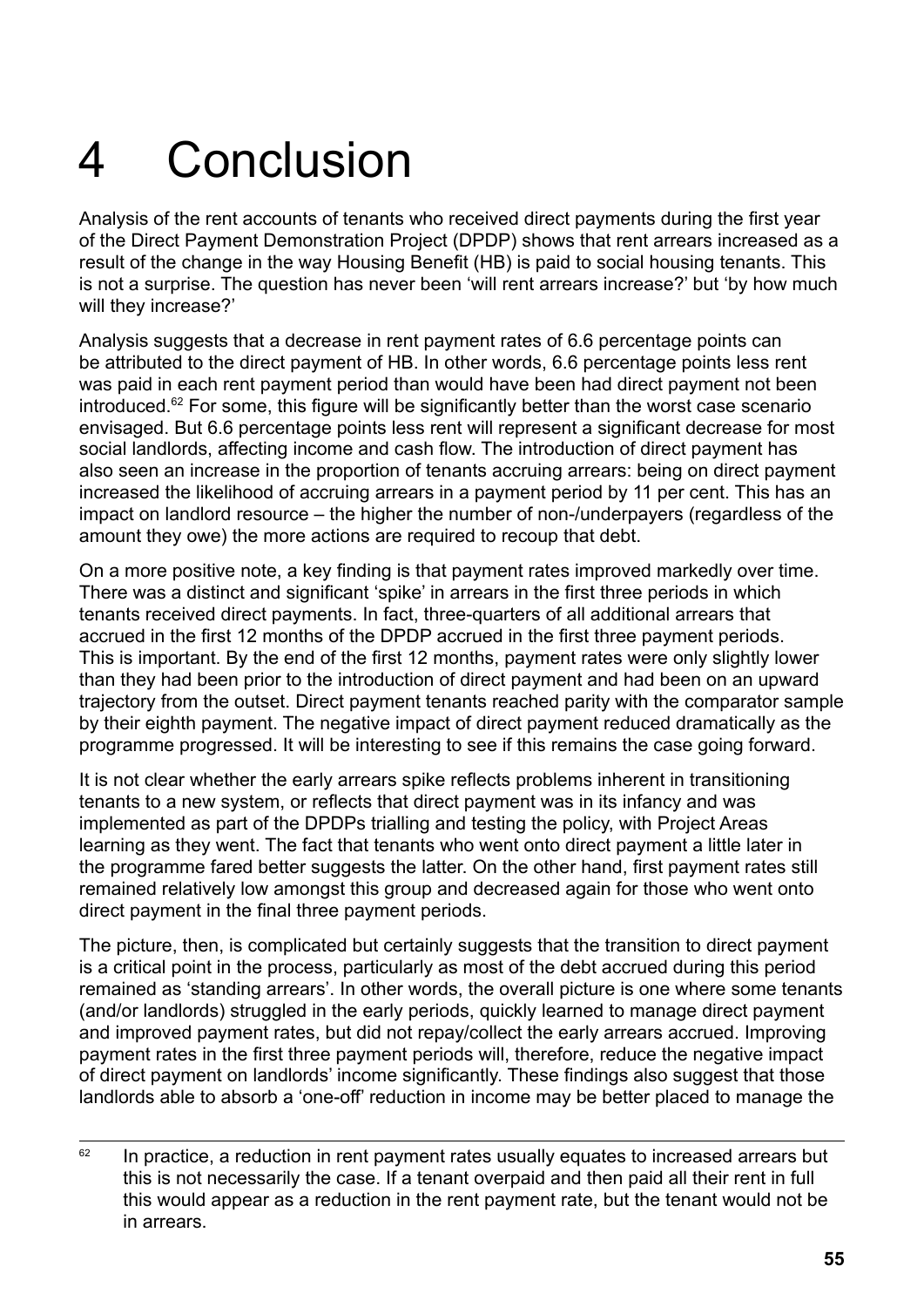<span id="page-55-0"></span>overall impact of direct payment. Three Project Areas brought additional tenants into scope during the six-month extension of the DPDP and it will be interesting to see whether they display similar payment patterns to those who went onto direct payment during the first 12 months.

The analysis also offers insight into those groups who may be particularly at risk of accruing arrears, and at whom intervention could, perhaps, be targeted. This includes younger people (under the age of 25), single person households, people with relatively high rent levels, and households where neither the claimant nor their partner was in work. This analysis will be supplemented by results from the second stage of the tenant survey which will examine 'risk factors' associated with arrears. Direct Debit (DD) was found to be an effective method for collecting rent – tenants paying some or all of their rent by DD were much less likely to underpay than those using different payment methods – although evidence from other strands of the evaluation suggests that DD is not always an appropriate, or preferred method of payment for all tenants.

One unexpected finding to emerge from the DPDPs, and confirmed by the analysis of rent accounts presented in this report, relates to the proportion of tenants who paid some, but not all of their rent. Of all those who accrued arrears on direct payment, more were 'underpayers' than 'non-payers'. In an effort to understand the issue of underpayment in more detail, the research team has conducted a bespoke piece of research into this important group and produced a report on the back of this (see below).

In this report, it is too early to assess the impact of other welfare reforms (for example, the Benefit Cap and the Removal of the Spare Room Subsidy) on the capacity of tenants and landlords to manage direct payment, but these changes may well alter the picture to some extent. The 18-months' Rent Account Analysis (RAA) exercise will reveal whether this is the case. Similarly, a longer time frame will allow the results to be interpreted with more certainty as well as confirming the apparent direct payment trajectory from an arrears spike to baseline payment levels.

## **4.1 Future outputs from the evaluation**

Three reports have been published alongside this report:

- **an extended learning report** which highlights the key learning to emerge from the first 12 months of the programme being 'live', i.e. from June 2012 to June 2013. While it makes extensive reference to qualitative material gathered from a range of sources, it also draws on quantitative material, specifically data generated from the stage two tenant survey and rent account data. See *Direct Payment Demonstration Projects: 12 months in extended learning report*, DWP Research Report No. 876;
- **a short report highlighting the key findings of the second stage tenant survey**. See *Direct Payment Demonstration Projects: Report from the stage 2 survey of tenants*, DWP Research Report No. 878;
- a report highlighting the key issues to emerge from the research into **underpayment***.* The report, *Direct Payment Demonstration Projects: Rent underpayment*, DWP Research Report No. 877, draws on: an analysis of landlords' rent accounts; a telephone survey of underpayers; and in-depth interviews with 20 tenants who took part in this survey.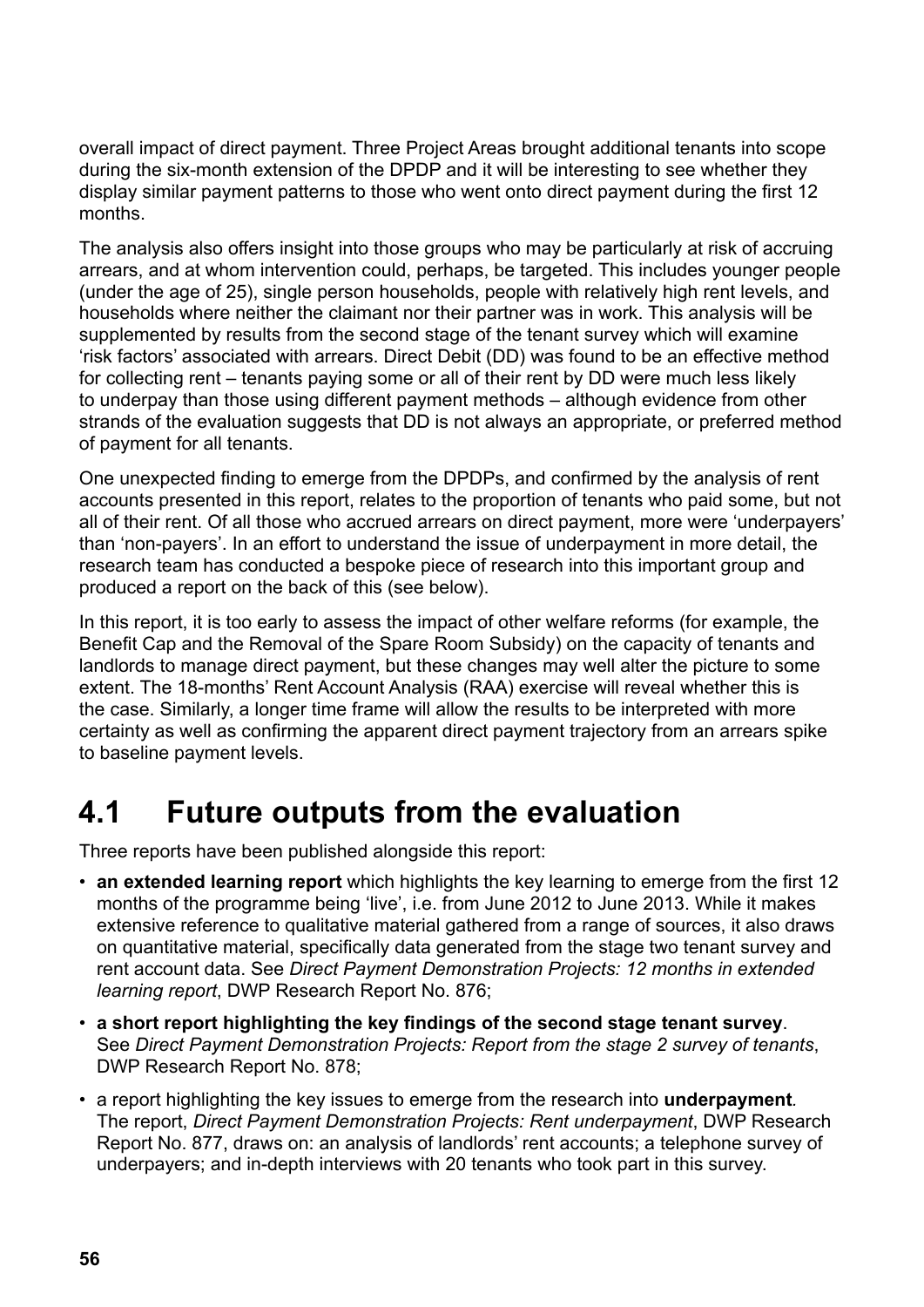Later in the year, the following reports will be published:

- **a report highlighting the key issues to emerge from the 18-months' RAA exercise**. This will analyse data for the programme for its entire duration and will seek to identify any impact of welfare reforms, such as RSRS, on payment and arrears levels in the DPDP programme;
- **a report highlighting the key findings of the third stage tenant survey**. In doing so, data gleaned from this survey will be compared with those derived from the 'Baseline' and Second Stage surveys;
- **an overarching final report**. This will pull together all the analysis undertaken by the study team to highlight the evaluation's key findings.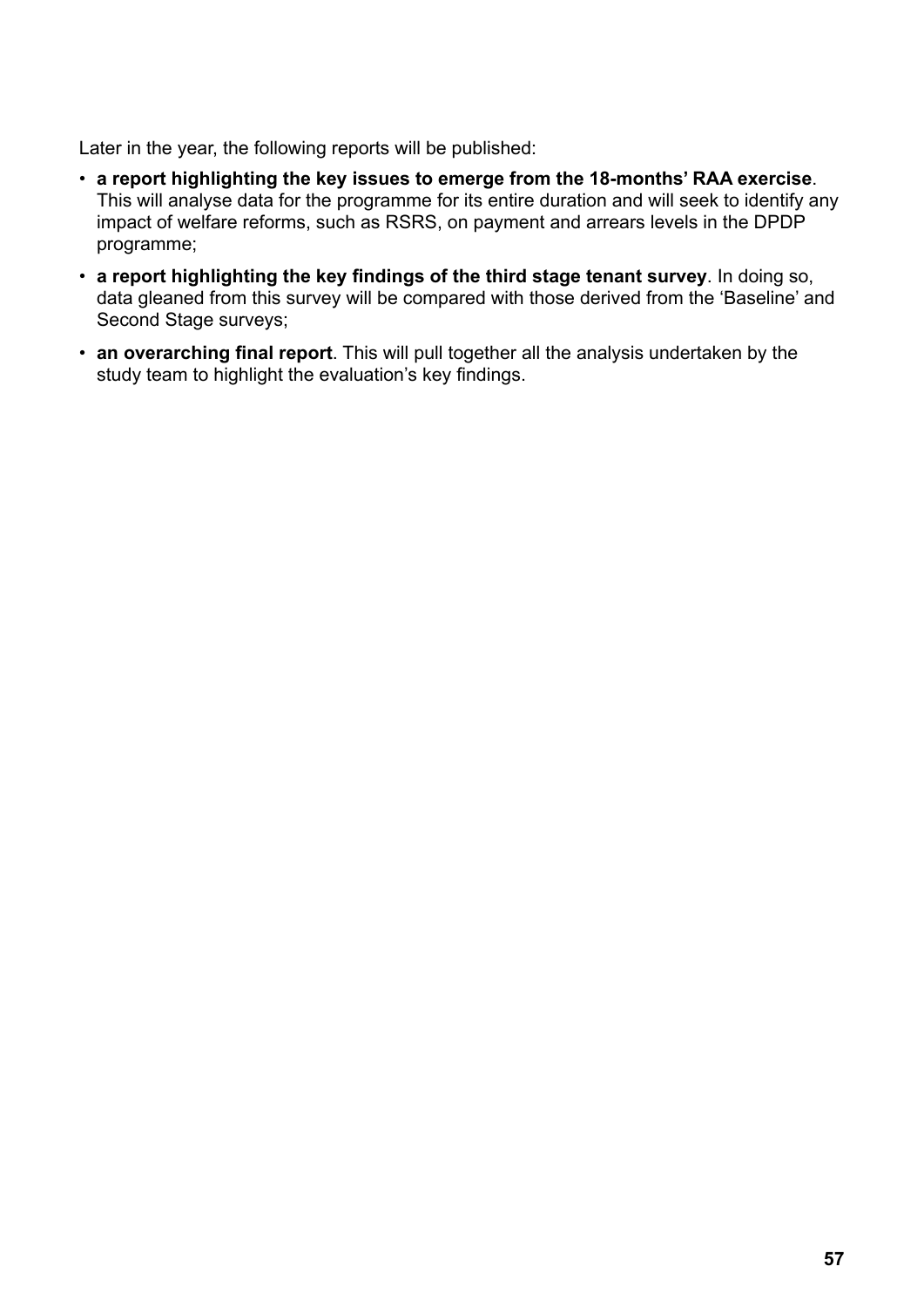## <span id="page-57-0"></span>5 Technical endnotes

- i This involved a number of key tasks:
- for those landlords not submitting all of their tenants into projects, selecting which of their tenants would participate in projects;
- providing input into the design of the Direct Payment Demonstration Projects (DPDPs) programme and, working alongside the Department for Work and Pensions (DWP), designing the delivery framework in their areas;
- engaging with the tenants selected and informing them about the DPDP;
- selecting tenants to be included in the direct payment programme;
- assessing tenants' preparedness for direct payment, the so-called support assessment process;
- making tenants ready for direct payment; and
- putting in place support mechanisms to help tenants manage on direct payment.

" After the programme went 'live', Project Areas began undertaking other tasks: rent collection; recovering rent arrears; and the switchback process, i.e. the process by which tenants who have fallen into arrears are transferred back to landlord payment from direct payment. How Project Areas have approached these tasks and the other DPDP tasks they have undertaken, is explored in the publication: Direct Payments Demonstration Projects: Learning the lessons, six months in, which can be downloaded at: [http://www.shu.ac.uk/](http://www.shu.ac.uk/research/cresr/sites/shu.ac.uk/files/direct-payments-learning-lessons.pdf ) [research/cresr/sites/shu.ac.uk/files/direct-payments-learning-lessons.pdf](http://www.shu.ac.uk/research/cresr/sites/shu.ac.uk/files/direct-payments-learning-lessons.pdf ) 

III In addition to Rent Account Analysis (RAA), the research comprises the following key elements:

- **Tenant surveys**. A key element of the study is three (face-to-face) household surveys. Two of them have already taken place: a 'baseline' survey of 1,965 tenants in the six Project Areas was conducted between May and July 2012; and a second, follow-up survey of 1,844 tenants (including 1,227 who were surveyed in the baseline survey) was undertaken between June and November 2013. A third and final survey will take place early in 2014, which will again involve the reinterviewing of tenants who participated in the baseline and second surveys. The study team is also undertaking a telephone survey of trigger 3 and 4 underpayers, i.e. those tenants who were switched back under these triggers.
- **Qualitative interviews with tenants**. This encompasses a number of strands, including: a panel of six tenants in each area who are interviewed face-to-face in June/July 2012, January 2013, June 2013, and January/February 2014, and with whom regular telephone contact is maintained; a panel of two tenants in each area who have switched back to landlord payment, interviewed in January 2013, June 2013 and January 2014, and with whom regular telephone contact is maintained; and face-to-face interviews with at least 24 additional tenants across the six Project Areas in January 2014. In addition, the study team is also undertaking bespoke qualitative exercises, which involves in-depth interviews, with two groups of particular interest to it and DWP: 'new' tenants (i.e. those tenants who have been put onto the programme since August 2013) and underpayers.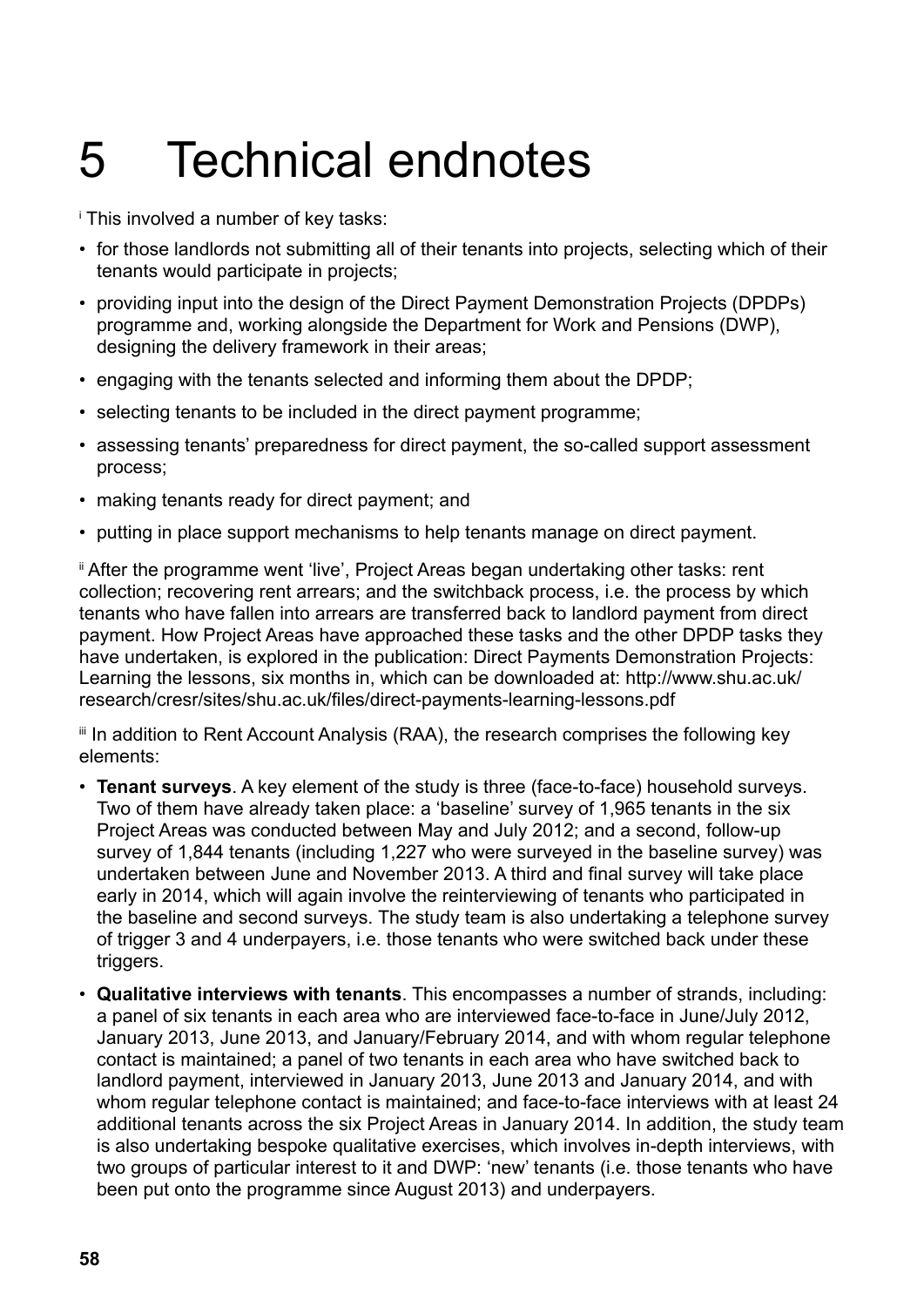• **Qualitative interviews with stakeholders**. This includes: telephone interviews with national stakeholders such as lenders, and people with expertise in money management conducted in two waves at the beginning and towards the end of the evaluation; focus groups with DWP officers (in February 2013 and January 2014); interactive feedback events, bringing together stakeholders from the six Project Areas (in January 2013, December 2013 and April 2014); and a local stakeholder panel comprising approximately six key officers in each Project Area who report on emerging issues through face-to-face interviews in June 2012 and early 2014.

iv In addition to five (succinct) *Learning Reports*, which have highlighted the key learning to emerge from Projects Areas since the evaluation began, the two reports published by the study team to date are:

• Direct Payments Demonstration Projects: Findings from a baseline survey of tenants in five Project Areas in England and Wales. This report, which was published in 2012, was concerned with establishing a baseline position for tenants in the Project Areas and drew on data generated by the 'baseline survey' to do so. The report can be downloaded from the DWP website at:

[https://www.gov.uk/government/uploads/system/uploads/attachment\\_data/file/193327/](https://www.gov.uk/government/uploads/system/uploads/attachment_data/file/193327/rrep822.pdf ) [rrep822.pdf](https://www.gov.uk/government/uploads/system/uploads/attachment_data/file/193327/rrep822.pdf ) 

• Direct Payments Demonstration Projects: Learning the lessons, six months in. This report focused on the key learning to emerge from the first year of the programme, which encompassed the six-month period leading up to its launch in June 2012, and the first six months of the programme being 'live'. It draws solely on qualitative material garnered from stakeholders and tenants. The report can be downloaded from the DWP website at: http://www.shu.ac.uk/research/cresr/sites/shu.ac.uk/files/direct-payments-learning-lessons.pdf

v The HM Treasury Magenta and Green Books and Value for Money and Assessment Guidance.

vi The adoption of a quasi-experimental approach involves comparing change in rent account behaviours (primarily, rent payment rates) for DPDP tenants before and after switching to direct payment with a sample of 'comparator' tenants from the same local authority area who are not on direct payment. Adopting this approach gives net additional impact over and above what might plausibly have been expected to happen in the absence of direct payment: the counterfactual. It also factors into the analysis recognition that payment rates may in any case vary through time, for example, due to:

- seasonal factors, such as Christmas, summer holidays or annual rent changes;
- landlords operating rent-free weeks;
- changes to economy; and
- and the introduction of other welfare reforms.

**VII** Propensity score matching gives tenants an overall score based on their characteristics, with discrete characteristics being assigned different scores. Direct payment tenants were matched to a comparator tenant with the nearest score: their 'nearest neighbour'. Comparator tenants were allowed to be matched with more than one direct payment tenant depending on how many direct payment tenants they were 'nearest neighbour' to. The number of direct payment tenants which comparator tenants were matched against was then used as a weighting factor in the final analysis. Some comparator tenants were not matched and were removed from the analysis.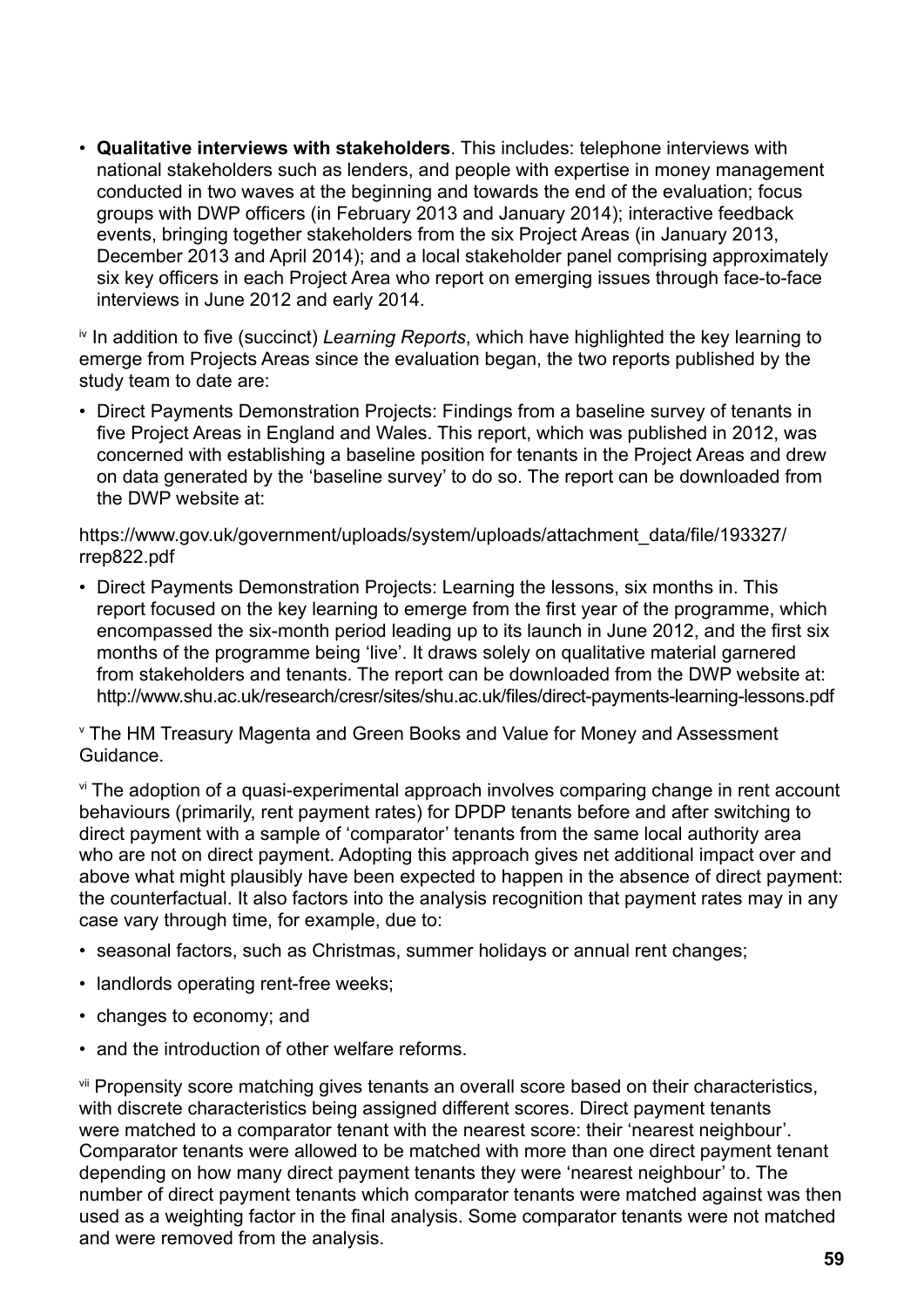viii Rent payment periods have been linked to Housing Benefit (HB) payments and allow for a reasonable timeframe for the tenant to receive their benefit and to make a payment(s). a reasonable amonaline for the tenant to reserve their benefit and to make a payment (b).<br>They end on the last day which landlords allowed for payments to be made after which they they she on the fact any mindimental actions comparisons to be make anter mindiment and determined that payment was late and therefore additional actions could be adopted to determined that payment was fate and therefore daditional actions coald be dappled to reclaim the monies owed. The grace period between HB payment and the end of the rent payment period was determined locally and often depended on dates which the landlord ran arrears reports. **payment period was determined on dates which the landlord random conducts** which the landlord random conducts which the landlord random conducts which the landlord random conducts which the landlord rando  $\alpha$ dini lile monies owed. The grace penod between the payment and the end of the refi yment period was determined locally and often depended on dates which the landlord

 $\alpha$  Figure 5.1 shows how these rent arrears accumulated during the first 12 payment periods of the DPDP.  $\mathsf{the}\ \mathsf{DPDP}.$ 



Figure 5.1 Accumulation of rent arrears during first 12 payment periods

x The analysis revealed that direct payment has had a net additional impact of -0.066, which is statistically significant at a 0.001 level. If we include the opening balance for the rent period in the model – so, for example, taking into account that a tenant may be overpaying to pay back previous arrears – the estimated impacts are higher. Overall impact is estimated to be -0.075: tenants on direct payment paid 7.5 percentage points less per rent payment period. Similarly, impacts by quarter on direct payment become: 16.4 percentage points higher arrears in quarter 1; 4.3 percentage higher arrears in quarter 2; 2.5 percentage points higher arrears in quarter 3; and 1.9 percentage points higher arrears in quarter 4. The analysis revealed that direct payment has had a net additional impact of -0.066, which ne analysis revealed that direct payment has had a net additional impact of -0.066, wr

 $x$  Significant at a 0.001 level.